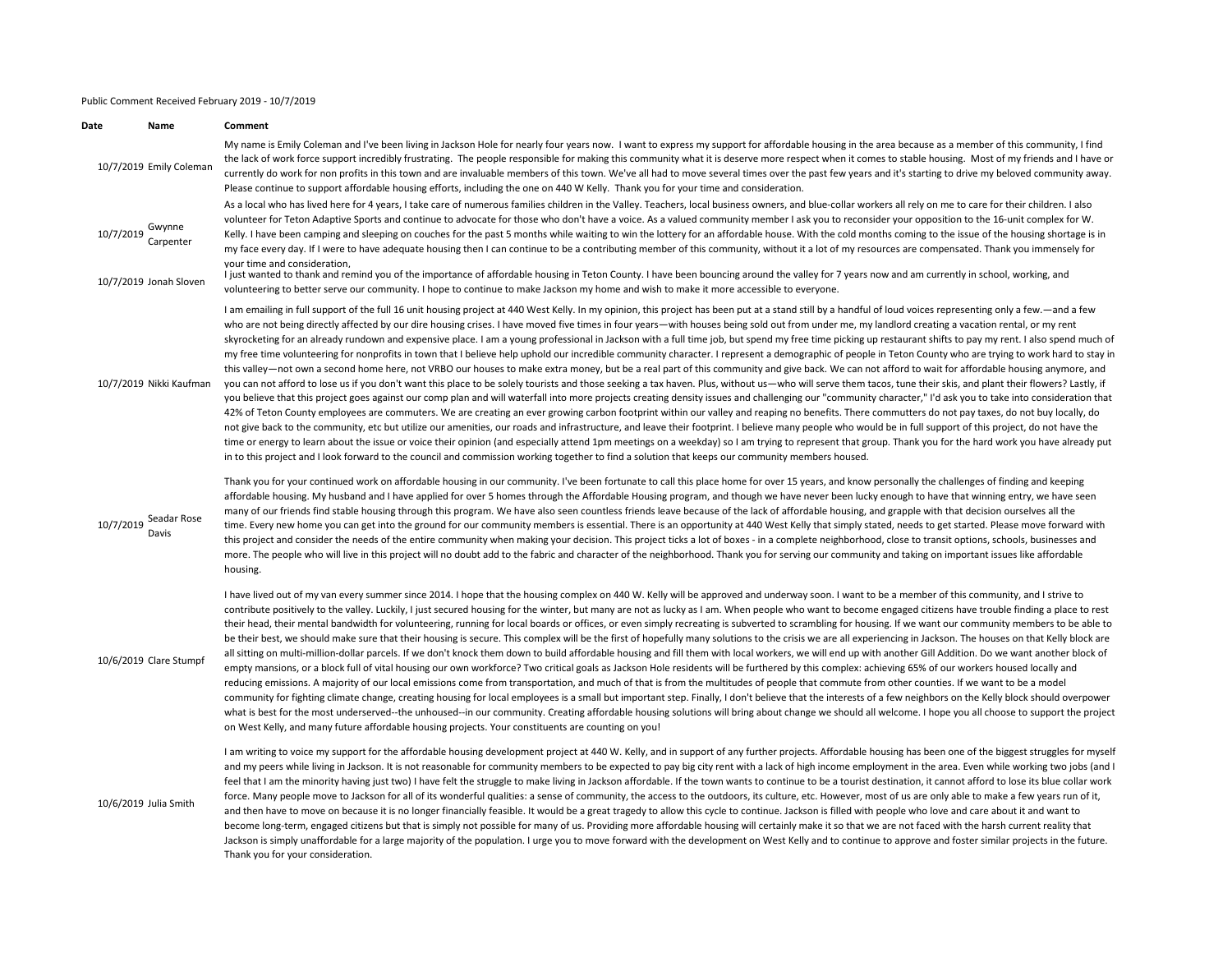10/6/2019 Linda Williams I am having a huge problem understanding WHY you are not seriously considering the suggestions from the neighbors regarding 440 W Kelly Street. It appears to me that they are working really hard at being part of the "solution" here. And it also appears you all are successfully countering their efforts by being the "problem". How do you reasonably expect the voters to support SPEC issues when you can't move forward responsibly with existing proposals regarding housing. 10/6/2019 Michael Stern It is my understanding that the 440 West Kelly project is again on the agenda for the JIM meeting tomorrow, with the same set of tired options that the Housing Department has presented before. The same ones that have already been roundly rejected by the community. Do they think we have forgotten, or that we won't notice as they (you?) try to cram it down our throats one more time? Is this just Einstein's definition of insanity, or pure arrogance? A combination of both perhaps? Either way you, our elected decision-makers, need to put a stop to it. The community of citizens who have been engaged around this issue have insisted from the beginning, that we want to see compatible, affordable housing on this site. Such options have been developed and presented for your consideration, yet they appear nowhere in your deliberations. The path forward is simple enough. Accept the fact that the existing RFP process is fatally flawed and put an end to it. Work with our community to flesh out the best of the options we have presented to you - we have our preferences to be sure - and lets get this done. Work with us, not against us. Is that to much to ask? 10/6/2019 Perri Stern For 8 months now, we have been asking you to work with the diverse group of people who are concerned about the outcomes of the 440 West Kelly Ave. project; residents of the immediate neighborhood as well as countless other residents of the Town and County who are concerned about responsible development and sensible strategies for increased density in our neighborhoods. The Housing Department staff report for tomorrow's JIM meeting reads like the worst of the golden oldies-- the same, tired, unproductive options that you have rejected many times over. The community group has ALWAYS supported affordable housing and manageable increased density at 440 West Kelly Avenue. Rather than rehashing the same, unproductive, divisive options that you have been fed for the better part of the past year, options that prioritize heads-in-beds, rather than smart, responsible, neighborhood development, step up and work with the community. Seriously discuss and select one of the 3 very viable concepts that the community has offered in good faith for that site. 10/6/2019 Richard Greig Judy and I have lived in Jackson 48 years and at our home at 530 West Hansen for 46 years. We support workforce housing with a size and bulk consistent with the Character District of our neighborhood transitional zone as defined by the Teton County Comprehensive Plan (CP) NOT by the Town of Jackson "fill the box" LDR's. Six to eight units in one or two, two story buildings is consistent with the vision of the CP. resulting with a unit density 6 to 8 times the current density, not an order of magnitude density change options presented to you. As our elected county officials, we ask that you: continue to support designs for 440 West Kelly that conform to the vision of the CP for our character district; do not support designs that "fill the box" for either a two story or three story building; and do not abdicate your responsibility to require compliance to the vision of the CP to the Town of Jackson. 10/6/2019 Richard Greig Well here we are again with three proposed options which we have seen before and none of which were deemed acceptable. We do not support any of the three proposed options as: Option One would result with the original 16 unit proposal by Roller Development and Tack Development; Option Two sets the precedent for all further development of workforce housing in the transitional zones and would not be consistent with the Character Districts defined by the Comprehensive Plan; Option Three doesn't consider the town selling 430 and 440 lots to the county or a possibility of both county and town working with Habitat for Humanity or other similar entity. We do support designs of 6 or 8 units in one or two 2 story buildings that the neighborhood group sent to you previously. We hope you would consider these options also. 10/6/2019 Ryan Nourai In regards to the housing project proposal at W. Kelly. Please allow me to explain why I believe you should create a dense housing-project on West Kelly. As a homeowner, I hope my vantage point offers nuance compared to the loud voices on Kelly, and those who do not have access to housing. Be so bold as to leave some space for those that stick around year-round, for those that add context to this community. We all know the Indiana Jones - sized boulder comes in the form of money that sits in an empty house, not the nouveau riche who want a slice of heaven. The blame is not on those who want to live here with their broad windows and large-lawns, yet, it will be on the bodies who do not accommodate our work-force now. Two Thanksgivings ago I moved from the cul-de-sac of Glenwood, a stone's throw away from - what was - Lift. The move further east, I settled down in a home built by New West, two lots away from Mike Yokel, just to the East. When I first moved in, I looked around and was concerned by the lack of activity. Back on Glenwood, I couldn't sneeze without a neighbor saying bless-you. Slowly I came to see that the alleyway, full of affordable housing, Hall itself, and the small HOA I live within, was bustling with activity. At first, I braced for parking lot chaos when the Redmond housing project was completed, yet it went over without a blip. Good friends live in Redmond houses. Dear neighbors live in the houses that line the alley between Kelly and Hall. We walk each other's dogs, shovel each other's driveways, we sit on the gravel alley in the summer and drink beer. Were it not for the affordable housing surrounding me, my friends wouldn't be able to live in Jackson, and I wouldn't be able to live amongst them. Katie, studying to become a nurse (all while staying in Jackson) lives with two other gals (one also a nurse) on Hall, Taryn and Travis, local artists, live in the new Redmond homes. These people live and work in Jackson full-time. Ironically it is the owners of some of the homes within the HOA who do not live in Jackson full-time. The East Hall block is a microcosm of a working block within Jackson. Move three blocks east and two blocks north and you'll see the risk we take if the McMansions such as the one I live in were to be commonplace. It's a vapid, airless block. The sound of children laughing on a fall evening is three blocks away, near cache creek, another great example of a "mixed" neighborhood. The small margin you are looking for, for a perfect place to place affordable housing, it's going to be tough to find. Take this opportunity and do those living on the E. Kelly block a favor - give them a community. Allow them to feel the embrace of a community that weathers the winter together, before it goes the way of, "I don't know my neighbor" & "Sorry, I'm stuck over the pass". We have all seen friends move, and I know many of you have also seen friends make it work. I'm in no position to assume the plight of the person who cannot find housing. With that being said, I can tell you I have seen, hard-working, capable, and devoted community members leave, as a result of a lack of housing options. The Kelly project should be utilized to it's highest potential to create a vibrant, mixed neighborhood, within a city where the members of this community who keep it functional can live. Thank you for your time and dedication to this community; I'm constantly in awe by all of your work and feel lucky to have you read my note. 10/4/2019 Eliza Todd I am writing today to ask that you please support the housing on West Kelly. I am a young professional and have been in the valley the past seven years. I live/rent here with my husband and our rental has recently been put on the market. New housing options are critical to keeping ourselves and others in this town that we have grown to love and now call home. Thank you for your hard work and dedication to our community.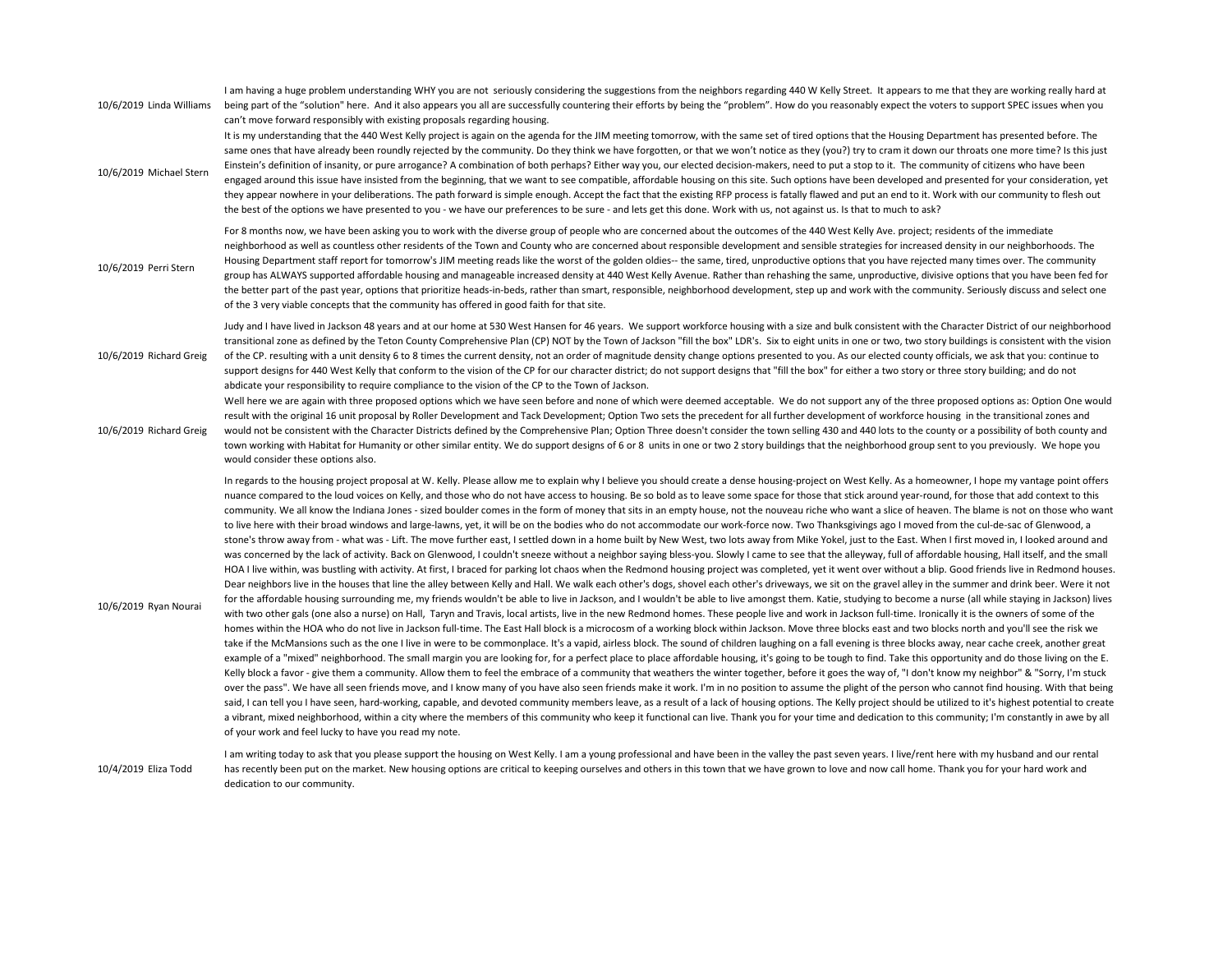| 10/4/2019 Shelby Read                   | I am emailing today as a private citizen concerned about our community's housing issues. I am keenly aware of what a secure, affordable home means to a person or a family. Secure housing is essential<br>in our community and we have an opportunity to build a great project in downtown Jackson on West Kelly. Please move forward with this project and get housing units built. Gillian Chapman recently<br>gave a presentation where she noted that there are currently 81 children in our school system who are homeless. I serve on the Habitat for Humanity Home Buyer Selection committee and am heart<br>broken that the need for safe and clean housing is so great and that there are only 8 units available. Every unit matters to a person, a family, a child in our valley and I ask that you consider the deep<br>impacts that can be made with this housing project. Of course housing is a challenge, but it is one we can continue to make our best efforts to provide to deserving community members who enrich this<br>valley. Thank you all for your consideration.                                                                                                                                                                                                                                                                                                                                                                                                                                                                                                  |
|-----------------------------------------|----------------------------------------------------------------------------------------------------------------------------------------------------------------------------------------------------------------------------------------------------------------------------------------------------------------------------------------------------------------------------------------------------------------------------------------------------------------------------------------------------------------------------------------------------------------------------------------------------------------------------------------------------------------------------------------------------------------------------------------------------------------------------------------------------------------------------------------------------------------------------------------------------------------------------------------------------------------------------------------------------------------------------------------------------------------------------------------------------------------------------------------------------------------------------------------------------------------------------------------------------------------------------------------------------------------------------------------------------------------------------------------------------------------------------------------------------------------------------------------------------------------------------------------------------------------------------------------------|
| Carolyn Tomich<br>10/3/2019<br>Douglas  | Jackson Hole Town Council Members I am writing to ask about the status of the property at 440 Kelly. My home is directly behind that property (435 W. Karns). The fact that you and Teton County<br>Commissioners purchased the property put all of us in that area in an awkward position. I was not happy that a proposed 3 story, 15-unit affordable housing project was being considered. For months the<br>homeowners on Kelly Street fought the proposed structure. But as the months went by with "numerous meetings" nothing was happening. However when it was apparent that the structure or something<br>similar was going to be built we were finally getting somewhere, NOT!! Again there were more meetings, more votes, more tabling the decisions. During that time I was fortunate that a developer was<br>interested in my home as well as my next-door neighbors property. There was a signed contract in place, the developer did all the due diligence and everything was moving along, until the meeting that no<br>one could agree on what to do with 440 Kelly, our contract with the developer went SOUTH. I was so happy that I was going to be able to sell my property. As a widow and going on 78 years old, I was<br>looking for another area to move to. I cannot afford the high taxes and maintenance any longer in Jackson since 1950. At this point there doesn't seem to be any decision as to what you intend to do with<br>the 440 Kelly property, and it is a huge concern to me. Please advise me as to what the future plans are for that property. |
| 9/22/2019 Perri Stern                   | As many of you know, I am the lead community organizer for the neighborhood group that has been working to find a viable solution for development at 440 West Kelly Ave. Attached please find a<br>proposal from our neighborhood group, one that we believe presents workable concepts for the project moving forward. We appreciate your thoughtful review of this document and we would look<br>forward to discussing with you at your earliest convenience.                                                                                                                                                                                                                                                                                                                                                                                                                                                                                                                                                                                                                                                                                                                                                                                                                                                                                                                                                                                                                                                                                                                              |
| 9/14/2019 Justin Adams                  | Strikes me that when there is nothing smart to do, doing nothing becomes reasonable. Please consider this as you contemplate 440 West Kelly.                                                                                                                                                                                                                                                                                                                                                                                                                                                                                                                                                                                                                                                                                                                                                                                                                                                                                                                                                                                                                                                                                                                                                                                                                                                                                                                                                                                                                                                 |
| 9/12/2019 Meg Daly                      | I strongly support building the full 16 units of workforce housing at 440 W. Kelly. As we all know, the housing is desperately needed. Please do not be influenced by a vocal minority - caving to NIMBYs sets<br>a bad precedence. Housing density is not only the future for Jackson, but also it will ENHANCE rather than detract from neighborhood character. The more stable and rooted Jacksonites feel, the better all<br>our neighborhoods and communities will be.                                                                                                                                                                                                                                                                                                                                                                                                                                                                                                                                                                                                                                                                                                                                                                                                                                                                                                                                                                                                                                                                                                                  |
| 9/9/2019 Adrian Croke                   | Good morning, County Commissioners! I'm currently at work and can't attend any of the meetings about 440 W Kelly, but I want to send a short note to let you know that I'm a resident of Teton County<br>and I'm in support of workforce housing, and I sincerely hope you'll make the right choice to support workforce housing! I am one of the many people who work to keep this town afloat, but as an<br>educator with no financial support besides my own income, I can't afford to buy a market home. I rely on the hope of affordable housing if I'm ever to own a home and stay in Teton County.                                                                                                                                                                                                                                                                                                                                                                                                                                                                                                                                                                                                                                                                                                                                                                                                                                                                                                                                                                                    |
|                                         | I appreciate your time and service!<br>I apologize for the lateness of this email. I am anxious to find out what the current thinking is for 440 West Kelly that we will be told at ZPM. I write this email not supporting the 15 unit proposal due to<br>scale and parking, among other items.                                                                                                                                                                                                                                                                                                                                                                                                                                                                                                                                                                                                                                                                                                                                                                                                                                                                                                                                                                                                                                                                                                                                                                                                                                                                                              |
| 9/9/2019 Bruce Hawtin                   | Habitat has been mentioned as a possibility of asking for a proposal. I think that is an excellent idea. I know Habitat's mission and how they operate having spent two terms on their board and having<br>designed a project for them and worked on site. Because of donations from nation corporation, volunteer 'labor, and 'other factors, they know what the lowest paid employees need. They are also in<br>need of a "next" project.                                                                                                                                                                                                                                                                                                                                                                                                                                                                                                                                                                                                                                                                                                                                                                                                                                                                                                                                                                                                                                                                                                                                                  |
| Christina<br>9/9/2019<br><b>Briones</b> | This project has taken far too much of your time and I hone it can be finalized soon<br>The housing situation presented by the majority of working families in this town is very hard, especially if they have kids, which are th<br>affected between economic situation that parents have to face with in too many families both parents have to work 2-3 jobs to sustain their homes, and they leave aside their own kids, their education,<br>values, and quality time that parents supposed to provide to make them friendly, generous, compassionate, empathetic, integrity, and integrated to serve the community. Without more preamble, the<br>only thing that I would like to ask you is, that consider more the low income families. Please help them to get their own house that they can call home. I believe that way they will be able to provide a<br>better life quality. For those reasons I dared to write you, hoping you take into account this comments that for me are heartbreaking, thinking that those kids are the future of this community. Thank you<br>for your time!                                                                                                                                                                                                                                                                                                                                                                                                                                                                                           |
| 9/9/2019 Christine Kiely                | I'm writing to support higher density for the W Kelly workforce housing proposal. As a teacher in the district, I see the problem from two angles both of which could be alleviated by more truly<br>affordable rentals and homes for sale. My own rental could by sold at any point, leaving me without housing mid-ear. Despite the insecurity of the rented room, I can't imagine being able to buy a one-<br>bedroom for more than \$350K on a teaching salary with student loans. The families of students in my class have even fewer options, and in the last few years I've watched student after student leave our<br>district for Idaho and other parts of the country. This hurts the community of our dual-immersion program along with the future and stability of these kiddos. Just this week, we've lost two Spanish-<br>speaking students who moved to Idaho over the summer, leaving two English-speaking students without language partners for the rest of the year. Please consider any way to make these developments<br>affordable for our incredible, dedicated families (and teachers), particularly keeping the density as high as possible for the upcoming W Kelly developments.                                                                                                                                                                                                                                                                                                                                                                                 |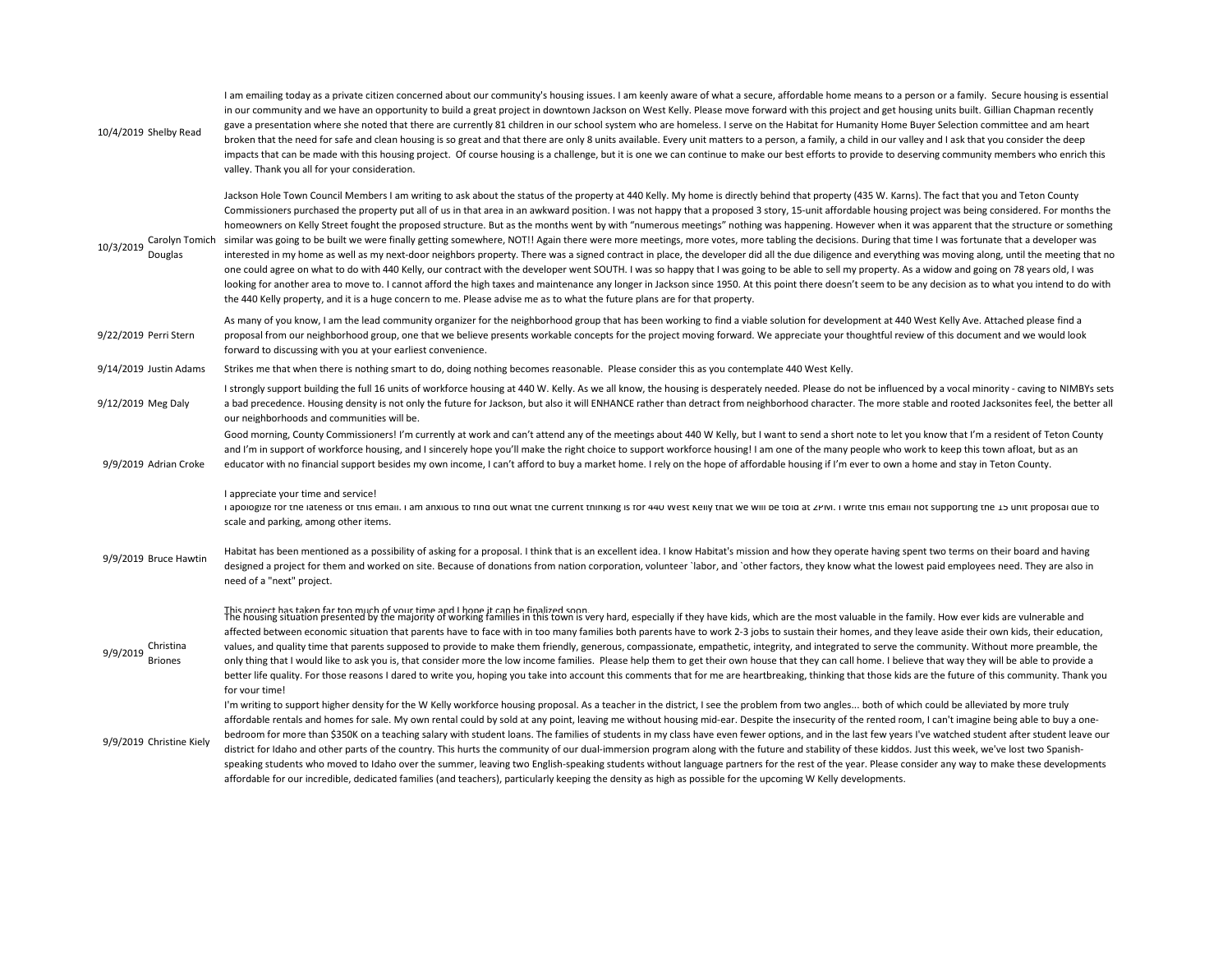|                         | I am writing today to encourage you to support constructing 16 units at 430/440 W Kelly. What our community needs is more affordable housing, and we need as many units as possible. As a community, I<br>believe we have to accept the changing nature of the Town of Jackson and commit to the reality that adding density will truly benefit our community.                                                                                                                                                                                                                                                                                                                                                                                                                                                                                                                                                                                                                                                                                             |
|-------------------------|------------------------------------------------------------------------------------------------------------------------------------------------------------------------------------------------------------------------------------------------------------------------------------------------------------------------------------------------------------------------------------------------------------------------------------------------------------------------------------------------------------------------------------------------------------------------------------------------------------------------------------------------------------------------------------------------------------------------------------------------------------------------------------------------------------------------------------------------------------------------------------------------------------------------------------------------------------------------------------------------------------------------------------------------------------|
| 9/9/2019 Jordan Rich    | I am disappointed in the narrow minded voices of the neighbors on W Kelly that have dominated the conversation on this issue. When I hear "preserve community character" what I really hear is "we<br>don't want low-income families here" and it saddens me that we have such a narrative in our community. I ask you all not to listen to those voices, and to remember the greater good of additional housing<br>for families in need.                                                                                                                                                                                                                                                                                                                                                                                                                                                                                                                                                                                                                  |
|                         | The difference between 12 and 16 units doesn't seem like much, but it is the difference to 4 families who could no longer be struggling. Please vote today in support of 16 units at 430/440 W Kelly.                                                                                                                                                                                                                                                                                                                                                                                                                                                                                                                                                                                                                                                                                                                                                                                                                                                      |
|                         | Thank you for your time and consideration,<br>i recentity read in the paper that because i m not partnered, and don't nave children, the 440 west Keily neighbors say that i would luestroy a neighbornood by living there with other single person<br>households. That's food for thought (source)                                                                                                                                                                                                                                                                                                                                                                                                                                                                                                                                                                                                                                                                                                                                                        |
| 9/9/2019 Julia Johari   | Are you also aware, that in the first quarter of 2018, over 45% of our workforce commuted in from another county or state? We had both the highest inflow and lowest outflow out of every county in<br>Wyoming. Thoughts? (source)                                                                                                                                                                                                                                                                                                                                                                                                                                                                                                                                                                                                                                                                                                                                                                                                                         |
|                         | You need to look at what is best for the community, rather than a handful of fearful folks who are resistant to change. Please consider supporting a development of 16 units at 440 West Kelly -- even if this<br>development is approved, it will still be a small dent in what we need to support the local economy here. Affordable housing is not charity, it is an investment -- we have a serious issue here with attracting<br>and sustaining a local, quality workforce.                                                                                                                                                                                                                                                                                                                                                                                                                                                                                                                                                                           |
| 9/9/2019 Kate Roberts   | Vind Dogarde<br>Please uphold the decision for 16 units at the W Kelly development site. I watched last week as the council balked to add truly affordable units to the Jackson housing pipeline to support our most<br>vulnerable community members. This is your chance to follow through on that vision. Please don't allow change-averse NIMBY mentality to prevent you from taking steps towards housing equity in our<br>community.                                                                                                                                                                                                                                                                                                                                                                                                                                                                                                                                                                                                                  |
| 9/9/2019 Laura Langberg | I am writing to you today about the West Kelly project. I know that there is backlash from those who live near the proposed site; however I believe the benefits of more dense housing outweigh the cost<br>of our NIMBY neighbors: the cost of each unit is less and we are in dire need of affordable housing. The costs for developing one 600 sq ft one bedroom unit are approximately \$280K per unit, not<br>including the land. The town paid \$1.7 million for the land. If they develop 16 units, the cost of the land per unit is \$106K, which puts the total cost of each unit (at a 16 unit per lot density) at \$386,000. If<br>you reduce the number of units to 12, that puts the land cost (per unit) at \$141K, and the total cost per unit at \$421K each. At 8 units per lot, the land cost per unit is \$212K, and the total cost per unit is<br>now \$492K. This is for a one bedroom, 600 sq. ft. The costs for two and three bedroom units go up from there dramatically. This is incredibly expensive and not affordable housing. |
|                         | This area has been zoned for the maximum 16 units and I urge you to follow through with this number. Change is tough, but we must look towards the future of Jackson. Will we be an empty town, filled<br>only with tourists and mostly-empty second homes? Or will we have a vibrant community of homeowners invested in this place? I know many vibrant, creative, driven people who will have to leave<br>Jackson (including myself) because housing is untenable.                                                                                                                                                                                                                                                                                                                                                                                                                                                                                                                                                                                      |
|                         | You can't say you support community housing while saying you're not willing to build it. If you think the West Kelly area is not the right place for it, then you need to tell us where the right place is. We all<br>know that density is going to be needed if we're going to build housing our workforce can afford. Please support the community's desire to provide workforce housing and approve the 16 unit proposal.                                                                                                                                                                                                                                                                                                                                                                                                                                                                                                                                                                                                                               |
| 9/9/2019 Leah Schlater  | I'd like both the Teton County Commission and Jackson Town Council to vote YES on the affordable 16-unit design for the 440 West Kelly property.                                                                                                                                                                                                                                                                                                                                                                                                                                                                                                                                                                                                                                                                                                                                                                                                                                                                                                           |
| 9/9/2019 Ray Kominsky   | Again I come to you as a property owner of a single family residence, we are very concerned about the new proposal of a 2-story apartment complex for 440 West Kelly Avenue. The 2-story unit as<br>proposed is actually larger than the original proposed 3-story complex. The proposed unit would have parking spaces for 18. The original proposal which was smaller was rejected by both the Teton<br>County Commissioners and Jackson Town Council, this new project, we feel, should be rejected also.                                                                                                                                                                                                                                                                                                                                                                                                                                                                                                                                               |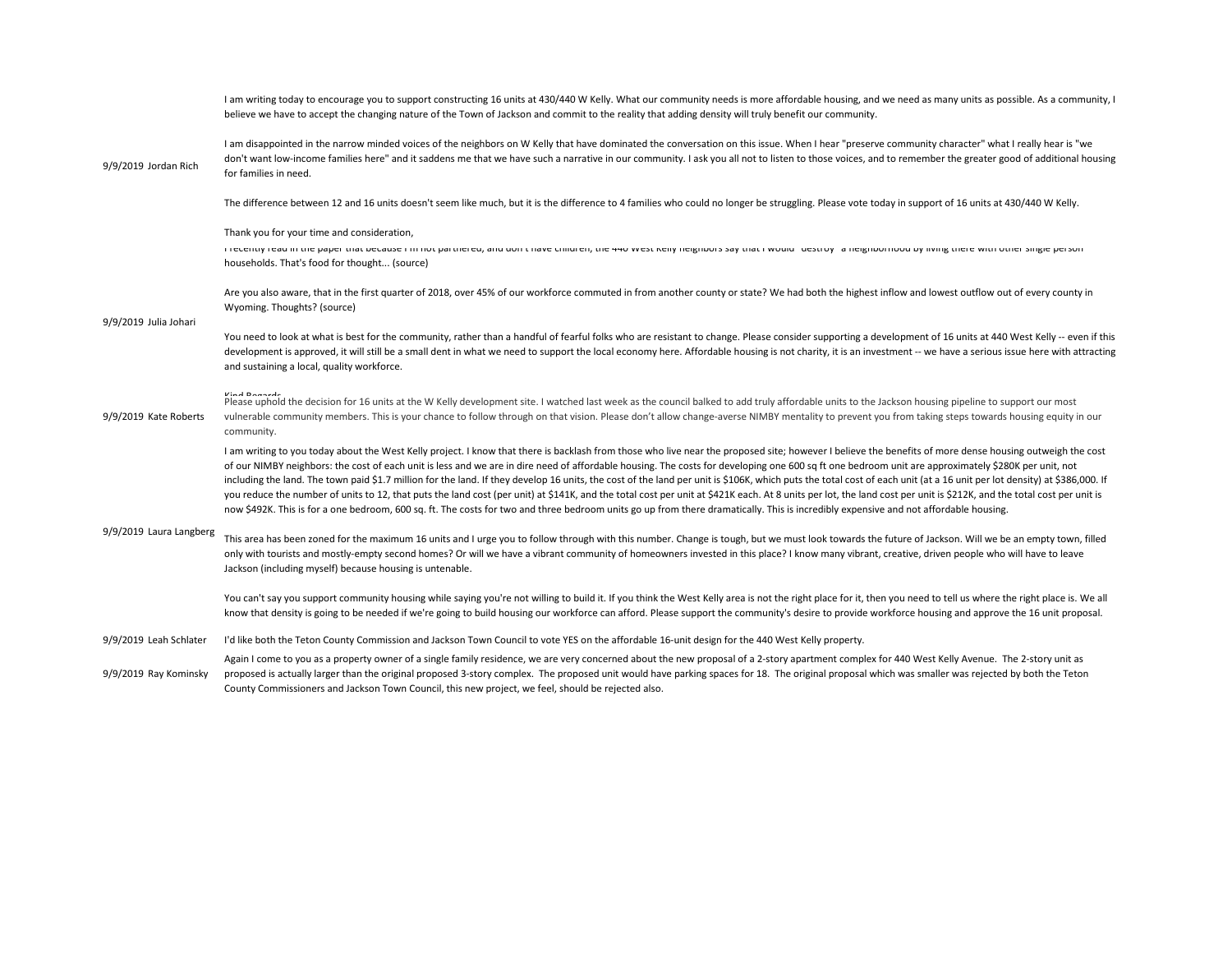## Councilman Stanford,

First, thank you for your voice and your votes to date on 440 W. Kelly Ave.

9/8/2019 Dan Peterson I'm writing because it seems like someone is trying to "pull as fast one" with tomorrow's vote. The proposal being put forward is for a building with even more square footage than the 16 units that was rejected last month. This is hardly a compromise that is being suggested, as while there are few details and no sketch available, with more total square footage it can hardly be less formidable and less outof-synch with the existing neighborhood than that 16 unit proposal was. So please do not let anyone pretend tomorrow that this proposal in any way addresses the concerns of the neighbors who have come and spoken at your meetings. In a way this is even worse, to call it twelve units, as if it's a compromise, and then propose something yet bigger? And to state again, we are fine with change, and more density, say eight town houses, something reasonably progressive yet consistent with the existing neighborhood. Thanks for your support as we work though this, 9/8/2019 Dan Peterson Regarding the 12 units proposal for 440 West Kelly that you will be reviewing this Monday, please inquire carefully just what is being proposed. If it is indeed, for more total square footage than the 16 unit proposal that was voted down last month, it can hardly be smaller or less formidable than that. But do ask just to be sure. And if it indeed three stories, and as big, then please do not pretend that this 12 unit proposal, or the town council in voting for it, has in any way has acted on the concerns the neighbors have brought to you. Relabeling the same type of structure as 12 units, instead of 16, is not addressing anything meaningful. ו"m only asking you to be honest<br>First, I would like to thank the Teton County Commissioners, the Town Council, the Housing and Planning staffs for all the dedicated work to address an increasingly pressing need for affo 9/8/2019 Dick Shuptrine for critical needs employees for the town and county work force. Your choice of 430/440 W. Kelly for an urban, high density experiment is not in the best interests of good planning, the existing good health of the neighbors or the prospective owners of proposed units if you choose a 12 or 16 unit development, of similar square footage. If you will step back from the cost of your initial investment, the overall monetary commitment of the buyers will never be truly affordable. The cost of each unit, 1-2 or 3 bedroom, should not be the basis or the over-riding reason for choosing the most appropriate structure for this property. I have taken the time to drive all around town and my observations of the higher density developments is that there is vehicular sprawl around most of them, no green space and no place for dogs or kids to be, except in neighbor's yards. I do support a smaller overall building footprint, 8 units maximum, with adequate green space and landscaping and extra parking on site for guest and recreational vehicles. Thank you for your consideration. 9/8/2019 Estela Torres I was happy to read about Commissioner Propst' idea for Habitat on Kelly Street. Although Habitat has not responded, they are presently in management transition and may not be able to at this time but perhaps in the near future. I'm hopeful someone will contact them to see if they are willing or able to submit a proposal for this project because I believe their concept of need for selection of families is the best way to spend tax dollars for affordable housing. Thank you for your service and for all the energy you have to expend for these difficult issues. 9/8/2019 Lauren Brzozowski Dear Town Council and County Commissioners, It was brought to my attention that the Town Council and County Commissioners will vote on the 440 W. Kelly Avenue project tomorrow Monday, September 9 in a closed meeting. Is it legal to conduct such an important meeting without public input? Revised plans and costs have not been made available to the public and it is my understanding that you will vote on the largest building yet with the highest density. Will the building be 2 or 3 stories? How can you possibly build 12 units, adequate parking, and storage for residents on such a small parcel of land? These decisions will drastically impact the character of our neighborhood and livability for new residents. I support less than 10 units. This scale would be much more appropriate for the lot and provide sustainable options for both neighbors and new residents. I also support efforts to classify this housing as category 1 affordable housing. However, it is my understanding that the housing will serve middle and higher income households. How does this help the workforce community? How does this plan help the people who need housing most? How does this differ from the current free market, other than simply adding inventory? In the meantime, this project has distorted the real estate market by over pricing properties in this neighborhood (most for teardown). Middle-class families have been pushed out of the free market and neighbors now have to pay for this mistake. When we purchased our home we did not expect this drastic rezone. Speaking with neighbors, most were left out or unaware of the 2018 rezone process. Was this decision also made without public input behind closed doors?

> I find the entire process and "special workshops" held privately without public particularly suspicious. One opportunity to provide input on the design for the structure is not enough and could have long lasting consequences for our community.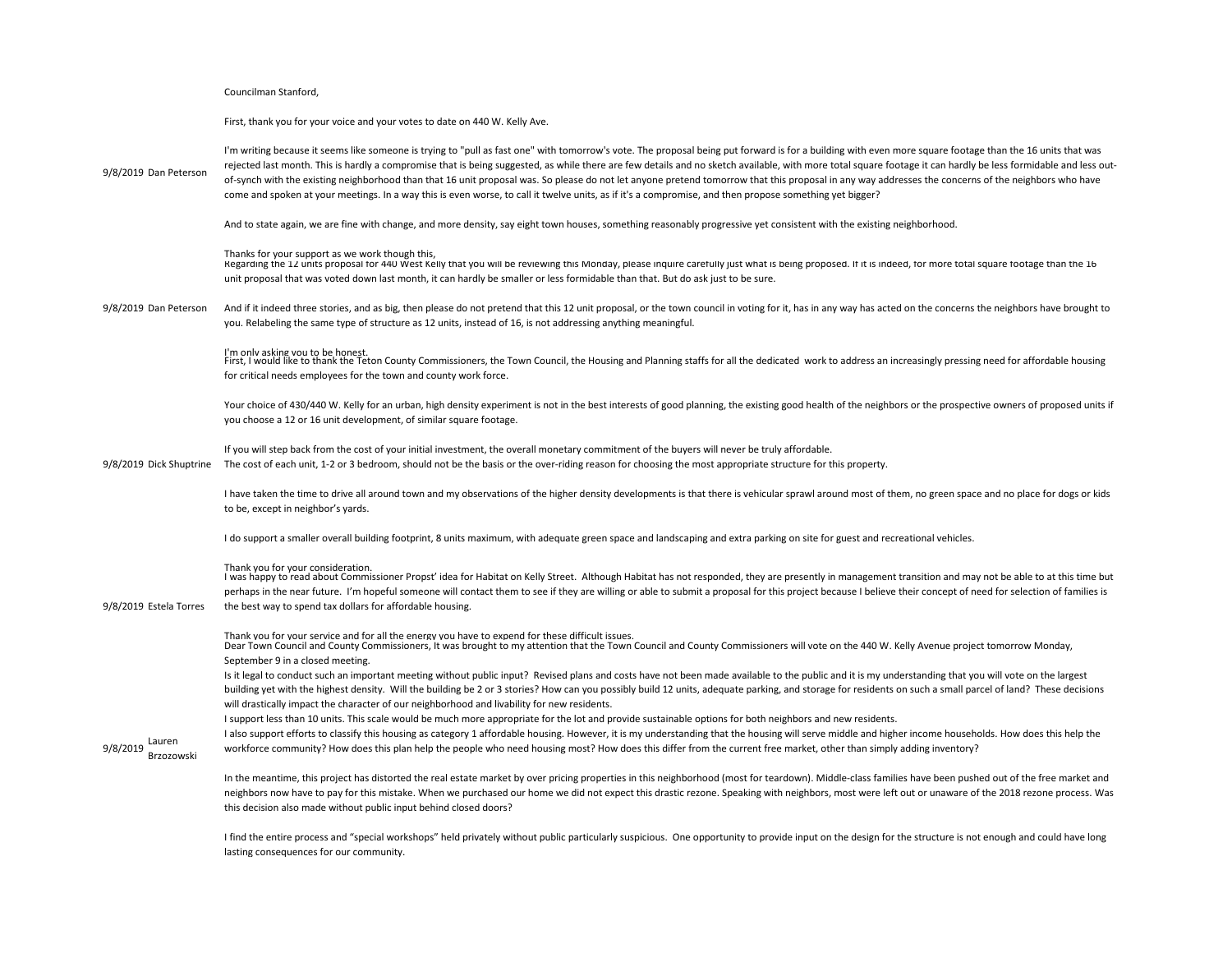## Mark and Greg,

I'm writing to you once again about 440 West Kelly because I trust you both to respect the value of a fair, transparent and open public process, in spite of whatever you might think of the merits of the particular proposal before you. The proposal that the Housing Department will present to you tomorrow at the JIM is as far from a fair and open public process as we have seen to date around this contorted issue.

Consider the following:

·The staff report issued last week asks you to approve a 12-unit, 24 bedroom project without any supporting information other than a description of the units and their costs. There is no supporting information whatsoever, no architectural plans, proformas, financial arrangements, or other obligations.

9/8/2019 Michael Stern ·The report also neglects to mention that this proposal is in fact the largest building proposed thus far, even larger than original 16-unit proposal. This new version is 9,900 net square feet, versus 9,100 for the original.

> • We have also been informed that no public comment will be taken at tomorrow's meeting, in spite of the fact that this is an entirely new proposal for the property. • The Suggested Motion would give the Housing Department carte blanche to negotiate any agreement it saw fit. And to top it off, you are expected to approve this in 30 minutes time. This shell game needs to stop, now! I implore you to tell the Housing Department to stop trying to manipulate this RFP process to an outcome that is clearly not what the community wants.

Those of us who have opposed these proposals have been very clear that we support a new project that develops workforce and affordable housing that is in context with the surrounding neighborhood and creates long-term value for our community.

Please reject this, and any future proposals under this RFP process and let's restart it as a collaborative project that we can all be proud of. Thanks as always for your dedication to our community.

Please reconsider your vote on the 440 West Kelly from 12 units to 8 units. we would like to keep the integrity of our neighborhood. I will not go into all the reasons that we have summited to you again. I do not wish to waste your time or mine. Thank you

Tomorrow, you will be asked to vote on a revised 12 unit building that the Housing Department has been working on privately with the developer since August 19.

We have not seen any plans or costs or numbers for this revised 12 unit building.

#### IT'S THE BIGGEST BUILDING YET

Based on the staff report, the revised 12 unit building appears to include 9,900 square feet of living space the LARGEST building and most amount of density that has been proposed to date--

- 1st building (16 units, 3 floors): 9,100 sq. ft livable space
- $\sqrt{2}$ Revised 16 unit building, 3 floors: 9,400 sq. ft livable space,
- **■** Original 12 unit option, 2 floor: 6,350 sq. ft. livable space

We do not know if this building is 2 stories or 3 stories tall but it appears that given the square footage, it would have to be 3 stories. There will be 18 parking spaces. We have seen NO plans, no costs.

#### 9/8/2019 Perri Stern

According to the staff report the housing will serve middle and higher income households.

The RFP for this project was developed without community input. Public comment has repeatedly been stifled. There is NO public comment being accepted at your Monday meeting. Why????

Why was there a Special Workshop held with only Town Council subsequent to the rejection of the 16 unit building and not County Commissioners? The County owns a larger share of the property than the Town (55%-45%).

#### The process is broken.

Please: Restart the RFP process, work with the community, and address these significant flaws. We are on a very slippery slope here.

I remain committed to seeing something positive happen on this site. I support affordable housing that is designed responsibly, transparent in process, and in context with the neighborhood.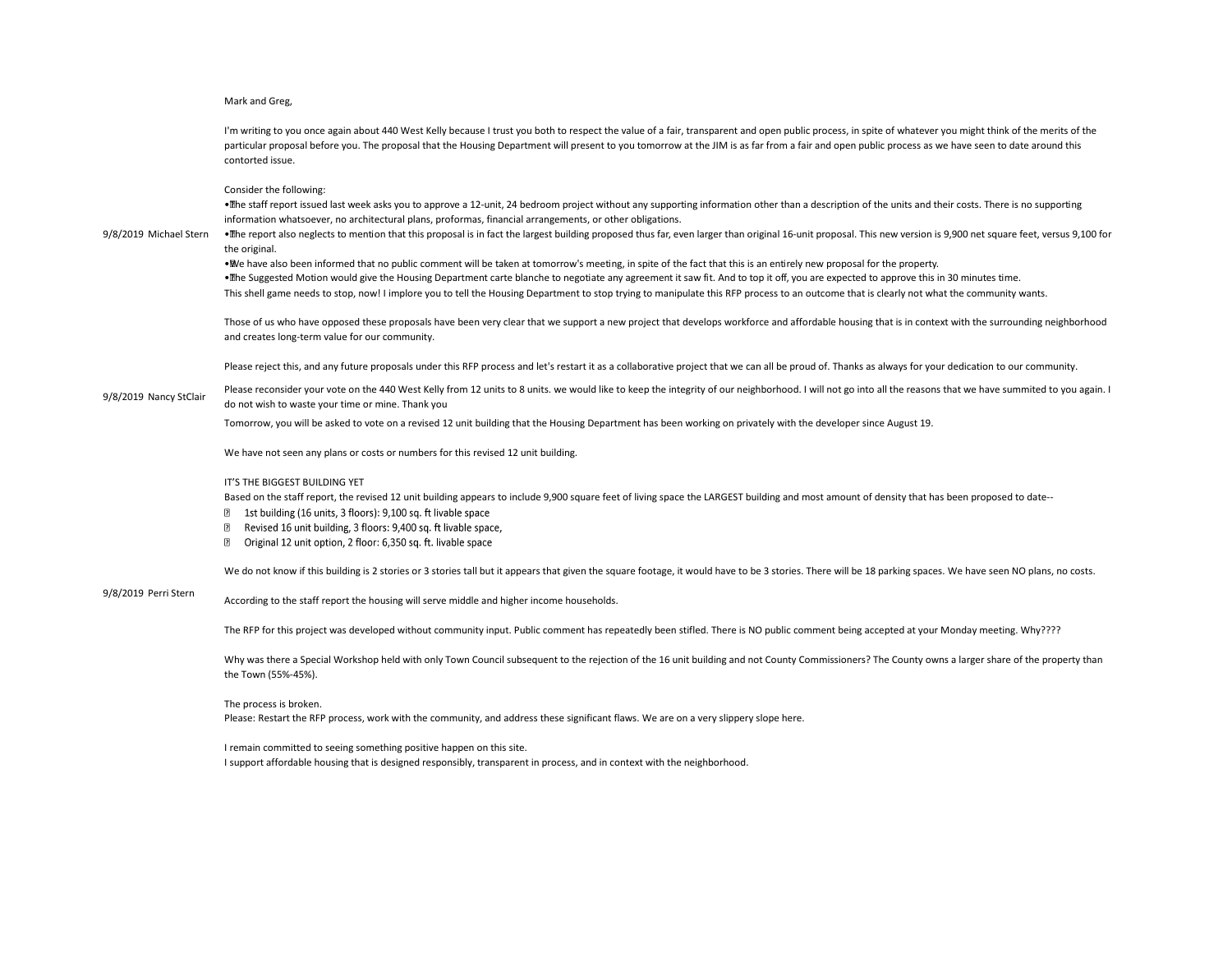|                          | consensus, I offer the following observations and questions:                                                                                                                                                                                                                                                                                                                                                                                                                                                                                                                                                                                                                                                                                                            |
|--------------------------|-------------------------------------------------------------------------------------------------------------------------------------------------------------------------------------------------------------------------------------------------------------------------------------------------------------------------------------------------------------------------------------------------------------------------------------------------------------------------------------------------------------------------------------------------------------------------------------------------------------------------------------------------------------------------------------------------------------------------------------------------------------------------|
|                          | 12 units may slightly ease the concern about vehicle parking. I will be interested to view the proposal. Storage remains a serious consideration. Since this discussion began earlier this year, I have been<br>more aware of typical personal items stored outside, including trailers, boats, RVs, smaller motor vehicles, etc. Will those be restricted?                                                                                                                                                                                                                                                                                                                                                                                                             |
|                          | In researching guidelines for outdoor gross motor play space for children, 75 sq. ft./child is recommended. How does the current proposal measure up? Will this be adults only residences? If so, how<br>could such a restriction be assured? And how about dogs and their needed outdoor space? Will neighbors be impacted?                                                                                                                                                                                                                                                                                                                                                                                                                                            |
| 9/8/2019 Sandy Shuptrine | Snow storage and water run-off remain of interest, as does the amount of impervious surface on the lot. Too much asphalt and building materials, without natural area, will likely contribute to growing<br>heat retention in urban areas (which it is my understanding the government suggests this become), as well as potential for flooding during extreme weather events which are becoming more frequent. As<br>you may be aware, in the recent past, three 500 year floods have occurred in certain U.S. areas, within a 5 year or less time frame.                                                                                                                                                                                                              |
|                          | I strongly encourage you to consider the longer-term value of the project you are reviewing by thinking about the above. I am becoming less supportive of the "filling the box" goal at the expense of<br>personal and family values for living, especially when they conflict with community planning over many decades. Instead, I hope you'll be able to collaborate on housing that will fill basic needs, not only<br>bed space. We have affordable housing in town that has met the criteria. I've been in urban density housing that inhibits human spirit and hope, when I worked in underserved and under resourced<br>neighborhoods as a college student. We are not so desperate that we need to promote such outcomes in our relatively small western town. |
|                          | We have a very difficult environment for creating housing for a workforce that keeps expanding in an overheated real estate market. That is a given challenge. Please do your best to consider all<br>components of the problem. I wish you, and us, well.                                                                                                                                                                                                                                                                                                                                                                                                                                                                                                              |

Your work to accommodate concerns regarding the development of 430/440 West Kelly in a manner that best considers individual and community interests is appreciated. As you endeavor to reach

9/8/2019 Susan Hedden Please support the Habitat proposal for 6 units at 440 units at West Kelly. Any larger development would not be appropriate in that neighborhood.

9/8/2019 Tom Davidson I am writing to express my support for reasonable development on w Kelly ave. This neighborhood needs a reasonably sized building that blends with the current homes and does not overload the neighborhood streets. Please consider a moderate sized building with adequate parking. I also support low income housing at this location rather than middle to higher income housing. As homeowners in the 440 West Kelly neighborhood, we'd appreciate your seriously reconsidering any plans for a 16-unit project on that lot. Even 12 units is excessive for that size lot - 8 would be acceptable, since we know that housing is greatly needed in Jackson.

9/7/2019 Gloria and Dave Lorenzo

Please look at the whole picture. We're not unreasonable; we want the best solution for as many people as possible.

Thank you in advance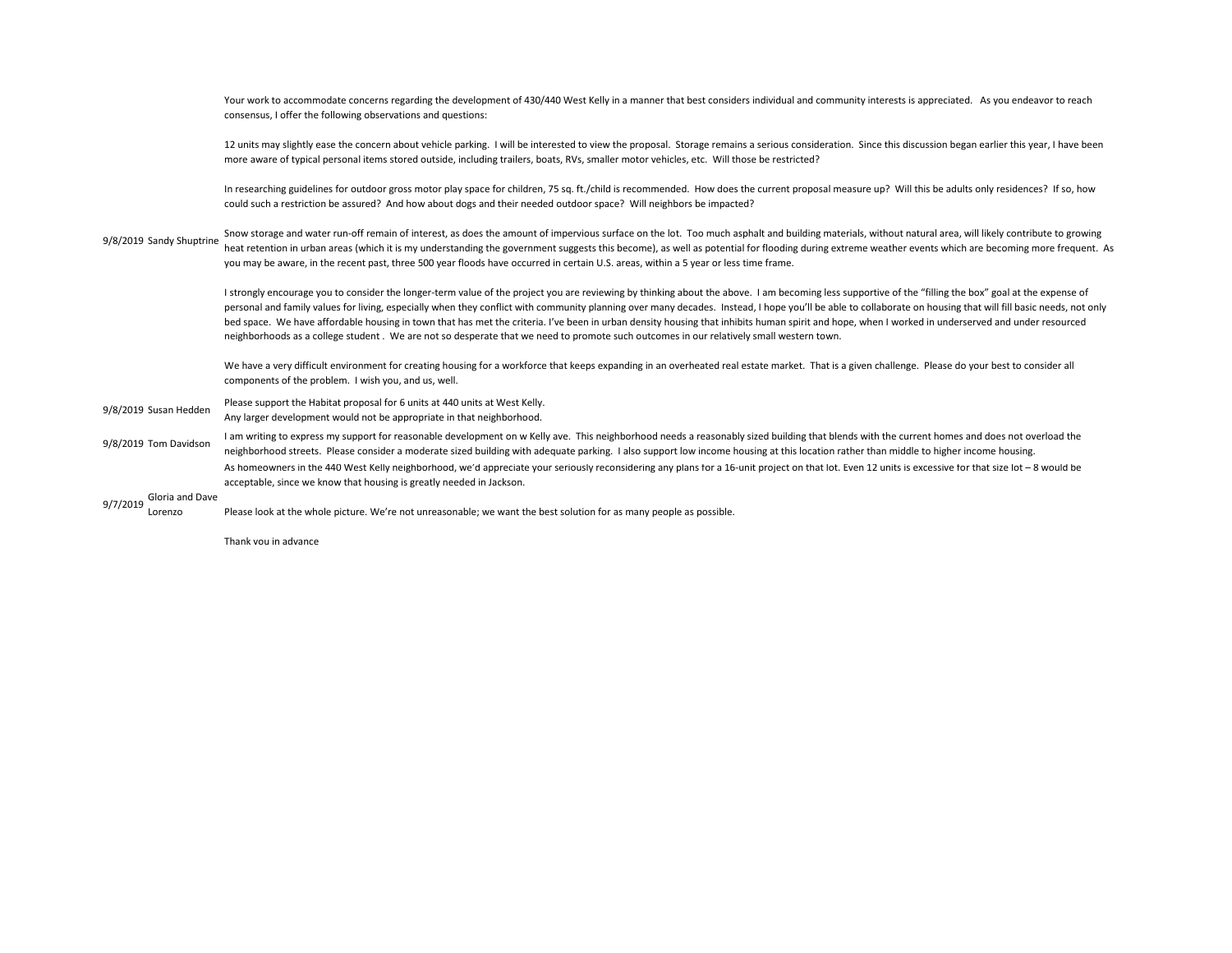#### Hi everyone!

Hope you don't mind the informality. I am expressing my support for the project in my neighborhood at 440 Kelly.

I've been receiving lots of email regarding the 440 Kelly Ave housing project—essentially a skip and a jump from my house on Flat Creek Drive—many, if not all of you know where I live. I am not the least bit concerned about the size of this project and I was content when it was larger, hence not weighing in sooner—I valued the concerns of those living directly around the property. That being said, we will have those who don't want anything in their backyard no matter what. But we all know if we don't take significant actions to get units on the ground quickly our neighborhoods will not look like our neighborhoods, our neighbors will be moving out of town without affordable options.

Presently, there are at least three, maybe four or more actually, houses for sale two doors down from me in either direction listed at 1.2 million dollars and higher; one for 1.4 another for 1.8, and those are the only ones I've paid attention to—the trend is clear to all of us. This is not a sustainable model for keeping our community intact. I love my neighbors—most of them. Joking. I'm slowly losing those neighbors and gaining some part-timers and keep-to-them-selvers. There are more and more dark houses every year, with out of state plates in the driveway on occasion. This is not a community. People make a community.

Please proceed with this project and others like it in the future to ensure we have everyday people, and both literally and figuratively! living in our neighborhoods and the town of Jackson! You all have been elected with this mandate—to build housing for everyday people and not let our neighborhoods go to part-time people, or only those able to afford million-dollar-plus homes.

I strongly encourage you to stay the course with this project and undertake others like it on the future. You all ran for office knowing full well you would never please everyone! And you all know there will be push back from most neighbors who can't see the bigger picture: the fabric of our community will change without more affordable housing. All aspects of the community benefit from having everyday long term residents.

In short, I support you and value the thankless work you all do.

Thank you for proposing housing options and looking at the big picture. Please stick with the present 12 unit plan for 440 Kelly. Four Forty West Kelly is in an old established neighborhood. Although I am truly interested in affordable housing in Jackson, I am also extremely interested in you making the right decision based upon history and the opinion of neighbors who live in the area. Some are very old and if property taxes go up due to your purchase, they will be unable to pay the increase. If you choose to degrade the neighborhood you will not attract a neighbor, therefore degrading the community.

#### 9/7/2019 Mary Obringer

9/7/2019 <sup>Jessica</sup><br>Chambers

Jackson is not only a town but a way of life. Please rethink the project on 440 West Kelly and use the site to build 6 unit 2 story units.

#### Thank you for your consideration.

The Agenda Documentation for JIM on July 23, 2019 presented in the "What We Heard" column that overwhelmingly the public believes both the "Revised" 16-Unit Option and the 12-Unit Option are "too tall", "to bulky", or "too big" and don't fit in with the existing neighborhood character. Using just the total floor area of the proposed units you are now being asked to consider, the proposed building is bigger than either of the above mentioned buildings. Apparently "existing neighborhood character" means little to the Affordable Housing Department.

9/7/2019 Richard Greig Nine of the proposed twelve units have more than one bedroom and therefore will likely be marketed to households of three or more individuals. To qualify for one these units, the income for a household three must exceed 120% of the MFI of \$88,650 or \$106,380. With only the land cost considered, the public investment for each of the proposed twelve units is \$141,951. It seems more appropriate to invest this money in affordable housing for lower income households.

Thank you for your consideration.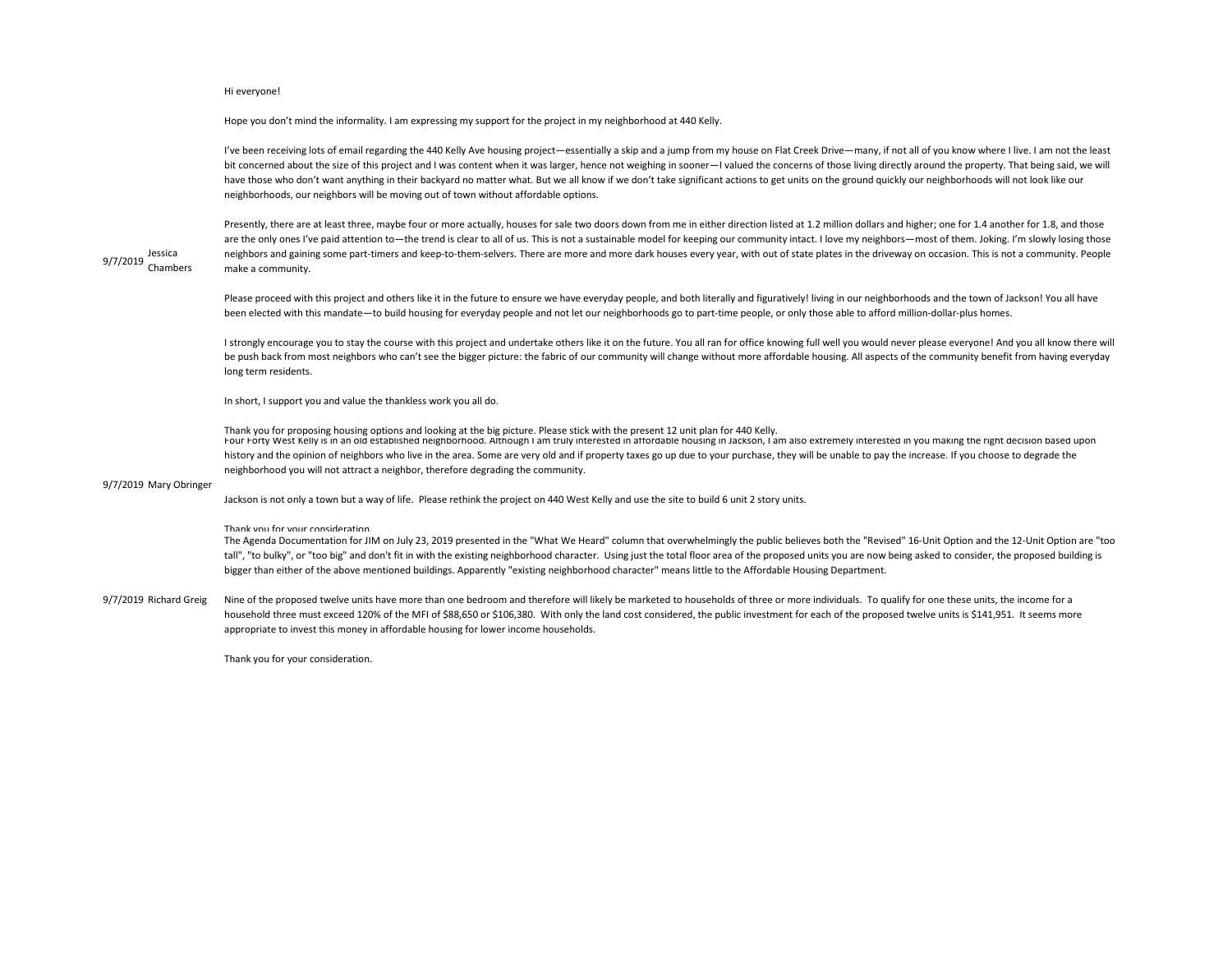We moved here in 1975 - 44 years back. We live south of Jackson, and are approaching the end of our lives - being older than dirt. We write this only to make evident that we are not physically affected by what you do with 440 West Kelly.

Nevertheless we feel compelled to comment.

We expect that you, our electeds, all suffer with this problem. We know you are wrestling with solutions, with how to be fair, how to achieve balance and at the same time, how to house our workers. We sympathize.

However, it is beyond us why you would ever consider pillaging that neighborhood with what is proposed. To erect a building of this size, of this bulk, in the midst of a single family neighborhood violates all norms for zoning residential property. Along with the three story bulk, sixteen units means 32 to 64 more people, 32 plus more cars, pets of unknown number, all crammed on to couple of city lots in west Jackson. Will these residents be neighbors?

8/1/2019 Larry Kummer And . . . . . for what?

> Though unintended, projects like this essentially provide below market housing for workers, which will allow the Marriott's of Jackson Hole to continue building hotels here, bringing low-paying jobs, needing more low income housing. We have become a developer's Mecca - developers whose names end in "LLC." And we subsidize them.

> The population density of Jackson is already most evident: Driving through town at this time of year is an exercise in frustration, - drivers running lights and taking chances. Moving and parked cars everywhere. Curb space is at a premium, dominated not just by cars, but boats, fishing rigs, trailers and motor homes -- many for sale -- often obscuring vision.

 We are suffering from an acute case of Overtourism. We have long been oversold, along with our national parks, and so must live with the result. Try hiking to Inspiration Point. Most of this dog and tail chase is bevond anyone's ability to control, but you, our electeds, can still solve this problem. What you do here will set a precedent allowing it to happen anywhere. Sell the property !! Buy something less sensitive. And le the neighborhood remain a neighborhood.

I understand that after much research, deliberation, and public discussion you will be voting on whether to approve 16 units of workforce housing on W. Kelly St. in just a few hours. Although there has been ample time for public discourse, I may as well weigh in at the eleventh hour to echo the voices in favor of this project.

About 10 years ago, I rented on this very same block for a few years. In my experience it seems to be an ideal location for higher density development. With the rodeo/fair grounds on one side, Karns Meadow on another, and easy access to Snow King, Broadway, and Pearl West Kelly Street is almost at the apex of town. Residents can choose from many routes to mitigate traffic congestion. Alternatively, there are at least 3 bus stops within a short walk.

7/31/2019 Alyson Spery Now I know there are others who live in this neighborhood currently and have expressed their disdain for this project. And just like I'm expressing my own, we are all entitled to an opinion. However, more important than those who rely on first-hand knowledge to form their opinion, are those who've studied our area and developed the Comprehensive Plan. I support this project because it meets the needs and the vision for development in Jackson as carefully identified by the Long Range Planning experts in our Planning and Building Department.

> Those who live in Jackson and say they are in favor of providing more housing, just not in their neighborhood, remind me of the liberal opponents to bussing in the '50s, '60s and '70s. Liberal, white northerners supported school desegregation until it affected the schools in their neighborhoods. They fought back with veiled racist campaigns against integrating their children's schools due to "inconvenience". When society cannot see past its own bias, we must rely on the experts to direct society to change. We need our electeds to remind us of our innate hypocrisies and guide us to do what is best for the community, not what is best for some.

Thank you for voting in favor of the West Kelly St Workforce Housing Project tomorrow morning.

7/31/2019 Hilary Cantu I strongly suggest you vote in favor of building workforce housing on West Kelly. We desperately need to offer people who work in this town a comfortable, affordable, solid place to call home. They are the backbone of this community and deserve to feel secure and stable in their housing situations. Please vote yes and approve this project.

7/31/2019 Jamie Engebretson

I have been living in Jackson for almost 13 years. I obviously have seen the influx of people come over the years, the increase of real estate, and the lack of housing for the locals. During the last few years I have unfortunately watched many educated, driven professionals leave because there was a lack of affordable housing or housing in general. Having space on Kelly St. to build housing for our workforce brings an opportunity to retain good hard-working citizens of Jackson. There is no excuse not to provide opportunity to those who want to remain in Jackson and aid in bringing revenue to our county.

7/31/2019 John Stennis I appreciate your willingness today to reconsider the vote on 440 W. Kelly. As a former Town Planning Commissioner through the Comp Plan process, we knew change might be hard but that it was worth fighting for. We downzoned the County with the express desire to shift density into Town and support "town as heart" as a place for housing all of our community. The "not in my back yard" mentality runs deep and represents a very vocal but not necessarily large part of our community. Many of our workforce who would truly benefit from this housing don't have the luxury of attending every lengthy public meeting, so they are not being heard. I especially appreciate Emily Cohen's quote from the New and Guide article this morning, "Change is hard and disrupting the status quo inevitably will ruffle some feathers." If we truly care about workforce housing and not just paying it lip service, it's time to "ruffle some feathers". Not following through with this project does not honor our Comp Plan or our community. To those who voted against this last time I say; be brave. Vote for housing and take pride in fact that you are supporting having a healthy and diverse community.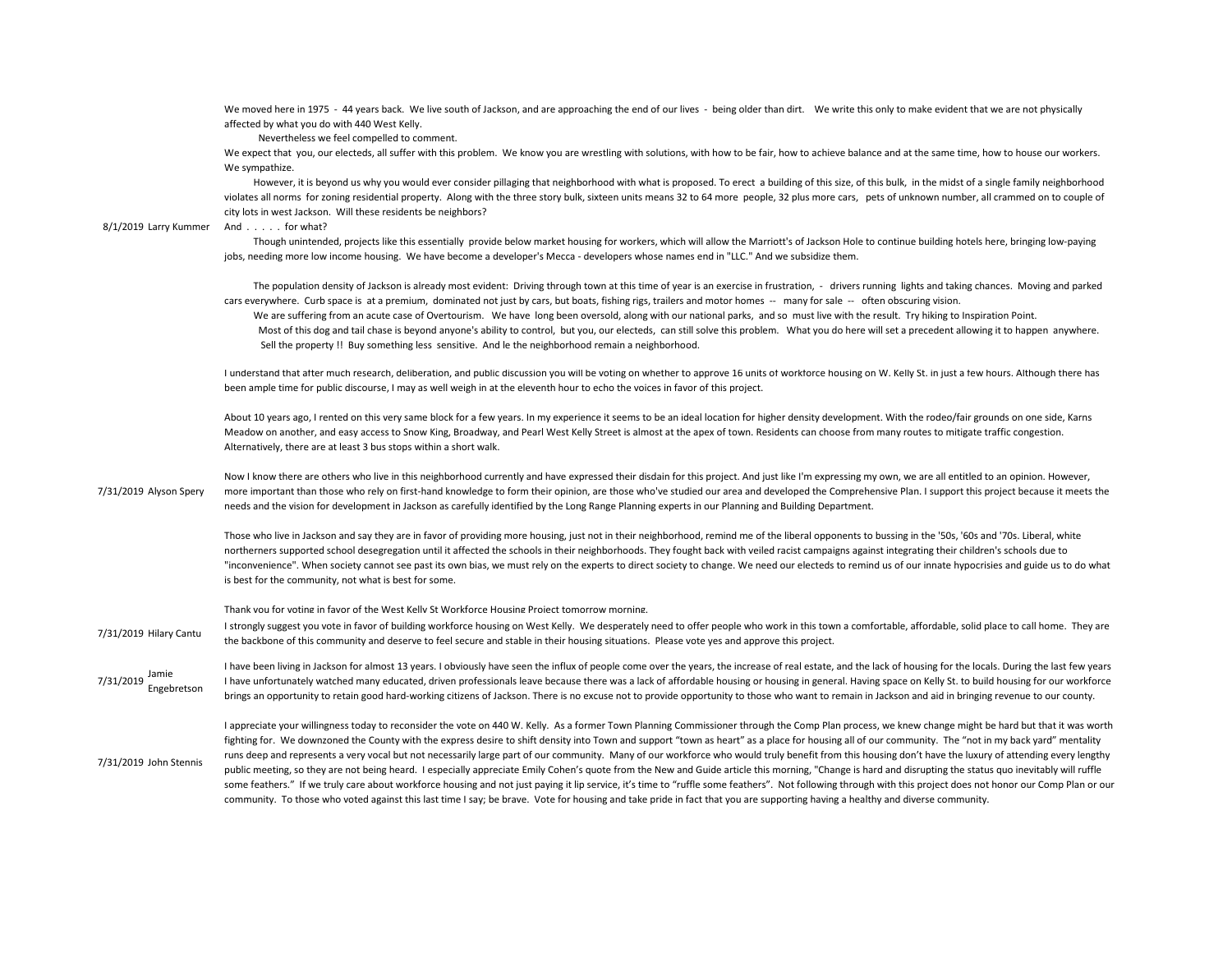My name is Lauren Brzozowski and I live at 375 W Karns Ave. I am 40 years old, a 20 year valley resident, and a Teton County School District Teacher.

My husband and I purchased our home in the proposed development area in 2009 after living in a Teton County Housing Authority property from 2005-2009. When we purchased our free market home, CC&R's limited 2 story development and high density. We understood the limitations of our property but valued the character of the house and neighborhood over other factors. We do not plan to leave the valley, sell, or alter our property. Since then, zoning has changed and we have witnessed home prices and sizes increase and outprice average middle income families.

While living in our Housing Authority Property @ 522 E. Kelly, we experienced the benefits and challenges of affordable income properties. On the positive side, we had a reasonable monthly mortgage and stable housing within town limits. Our unit was 864 sq feet, 2 beds, and 1 bath, and contained a unit above and below us. A family of 4 lived below in the same sized condo. The upper unit was a free market property with the same dimensions. The building itself was approximately 2500 sq feet and you could find up to 7-12 people living in the unit. Two of these units along with 2 large townhomes were built as part of Scott Sheppard's development on a lot similar in size to the 440 W Kelly. In total, 8 "families" gained housing from the development.

# 7/31/2019 Lauren<br>Brzozowski

If you look at Housing Authority data, you will notice that all original affordable owners have sold their units. In some instances, condos have changed hands 2 to 3 times. Why? They were not a long term solution. Units lacked inside and outside storage resulting in cluttered porches and makeshift sheds. Basement apartments lacked natural light and airflow. No parking for guests or service vehicles. No storage or parking for bikes. Poor construction leading to noise and sound issues. I could feel the effects of high density living on a physical and psychological level. When we were able to move out, I remember the feeling of my body and mind relaxing for the first time in years.

As you move forward in your planning, I encourage you to plan quality housing that meets long term goals for community members. I encourage as few units as possible so residents can take pride in their homes and living conditions. If you build the proposed 12 or 16 unit development it will stick out like a sore thumb and most definitely become a short term solution for owners. Considerations must be made to match the character of the neighbourhood.

Thank you for time and consideration

I am a local kindergarten teacher and fully support affordable housing. It is projects like this that maintain our community character. We NEED housing for low/middle income professionals, who are a vital part of a functioning community.

7/31/2019 Molly Nash If you do reconsider the vote, you'll be putting the needs of the entire community before the needs of a few vocal neighbors. "Not in my backyard" type of arguments will always exist. Please don't let them hold this community back.

> Unfortunately, my partner, who is on the research team at the Teton Raptor Center, and I plan to move after this coming school year because we want to build a life together. We cannot afford to do so here in our beloved Teton County. Please please approve this affordable housing project so that other young professionals can make it work.

I am sure you have been contacted by many people over the last 24 hours. That's because we care. We care about the future of our town, we care about the importance of affordable and workforce housing.

Your votes today are pivotal.

Putting the 3 story 16 unit building at 440 West Kelly Avenue seems to be being portrayed as the lynchpin of all workforce housing, all future efforts, an "all or nothing" situation.

# 7/31/2019 Perri Stern

It is not all or nothing, either/or, black or white. The solution is in the gray area, in an area of compromise, where all interests, needs and concerns are balanced. This can and must be accomplished.

I am not sure I can attend the meeting today; I work full time.

But, I hope you will maintain your decision to reject the 16 unit building, and provide the leadership we desperately need in this area. Lead the way for a revised, better project that can be welcomed, supported, celebrated by all, as a positive step towards improving workforce and affordable housing opportunities, here in Jackson.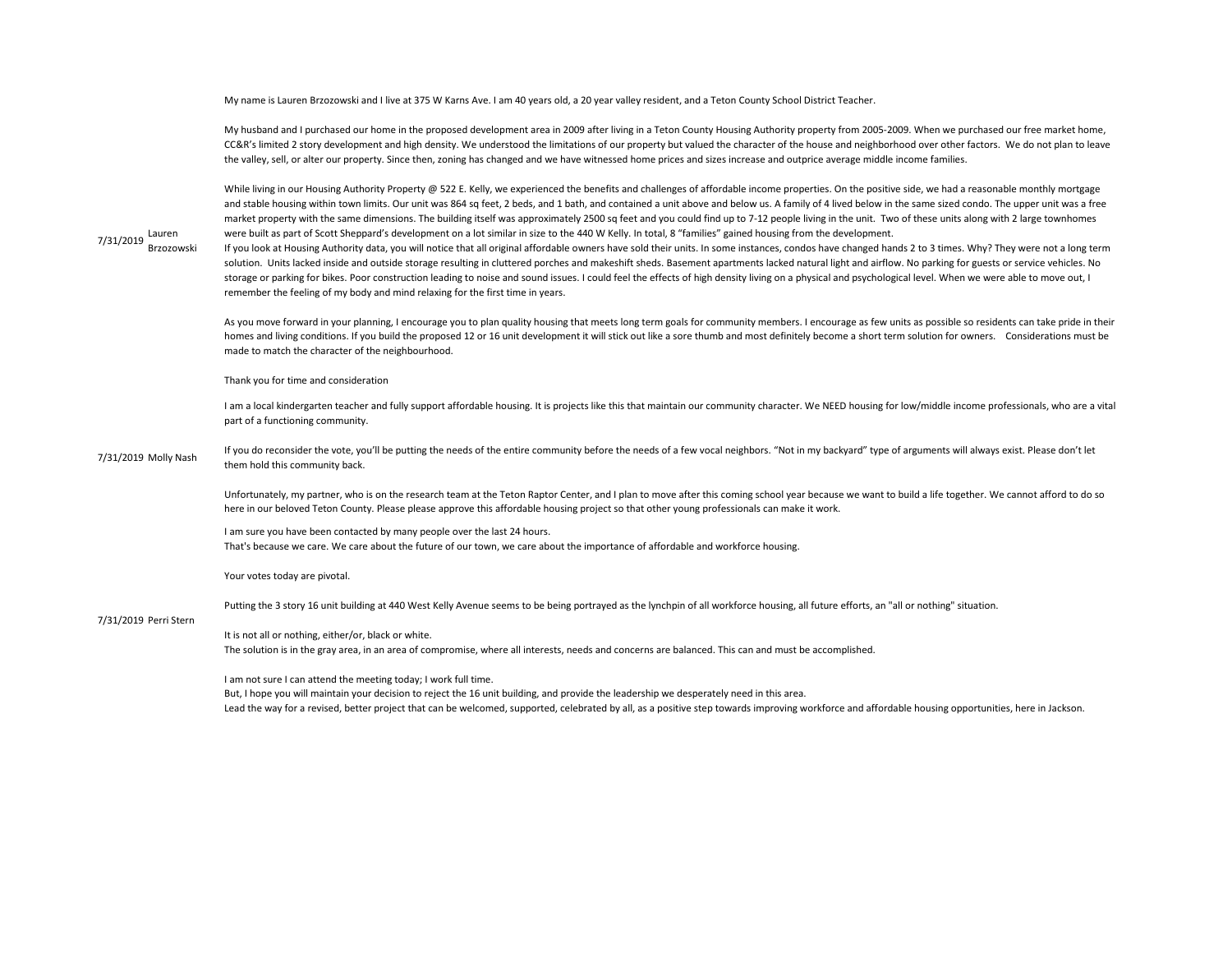First, thank you for your service to our community. I can't imagine how hard it is to work to make Jackson Hole the most amazing place to live, while dealing with so many differing opinions. With that being said, I'd like to offer you my opinion on the 430 and 440 West Kelly workforce housing project.

My husband and I have lived in the county for 17 years now and cannot imagine living anywhere else. We've lived the life of ski bums, gotten married, have moved on to careers, and have had our 2 children here. We are invested in this community and have seen the growth over the last 17 years and still love the fact that we can go into a restaurant on any given night and randomly see a friend. I like to think of Jackson as still having a small town feel with the amenities of a city. And with the amenities come the issues of a city, which clearly includes affordable housing.

I am not going to lie. I struggle with affordable housing and do not have all the facts to back me up. On one hand, as a taxpayer (homeowner on Aspen Drive), I feel that I should only have to subsidize housing for government employees. Why am I responsible for private business employee housing, when businesses are flourishing? On the other hand I work for Region V BOCES (C-V Ranch) and oversee human resources which includes the recruitment and retention of staff. We all know that story - with a continuous ad for employment in the JH Daily!

So, what does all this mean? It means I struggle personally to reconcile all my personal thoughts on the subject of affordable housing, know I don't have all the answers, and know it's not something easy to fix or we'd have done it by now. BUT I always vote yes to support workforce and affordable housing. I might not like all the aspects of it, but the reality is it's what is best for our community. When I think of the 430/440 West Kelly development I think of 2 things in particular.

7/31/2019 Samantha Hannon

1. If the argument against the 16 unit project is to preserve the neighborhood then voting yes is the only thing to do. Yes, this vote will bring change, but that is inevitable. The neighborhood will either continue to be a place where working people live (only have additional units they live in) or it will turn into a mecca for 2nd home owners. People living on regular wages in Teton County cannot afford \$1.2M to \$2M tear down lots or homes that, on top of the purchase price, require updates. So I reiterate my point - the vote of yes to this 16 unit development, while changing the number of units in the neighborhood, at least preserves the fact that the neighborhood remains local working people. It's the people that live in a neighborhood and the values they share, not the buildings, that make it a neighborhood.

2.I am the Director of Finance for a government entity so I fully understand the fiduciary responsibility you have to your constituents. As a constituent I want you to build the most cost effective housing, and not drive costs up per a unit because of a compromise for fewer units. I feel that it is your duty to make sure we develop these projects with cost as a huge consideration. This helps keep rental and purchase costs down, ensures tax dollars are spent in the most responsible manner, and makes sure we have the highest impact (most units) to the community.

Again, while I personally struggle with some rules, regulations, know someone taking advantage of the system, those internal (and external) debates never keep me from realizing the bottom line is this community needs more affordable housing So I vote yes. All the time.

In closing, I have 2 vacant lots across the street from my home. They will be developed some day. I would much rather have 6 apartments of local working community members living across from me than 2 McMansions of 2nd home owners and short-term renters. One improves the neighborhood, one detracts from it.

Thank you for considering these thoughts. Again, I appreciate your dedication to our community.

Thanks for your consideration and decisions. And while I realize there are vastly different opinions (which I truly understand), I do think taking a step back is the right decision at this time.

For what it's worth, I think the NH-1 zoning as it was applied in the Comp Plan/re-zoning process is hugely problematic, and guarantees that Jackson (at least the actual town) will be nothing but the extreme Have's and Have-nots if left to run it's course. i.e. the death of the middle class.

Although on the rise for years, the home prices have sky-rocketed in the last 6 months to a year, abnormally, in Jackson, while prices are already on the decline in many other places.

Supply-demand, economic conditions, sure... all factors.

7/30/2019 Bridger Call But, what else is? The new zoning in Jackson. The purchase of the lots at 440 by the Housing Authority; re-establishing land values in the area based on high density, and driving up home prices severely in the remaining single-family zones. Plus, the political framing of what development in the NH-1 zone needs to be. THE RESULT - sky rocketing prices in and out of the NH-1 zone. This is the problem with overshooting the up-zoning so severely on that scale, particularly when the damage to the whole town if realized would be catastrophic. Should there be high density developments in Jackson, yes. But not as currently viewed through the NH-1 at large. It eliminates the middle class by turning everything into either elite single homes (Gil, etc.) or increasingly ghetto-ized other neighborhoods (like what is supposed to happen to this neighborhood apparently), via the elimination of the middle ground, or at least severe reduction of it. It drives the price of both way up. Also severely harms the possibility of vertical mobility for the working class. Now the options are polarized.

> I think we are already in a recession, so maybe that will have an impact. Better planning would also have an impact. In the end the problem won't be solved, but there are better outcomes possible than what we are seeing now. There are other options.

Thank you again, and good luck.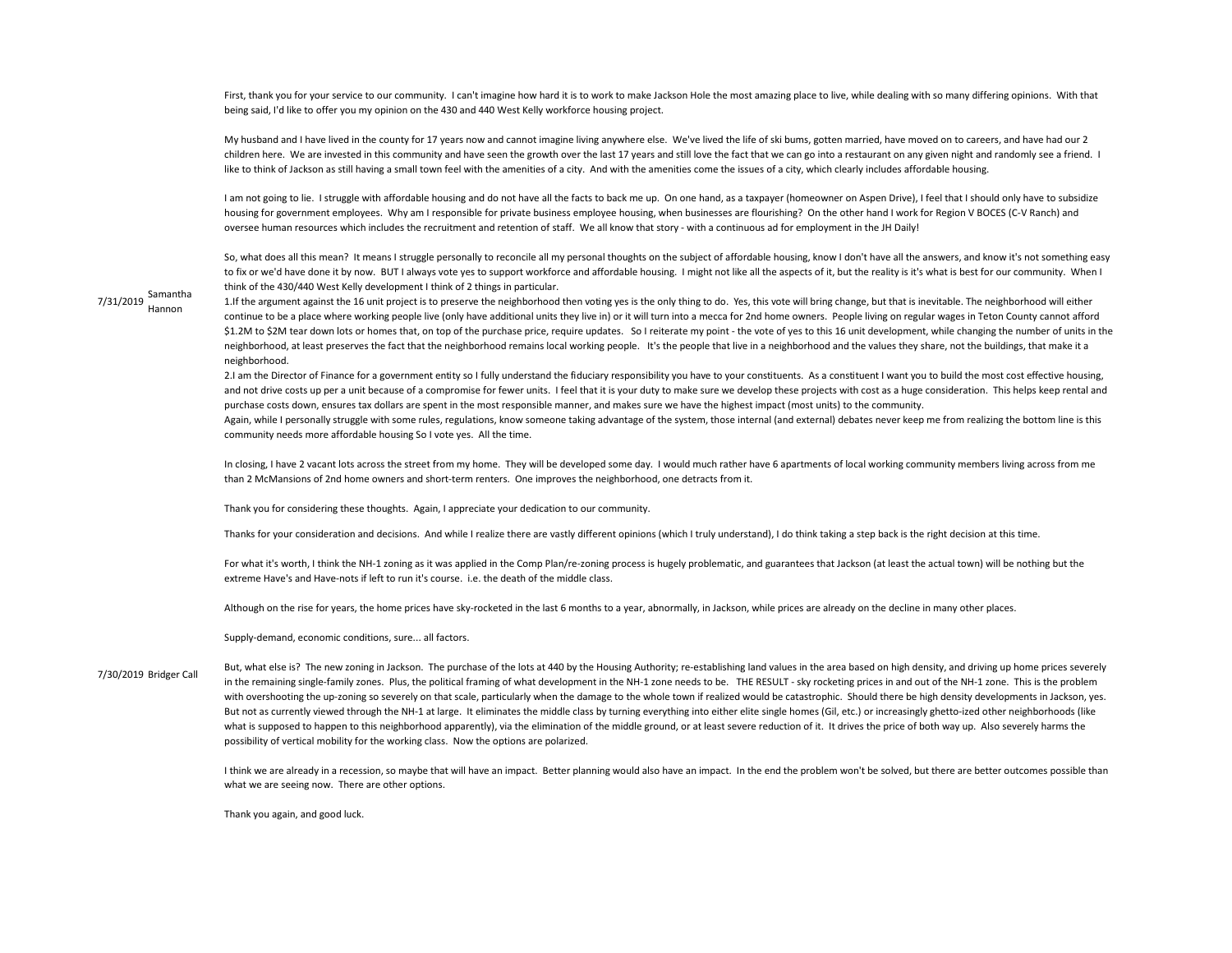| 7/30/2019 Chris Owen    | Commissioners, my name is Chris Owen and I live in an affordable unit in the Pearl and Jackson building. It provided me housing after 5 years of applying at my most desperate time and has allowed me to<br>remain as a member of this community. I would like to ask you to support the 16 unit proposal for Kelly Ave. and the Davis and Rice project for Mercill Ave. They provide the most units for the working<br>class members of this community in areas that you have approved for density through the comprehensive plan. Please don't cave to NIMBY politics and approve these projects so hard working people<br>like myself who cannot attend meetings on a Tuesday morning can continue to have a chance to live and be be part of our great community.                                                                                                                                                                                                                                                                                                                                                                                                                                                                                                                                                                                                                                                                                                                                                                                                                                            |
|-------------------------|-------------------------------------------------------------------------------------------------------------------------------------------------------------------------------------------------------------------------------------------------------------------------------------------------------------------------------------------------------------------------------------------------------------------------------------------------------------------------------------------------------------------------------------------------------------------------------------------------------------------------------------------------------------------------------------------------------------------------------------------------------------------------------------------------------------------------------------------------------------------------------------------------------------------------------------------------------------------------------------------------------------------------------------------------------------------------------------------------------------------------------------------------------------------------------------------------------------------------------------------------------------------------------------------------------------------------------------------------------------------------------------------------------------------------------------------------------------------------------------------------------------------------------------------------------------------------------------------------------------------|
| 7/30/2019 Jean Day      | Please vote yes to build the 16-unit housing at 440 West Kelly. I live in Rafter J; if you can find land here or near, I am in favor of your building workforce housing "in my backyard" (preferably "affordable"<br>too).                                                                                                                                                                                                                                                                                                                                                                                                                                                                                                                                                                                                                                                                                                                                                                                                                                                                                                                                                                                                                                                                                                                                                                                                                                                                                                                                                                                        |
| 7/30/2019 Philippa Barr | I am a 26-year-old female practicing as an architecture graduate here in Jackson. Originally from New Zealand, I moved to Jackson last December on a one year working visa.<br>In reading yesterday's article in the News & Guide, the 440 W. Kelly project was brought to my attention as I read that the younger working people of Jackson were lacking a voice. So, on behalf of my<br>generation, I am in favor of this project moving forward and beginning the movement towards what the comprehensive plan is trying to achieve. Jackson obviously has some serious housing issues that is<br>driven by the idea of the town being a resort destination, it has made the town in-affordable for our younger generations to work and live here. I appreciate the effort that the Town are trying to achieve<br>with the zoning changes, and I agree that we need to focus on creating higher density housing in the town center. Of course this is going to "ruffle some feathers", especially those of the surrounding<br>neighbors, like with all change, but I believe we need to progressively move forward to resolve one of the biggest issue's in Jackson, that being a lack of affordable housing. I fear that by disapproving this<br>project, the property will be forced to sell and like a lot of property in Jackson, especially in the center, will be sold for an extortionate price which will add to the issue at hand. I do hope this project will<br>be approved as I believe it will help create a movement towards a more diverse and resilient community.<br>Thank you for your time. |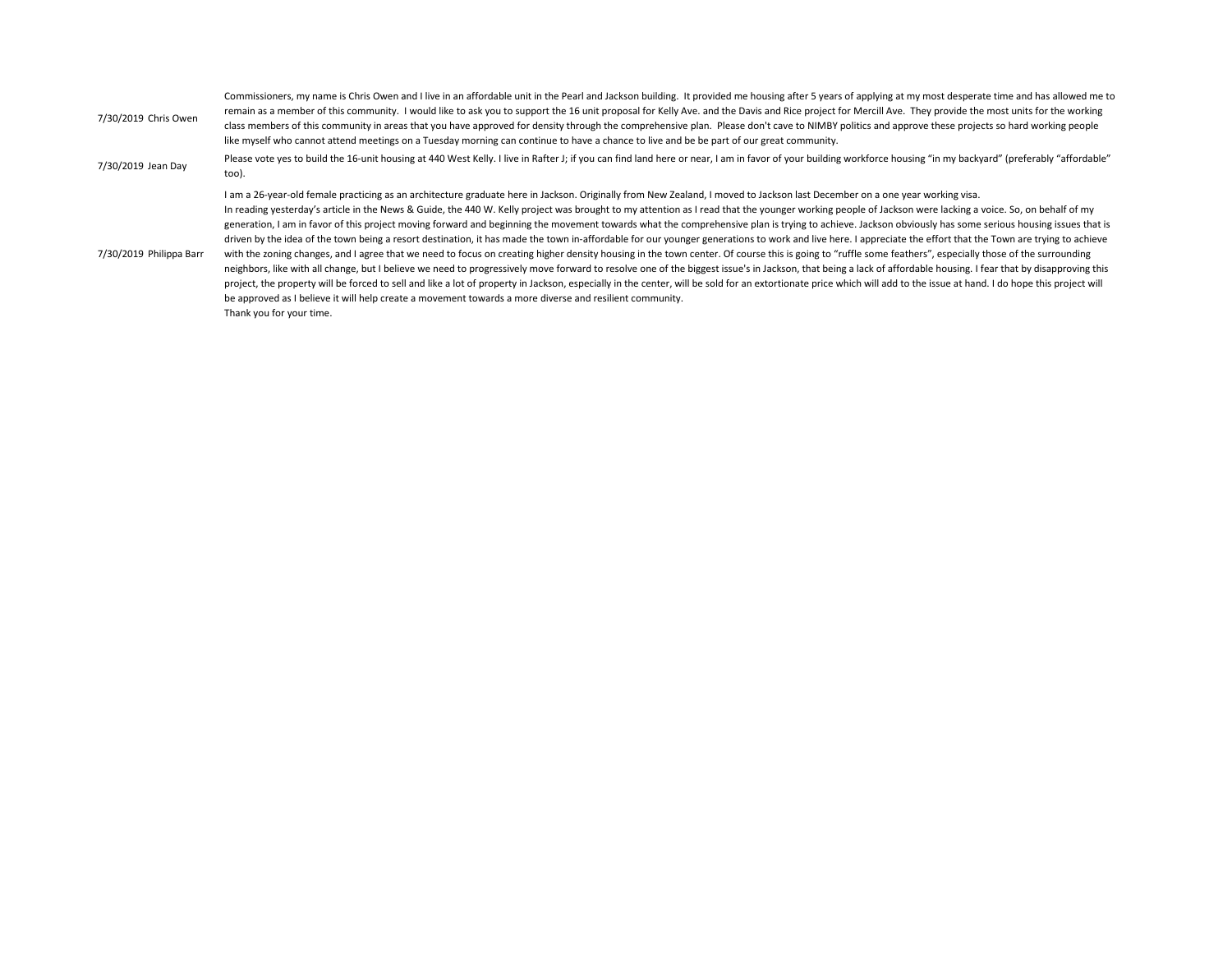This whole process has been tough. I understand all the points of view on this, and can relate to all of them. I feel like there is a right/appropriate project for the neighborhood, it just needs to be found, but decisions are being made to prevent that from happening. e.g. looking at actually different options.

I just turned 41 and my wife is 37, we live at 425 W. Karns. I moved (back) here in after grad school in 2006 with my then girlfriend (now wife) and about \$500 in my bank account. I was coaching at the Jackson Hole Ski Club earning about \$28,000 a year, and we bought and operated Drive Signs, a small local business in town. I continued to work for the JHSC (non-profit) for over a decade. We lived in very small rentals for the first few years, we applied for affordable housing units but never got one, in retrospect that was fortunate! We bought a 2 bed 1 bath condo near Snow King and lived there for years. Fast forward a bit, we had kids sold the condo, bought the lot at 425 W. Karns and built a house. It wasn't cheap, it wasn't easy, but we did it. We built the house, then the zoning changed, which in itself is kind of a tough thing to do to people, especially when the change is to a ridiculously high (for Jackson) zone, that would be disastrous if it ever comes to full fruition.

I studied planning at the University of Utah, and got a Masters Degree in Urban Planning and worked in a planning firm in Salt Lake for a couple years. At one point I applied for a job with the TOJ in the Planning Dept. but didn't get it. I am a firm believer in urban density, but I am also a firm believer in good design, and the importance of spatial context.

We chose to live in this neighborhood because we like it, we like the location, and we like our neighbors too. I was at the meeting last week and a picture of my house goes up on the powerpoint with a story about how the neighborhood is transitioning, and used as example of what we don't want to happen... Wait? What? Apparently I am now a; 2nd home owner, Hedge funder, silver spooner, trust funder, NIMBYist... Actually no, not one of those is remotely accurate. I have heard some good thoughts expressed at the meetings both in favor of and opposed to the project, I have also found some of the rhetoric used at certain points to be inaccurate at best, and completely offensive at worst.

There is an opportunity to have 440 be a good project, but we haven't seen that yet. The Housing Director talks about the subsidy (cost) being more of a burden if less units are constructed, which theoretically is true, but those numbers are made up, the developer even said so much in the last meeting, stating that they haven't even priced the project yet. And oddly none of the budget info was presented.

# 7/29/2019 Bridger Call

It definitely feels like we are being told that we are not as important as service workers who may want to come live here for a couple years (a transitional population). The fact is that this neighborhood is made up of exactly what is the hardest to come by in Jackson, long-time working people. If there is a middle class this is it. It is categorically not the second home owners and/or super wealthy. There is nothing transitional about the population of the neighborhood, the transition is being forced upon people who don't want it. We are being told that this is about people, not buildings... Look at the people then.

I just accepted a job that will have us in Salt Lake for the foreseeable future, but there is a high likelihood that we will be back here before too long. What are we coming back to? I was leaning away from taking the job, in favor of staying here, all of this happening in Jackson is a factor in me/us deciding it was probably better to leave. We want to just rent the house, but again, all of this convinced us to list. We do feel like we are being pushed out, so does my neighbor. He has lived here all his life and this whole things has been extremely hard on him, me, all of us. There is "cost" to this that isn't being talked about much. If you were in our shoes you would understand.

Last week it seemed like a good decision was made in the form of the decision NOT to do the wrong project, but apparently that is being reconsidered. The priority remains to do a good project that is appropriate for the spot and that is well-received by the community, including the existing community.

I have said all along that densification should happen, including in this neighborhood. That does not mean that it should be a neighborhood of subsidized apartment building-like structures. There isn't the infrastructure to support the kind of increase that is being discussed. It has been suggested that if it's not this project, it's something worse in the hands of private developers. Yet, that has not happened so far.

Redevelopment is necessary and is often good, but it can also be bad. The project at 440 as presented is not good, and it's obvious. A three story building with a drive way all the way around it in that spot? Seriously? How is this what anyone wants? I am sorry that the wrong lots were selected for the project being discussed, but that is not a valid reason to do this thing. If you want to develop those lots do something else, something that fits. If you want to build that building, build it somewhere else, where it does fit. Just make the projects appropriate.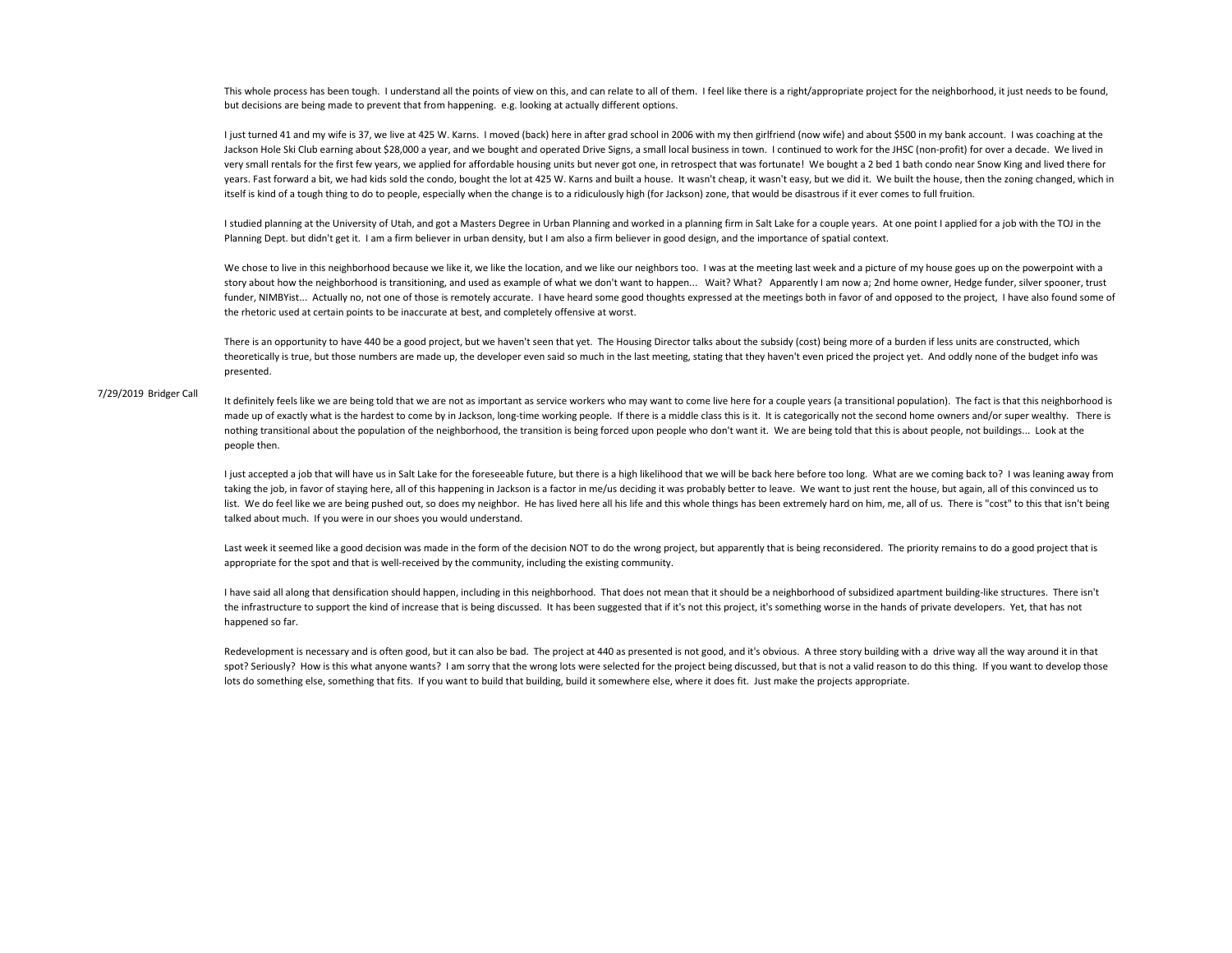We, our neighborhood have been notified of a meeting tomorrow to reconsider votes on the 440 W. Kelly project. So, here we are again, jumping out of our skin to attend meetings to defend our neighborhood.

I have driven all over town, looking at projects and especially East side, where I see very dense housing in a good way. Good job on that. Neighborhoods. So I ask you, why is it ok to build a three story box with 12-16 APARTMENTS, on the west side of our town???? Those deed restricted units, one bedroom, 500 sq. ft. with one parking space and no garage at a price of \$300,000 (really), would require a \$9,000 deposit from the 3% restricted deeds, but on a 30 yr note, @ 4-5 % monthly payment would be \$14,000 plus property taxes, insurance. And then, the HUGE homeowners dues that would go up every year, mainly the snow removal. So, that's close to \$2800 per month. If you fill the box with building and cars, you have no room to move the snow to. It will have to be hauled out and that will be very costly to the homeowners. This is the Elite Work Force, who came to Jackson to ski, river run, snowmobile, etc. etc. with toys abound and no room for them or visiting friends and family to park or whatever more and more, and nowhere to put those things. This project is a mess in the making!!!! Why are you spending so MUCH money on this dumb concept. These people, if they bail in will soon bail out because they NEED more than a pit stop.

# 7/29/2019 Christy Karns May

The re-zoning procedure was quite questionable to say the least. I only heard from a neighbor that this was happening, or I wouldn't have known at all. My life was in total turmoil at the time and didn't know all that was going on. And that is what happens in people's lives. This zoning redo is so unfair! At those meetings to the public, you were given a sticky note to write your thoughts on. Really? This is so disrespectful of the people who have worked, built homes, raised families to be pushed out by their own town and the new people coming in.

In the years to come, the long range, who is going to buy a house in the middle of two three story buildings? No one. So, it's a developers dream, probably controlling the price down the road. This is not going to increase the value of our property, but will certainly increase our property taxes. I'll tell my kids to beware.

Please commissioners, don't let this experiment start. It's the beginning of a huge mess! Please do quality over quantity. There are a few people who seem to have too much control over the future of our town. Please stand up to them.

Thank you, I appreciate all your efforts.

7/29/2019 Claire Tramm

I understand the county is considering building over a dozen units of workforce housing on Kelly in accordance with our local plan. We desperately need this housing in our community and the zoning makes sense for building it there. I think we should stay the course and build this workforce housing despite what the vocal neighbors may say; we cannot cave to these kinds of NIMBYists when the overwhelming logic for our community is in favor of building more housing and in this particular location.

My name is Emily Cohen and I am submitting public comment in regards to last week's vote on the 440 West Kelly proposed workforce housing project -- and asking you to reconsider your vote. I happen to be the Executive Director of KHOL, but I am submitting this comment as a private citizen. I do not have a journalistic role at the station.

Change is hard. And disrupting the status quo inevitably will ruffle some features. When the loudest voices you heard from on this project, are not surprisingly, those who live in the neighborhood, you aren't hearing the full story. Those property owners are people who already have security, who in many cases are retired and had the time to attend a hearing in the middle of a workday.

You did not hear the voices of working people like myself -- though that doesn't mean we aren't paying attention.

7/29/2019 Emily Cohen Jackson can be and should be a model for a livable community in the west. Not a community just for the rich. The language used by many of the neighbors speaking in opposition to the development was frankly appalling, describing projects such as these as the "ghettoization affordable housing." When you chose, in effect, a vision for this neighborhood as one for people who likely don't even live here now (because those are the only people who can afford a \$1.2 million property), over residents who are already working in this community, and trying to live here, we hear you.

> The Comp Plan, the recent rezone, Engage 2017 and this RFP for designs, all show a steady move towards progress. Why derail it now? It sends a message that these deliberate community planning efforts matter little in the end.

The promise of progress and of a livable community for all should not be compromised by the interests of a few.

Please reconsider your vote.

The county is considering whether to build 16 units of workforce housing on Kelly St. The Comp Plan says to do it, the zoning says to do it, and we desperately need them. But a handful of very vocal neighbors don't want it. They say they want housing, but that it should go somewhere else. Which is what everyone says.

7/29/2019 J. Scott Page

NIMBYs shouldn't always get their way. This community needs more workforce housing.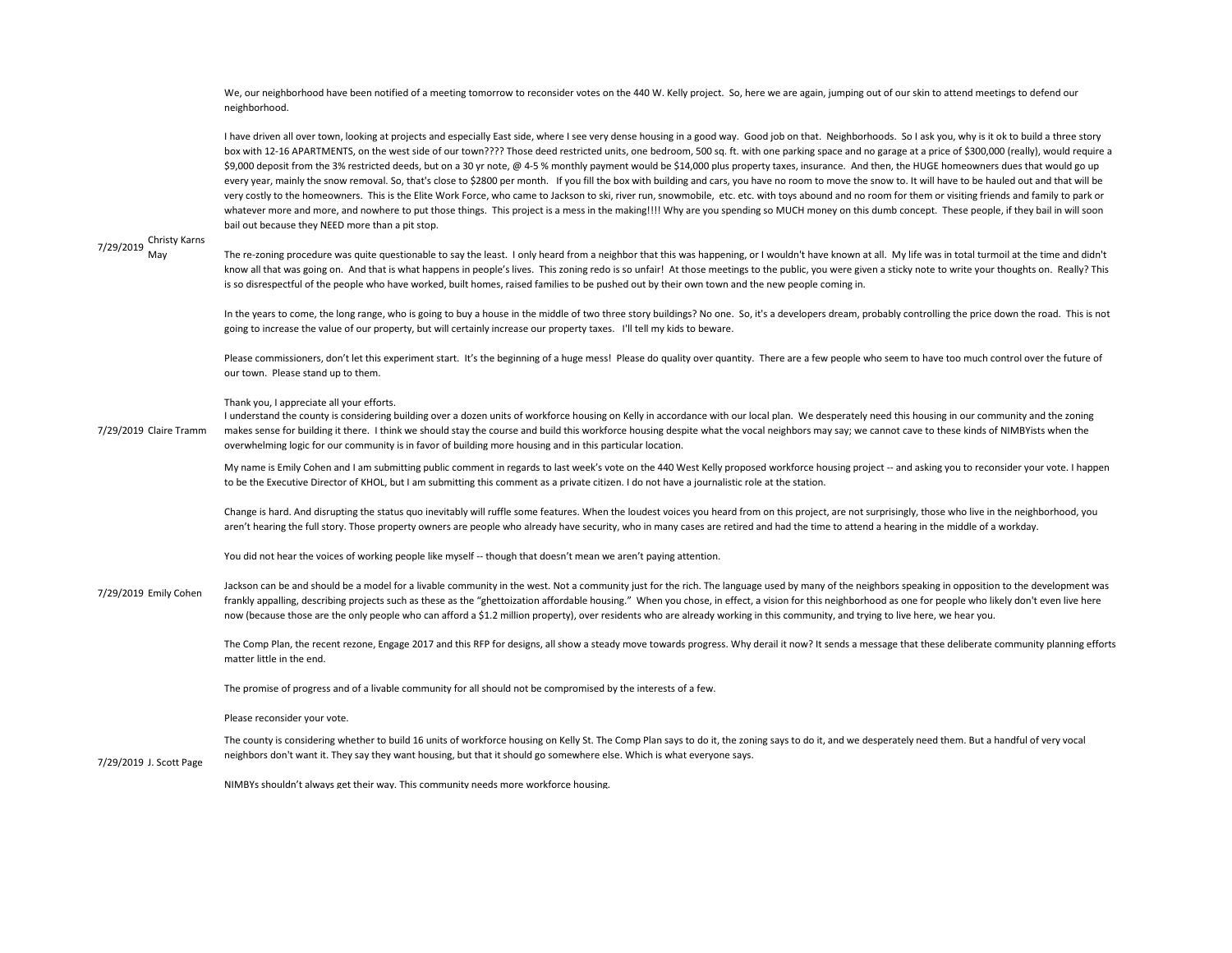| 7/29/2019 Mike Yin                  | I have read in the N&G that you are reconsidering the vote on the 440 W. Kelly project. I know there were some character concerns on the project, however I would urge you to approve it and support the<br>16-unit proposal. Jackson Hole is in need of affordable housing, and I distinctly remember someone telling me that perfect is the enemy of good. I will continue to work on seeing how I can give you more<br>tools in your toolbox, but the need is here now. Especially given that WCDA is about to look over the King St Rental proposal, we need to show that we do in fact see that there is a need that needs solving<br>in the affordable housing area. If we as a county decide to do nothing, I imagine it will be hard for WCDA to think that there is a pressing need to support that affordable housing project as well.                                                                                                                                                                                                                                                                                                                                                                                                                                                                                                                                                                                                                                                                                                                                                                                                                                              |
|-------------------------------------|-----------------------------------------------------------------------------------------------------------------------------------------------------------------------------------------------------------------------------------------------------------------------------------------------------------------------------------------------------------------------------------------------------------------------------------------------------------------------------------------------------------------------------------------------------------------------------------------------------------------------------------------------------------------------------------------------------------------------------------------------------------------------------------------------------------------------------------------------------------------------------------------------------------------------------------------------------------------------------------------------------------------------------------------------------------------------------------------------------------------------------------------------------------------------------------------------------------------------------------------------------------------------------------------------------------------------------------------------------------------------------------------------------------------------------------------------------------------------------------------------------------------------------------------------------------------------------------------------------------------------------------------------------------------------------------------------|
|                                     | Thanks for all you do                                                                                                                                                                                                                                                                                                                                                                                                                                                                                                                                                                                                                                                                                                                                                                                                                                                                                                                                                                                                                                                                                                                                                                                                                                                                                                                                                                                                                                                                                                                                                                                                                                                                         |
| Mila Dunbar-<br>7/29/2019<br>Irwin  | I'm writing to ask you to please reverse your no vote on the Kelly project before the minutes are approved from your last meeting. I understand that you were concerned about the character of the<br>neighborhood, however, you don't seem to be considering the character of the entire community, the goals of the comprehensive plan, and the fact that if we as a community want more affordable<br>housing projects they will have to go in existing neighborhoods, which will inevitably change the character of that small slice of Jackson. Jackson is continuing to lose people who can afford to live and<br>work here, and that is one of the main goals of the comprehensive plan. Without affordable housing projects, there is no way for people who work in this community at regular jobs to afford to live here -<br>you know this. These projects will have to go in someone's neighborhood. I hope the county is committed to actually making the goals of the comprehensive plan happen. I hope that you reconsider, don't<br>lose sight of your greater goals, don't give into NIMBYism, and approve this project which would bring much-needed housing to the larger community of Jackson. You sent out an RFP, this proposal meets<br>the new zoning regulations and the terms of the RFP, turning it down because of concern for neighborhood character leaves one to wonder, what housing project won't change neighborhood character?<br>A new, market-rate, single-family home? Please re-consider your vote.<br>I understand that the decision to reject the proposal for the 16 unit apartment building at 440 West Kelly Avenue will be reconsidered tomorrow. |
|                                     | I urge you to maintain your vote to not approve the 16 unit 3 story building.                                                                                                                                                                                                                                                                                                                                                                                                                                                                                                                                                                                                                                                                                                                                                                                                                                                                                                                                                                                                                                                                                                                                                                                                                                                                                                                                                                                                                                                                                                                                                                                                                 |
| 7/29/2019 Perri Stern               | The neighbors and many other citizens of Jackson Hole have been saying throughout this process that we want to see a project built on this property.<br>We support affordable and workforce housing.<br>16 units on this parcel of land is too much.<br>A smaller, less dense building would be more appropriate for the site.                                                                                                                                                                                                                                                                                                                                                                                                                                                                                                                                                                                                                                                                                                                                                                                                                                                                                                                                                                                                                                                                                                                                                                                                                                                                                                                                                                |
|                                     | The whole affordable /workforce housing conversation has become super-over heated.<br>Why is this project being portrayed as an "all or nothing" situation?<br>Why is the fate of JH workforce and affordable housing being placed on this project?                                                                                                                                                                                                                                                                                                                                                                                                                                                                                                                                                                                                                                                                                                                                                                                                                                                                                                                                                                                                                                                                                                                                                                                                                                                                                                                                                                                                                                           |
|                                     | What has changed since your vote on July 23, just 7 days ago, that you haven't known for up to six months ago?                                                                                                                                                                                                                                                                                                                                                                                                                                                                                                                                                                                                                                                                                                                                                                                                                                                                                                                                                                                                                                                                                                                                                                                                                                                                                                                                                                                                                                                                                                                                                                                |
|                                     | Is it that a few community members showed up at you meeting this morning voicing their support for affordable/workforce housing? If so, I ask why didn't they show up on the 23rd or contact you before<br>your vote on the 23rd? And their comments now outweigh all those you have received from community members before and on the 23rd?                                                                                                                                                                                                                                                                                                                                                                                                                                                                                                                                                                                                                                                                                                                                                                                                                                                                                                                                                                                                                                                                                                                                                                                                                                                                                                                                                  |
| 7/29/2019 Richard Greig             | Is it the rumor that WCDA declined to award LIHTC to the 174 N King Street project which would jeopardize providing 30 low income rental units? If so, is it responsible planning where the outcome of a<br>project in one town zone affects another project in a different zone?                                                                                                                                                                                                                                                                                                                                                                                                                                                                                                                                                                                                                                                                                                                                                                                                                                                                                                                                                                                                                                                                                                                                                                                                                                                                                                                                                                                                             |
|                                     | The process used in pushing the 440 W. Kelly project forward is shameful. By the time the public became aware of it, the RFP had already been issued and 3 proposals were received. Reconsidering your<br>vote on 440 W. Kelly tomorrow will continue this shameful process. Yes, you probably can do this but the community deserves better.                                                                                                                                                                                                                                                                                                                                                                                                                                                                                                                                                                                                                                                                                                                                                                                                                                                                                                                                                                                                                                                                                                                                                                                                                                                                                                                                                 |
| Robbin Levy<br>7/29/2019<br>Mommsen | I'm writing today in support of the 16-unit project at 440 W. Kelly and encourage you to vote in favor of the project tomorrow. Please vote yes and thereby honor the zoning density the Town Council put<br>in place for this part of town as well as the priorities of our Comprehensive Plan, including Town as Heart and affordable workforce housing. There are precious few opportunities to make a difference for<br>affordable workforce housing and under-developing this property now will be a wasted opportunity in perpetuity. Thank you for reconsidering your vote and thank you for your service.                                                                                                                                                                                                                                                                                                                                                                                                                                                                                                                                                                                                                                                                                                                                                                                                                                                                                                                                                                                                                                                                             |
| 7/29/2019 Tom Davidson              | <b>Best Regards</b><br>Hello I am writing you regarding the 440mwest Kelly plan. I feel this building would be an eyesore in the neighborhood and should be reconsidered. We need to make sure due diligence is done with<br>respect to traffic, wildlife and quality of life for the curren residents.<br>I believe that housing is the most important issue facing our community but building a high rise in a residential neighborhood full of one story homes doesn't make sense. Please reconsider the design of<br>the project.                                                                                                                                                                                                                                                                                                                                                                                                                                                                                                                                                                                                                                                                                                                                                                                                                                                                                                                                                                                                                                                                                                                                                         |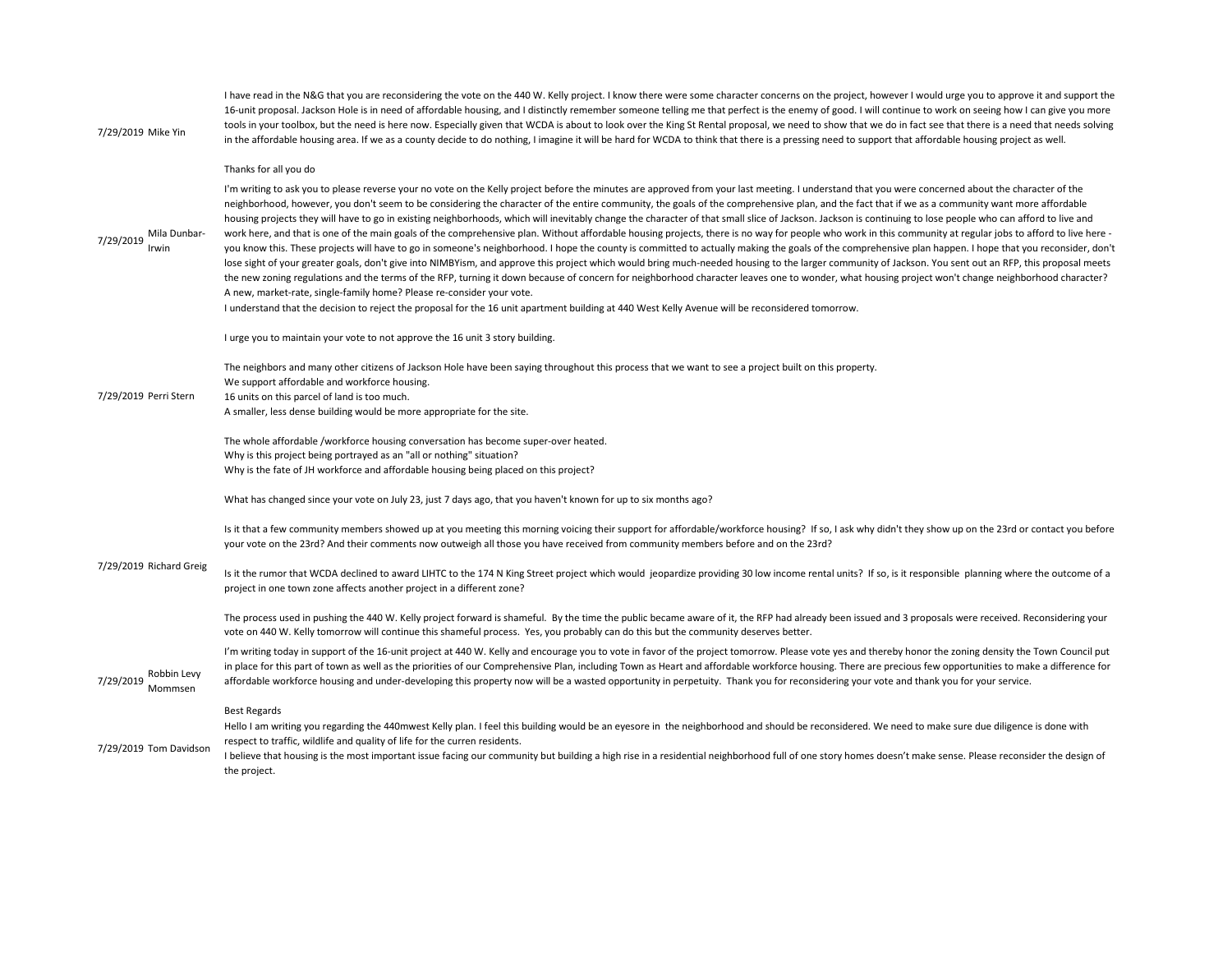| In the July 24th JHN&G a discussion continued regarding the possible sale of the property mentioned above.<br>TWELVE years after the passage of the SPET tax, a decision has not been made. Where could we be with workforce housing if the Raines property had been developed in the last ten years? The Raines<br>property (5 acres) could be "rezoned for housing 20, 87, or even up to 150 unit"(JHN&G, July 24, 2019).<br>Yes, I know the argument about wanting to preserve the rural integrity of the County. What about the integrity of the NH-1 and NM-2 zones (transition zones or town residential core)? Don't we deserve<br>7/28/2019 Judy Greig<br>to have the integrity of both these areas preserved?<br>So here we are on July 28 and 440 West Kelly is still only be looked at as a three story complex on 0.31 acres in a stable neighborhood. No alternatives are being considered by the Housing Authority for<br>that property. The workforce housing on Redmond and Hall Streets (or something of their size and scale) are well done, have an attractive streetscape, and could perhaps fit into the Kelly Avenue location<br>nicely.<br>My husband and I support the need for responsible workforce housing. We would like to see it done in a way that preserves the integrity of both the Town and County,<br>Thank you for listening to our concerns regarding 440 West Kelly. We will continue to support workforce housing but at the density of 6 to 10 units on this site and other areas in the transitional zone in<br>7/26/2019 Richard Greig |  |
|-----------------------------------------------------------------------------------------------------------------------------------------------------------------------------------------------------------------------------------------------------------------------------------------------------------------------------------------------------------------------------------------------------------------------------------------------------------------------------------------------------------------------------------------------------------------------------------------------------------------------------------------------------------------------------------------------------------------------------------------------------------------------------------------------------------------------------------------------------------------------------------------------------------------------------------------------------------------------------------------------------------------------------------------------------------------------------------------------------------------------------------------------------------------------------------------------------------------------------------------------------------------------------------------------------------------------------------------------------------------------------------------------------------------------------------------------------------------------------------------------------------------------------------------------------------------------------------|--|
|                                                                                                                                                                                                                                                                                                                                                                                                                                                                                                                                                                                                                                                                                                                                                                                                                                                                                                                                                                                                                                                                                                                                                                                                                                                                                                                                                                                                                                                                                                                                                                                   |  |
|                                                                                                                                                                                                                                                                                                                                                                                                                                                                                                                                                                                                                                                                                                                                                                                                                                                                                                                                                                                                                                                                                                                                                                                                                                                                                                                                                                                                                                                                                                                                                                                   |  |
|                                                                                                                                                                                                                                                                                                                                                                                                                                                                                                                                                                                                                                                                                                                                                                                                                                                                                                                                                                                                                                                                                                                                                                                                                                                                                                                                                                                                                                                                                                                                                                                   |  |
|                                                                                                                                                                                                                                                                                                                                                                                                                                                                                                                                                                                                                                                                                                                                                                                                                                                                                                                                                                                                                                                                                                                                                                                                                                                                                                                                                                                                                                                                                                                                                                                   |  |
|                                                                                                                                                                                                                                                                                                                                                                                                                                                                                                                                                                                                                                                                                                                                                                                                                                                                                                                                                                                                                                                                                                                                                                                                                                                                                                                                                                                                                                                                                                                                                                                   |  |
|                                                                                                                                                                                                                                                                                                                                                                                                                                                                                                                                                                                                                                                                                                                                                                                                                                                                                                                                                                                                                                                                                                                                                                                                                                                                                                                                                                                                                                                                                                                                                                                   |  |
| the Town of Jackson.                                                                                                                                                                                                                                                                                                                                                                                                                                                                                                                                                                                                                                                                                                                                                                                                                                                                                                                                                                                                                                                                                                                                                                                                                                                                                                                                                                                                                                                                                                                                                              |  |
| Gentlemen, we would like to take this opportunity to thank you for your consideration to this projects impact on our area, and the community in general.                                                                                                                                                                                                                                                                                                                                                                                                                                                                                                                                                                                                                                                                                                                                                                                                                                                                                                                                                                                                                                                                                                                                                                                                                                                                                                                                                                                                                          |  |
| A special thanks to Commissioners Barron and Epstein, and Propst. Perhaps you can speak to those not so inclined to check out other alternatives, and consider the distaff impact on the community as                                                                                                                                                                                                                                                                                                                                                                                                                                                                                                                                                                                                                                                                                                                                                                                                                                                                                                                                                                                                                                                                                                                                                                                                                                                                                                                                                                             |  |
| Loyola and John a whole.                                                                                                                                                                                                                                                                                                                                                                                                                                                                                                                                                                                                                                                                                                                                                                                                                                                                                                                                                                                                                                                                                                                                                                                                                                                                                                                                                                                                                                                                                                                                                          |  |
| 7/25/2019<br>We are not inclined to believe we have heard the last of this proposal, and urge you to keep our concerns in mind. Putting that many people together in such a unit, would certainly result in people<br>Kiefling                                                                                                                                                                                                                                                                                                                                                                                                                                                                                                                                                                                                                                                                                                                                                                                                                                                                                                                                                                                                                                                                                                                                                                                                                                                                                                                                                    |  |
| problems. Short tem residency produces a variety of problems, some serious, that we would certainly see as a result of such development.<br>Much thanks for you continuing consideration to this matter.                                                                                                                                                                                                                                                                                                                                                                                                                                                                                                                                                                                                                                                                                                                                                                                                                                                                                                                                                                                                                                                                                                                                                                                                                                                                                                                                                                          |  |
| Please consider revising the 440 West Kelly project to 8 units max rather than 12 or 16. Adding 12 or 16 units to these lots is just bad design and incongruous with the surrounding neighborhood. Forcing                                                                                                                                                                                                                                                                                                                                                                                                                                                                                                                                                                                                                                                                                                                                                                                                                                                                                                                                                                                                                                                                                                                                                                                                                                                                                                                                                                        |  |
| the project through at this size will only increase an already negative perception of affordable housing. This neighborhood is as worthy of conservation as Wilson. Thank you for your time and<br>7/23/2019 JoAnn Hoff<br>consideration.                                                                                                                                                                                                                                                                                                                                                                                                                                                                                                                                                                                                                                                                                                                                                                                                                                                                                                                                                                                                                                                                                                                                                                                                                                                                                                                                         |  |
| pls excuse my typing. i have a broken wrist and typing one handed. thx                                                                                                                                                                                                                                                                                                                                                                                                                                                                                                                                                                                                                                                                                                                                                                                                                                                                                                                                                                                                                                                                                                                                                                                                                                                                                                                                                                                                                                                                                                            |  |
| i have been following with interest the 440 w kelly street proposal. west kelly is an established single family neighborhood and has been forever. these residences are mainly working folks and some<br>renters. what comes to my mind is the county owned property by the aspens, where the zoning already includes multi family residents and commercial development. will you allow this to be developed<br>7/22/2019 Linda Williams<br>with affordable housing? you all know it won't happen because those area neighbors will tie you up in litigation as long as possible. money speaks in teton county. i don't think the 440 w kelly residents<br>have the same deep pockets and it saddens me to think you will allow their residential neighborhood to be so drastically changed. if you vote to approve this west kelly intrusion of their neighborhood,<br>you need to be consistent and do the same to the west bank neighborhood with the deep pockets.                                                                                                                                                                                                                                                                                                                                                                                                                                                                                                                                                                                                            |  |
| I am writing to express my support for the original 16-unit workforce housing design at 440 W Kelly as presented by the Roller/Tack Development team, and I urge you to vote for this alternative during<br>your Special Joint Meeting with the Jackson Town Council tomorrow. This alternative meets all the goals and intentions of the NH-1 zone and will require no additional public subsidy to complete<br>according to the housing staff report. This is sure to enhance the already strong support for this project from the broader community. The bulk and scale of development on this parcel (and the several<br>Reynolds<br>others that are in play in the private market) will change, there is no doubt, and this was the understanding and expectation when the NH-1 zone was designated for the neighborhood. The original plan<br>7/22/2019<br>Pomeroy<br>has been thoroughly vetted - please resist the temptation for additional tweaking and/or expenditure of time to consider alternatives.                                                                                                                                                                                                                                                                                                                                                                                                                                                                                                                                                                |  |

Thank you for your efforts towards addressing our community's workforce and affordable housing needs.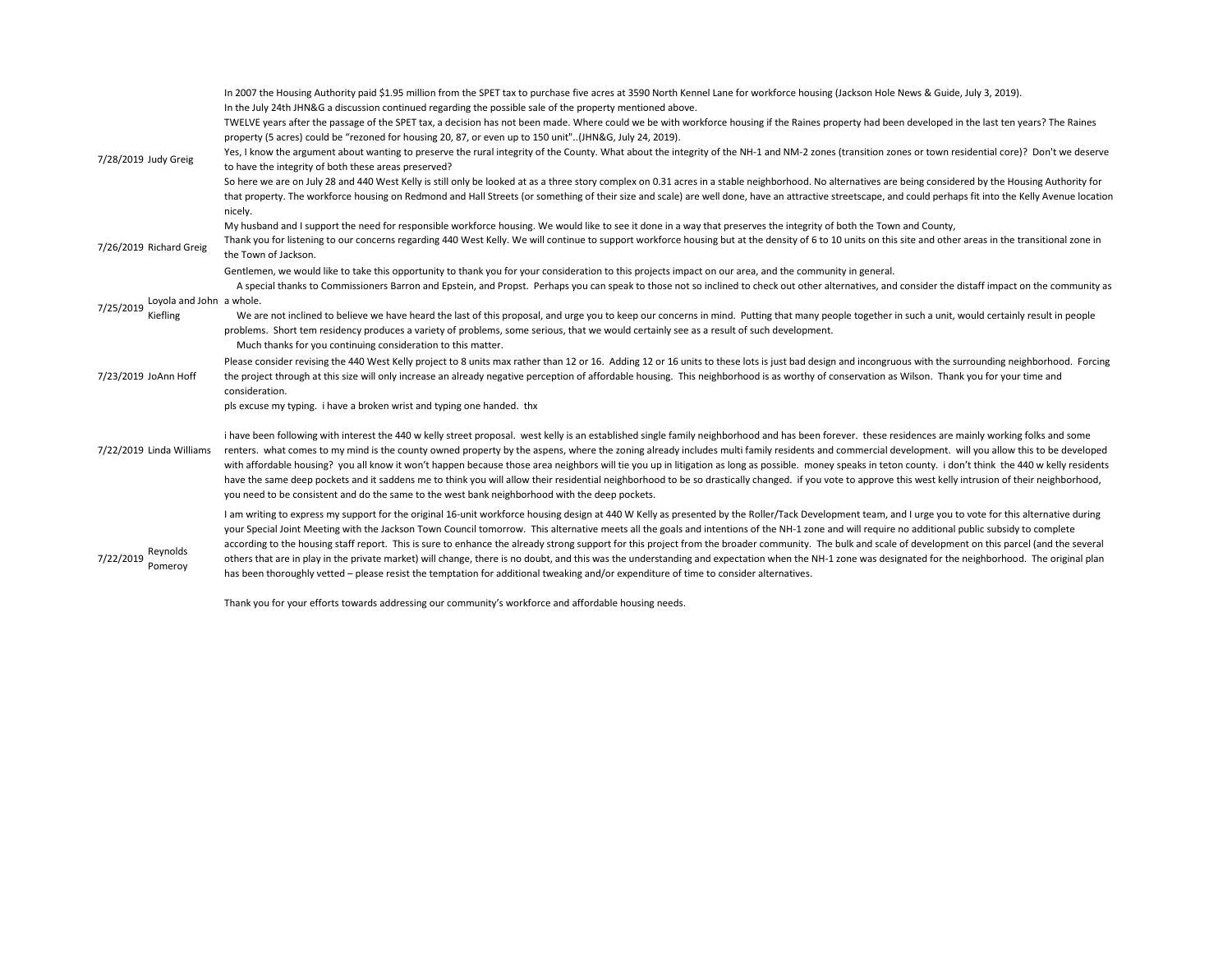While we fully understand the ongoing importance of affordable housing, we do not understand local government seriously compromising existing neighborhoods by dramatically altering their character and potentially displacing substantial numbers of full time working people with units for sale and out of their price range. Our property, next door, accommodates several such individuals. Sure, we can join the list of those selling, but it does not consider the impact to our renters, valued

community contributors.

Gradual and reasonable transition, yes. Maximizing development potential at neighborhood expense and upset to settled local workers, no. Some of us affected by the 440 Kelly proposal (we are the property directly west of it) are willing to endure the construction disruption if the end result is a reasonable quality of life for those who reside there and nearby. This includes:

\*parking contained on the property.

\*snow storage contained on the property and maintenance access that does not 'borrow' neighboring property.

\*enough space for the wildlife that are part of our community to move through safely and without harm.

7/22/2019 Sandy and Dick Shuptrine

\*at least modest outdoor space for children to play, pets to poop, families/friends to enjoy good weather together, perhaps a small garden. For example with a modest greenspace and picnic table -such as that where the housing department resides or at Town Hall or the Admin. building. Also a sidewalk for trikes, strollers and the like, presently included as I understand. Balconies, disconnected from natural surroundings are not good enough for human spirit and development. In many cases it is the essence of Jackson Hole, which would be diminished. Although mostly intended for one or two dwellers per unit, life events (marriage, childbirth, etc.) can easily change the composition of those residing there.

\*enough natural ground to help absorb big rain/water events, i.e. not close to 100% impervious surface.

16 small units is simply too dense to accomplish the above in the space available. 10-12 units might allow a little more living quality for those who will reside there or on the residential street that exists. Leaping directly to high urban density from rather quiet residential does not seem productive for accomplishing other Comprehensive Plan goals. The resulting public subsidy, for fewer units, is a relatively small increase in the scheme of housing investment by the community.

This proposal seems to us to be "silo thinking"... Housing isolated by itself, not considering the individual, community or environmental aspects. To ease the pressure, perhaps consider how commercial zoning occurred, and potentially revisit it….with the then mayor drawing lines without public discussion quite a few decades ago. How much commercial development is needed to keep us vital? My view is that we are out of balance at the expense of taxpayers and workers. Private business is doing OK (we have been a part of that).

Thank you for considering our perspective

7/19/2019 Bruce Bonich My name is Bruce Bonich and I recently graduated from the University of Denver after going to highschool here in Jackson. I wanted to voice my opinion about the housing project that the town is currently considering on Kelly. I believe that a 16 unit design makes significantly more sense due to the severe lack of housing that currently exists in Jackson. Density should be maximized to provide for more housing. It also does not make financial sense for the town to build less units when the total cost to the town is the same for both designs. Thank you for your hard work.

7/19/2019 Emmett deMaynadier Please select the 16 unit option for the affordable housing project the town is proposing. Jackson desperately needs housing and only building 12 units when you could build 16 units for the same cost to the town does not make sense and is not a good use of public funding.

Please select the 16 unit option for the affordable housing project the town is proposing. Jackson desperately needs housing and only building 12 units when you could build 16 units for the same cost to the town does not make sense and is not a good use of public funding.

7/15/2019 Ray & Sharleen As a property owner of a single family residence, we are very concerned about the proposed 3-story apartment complex for 440 West Kelly Avenue. This project would destroy the integrity of single family neighborhoods throughout the Town of Jackson. The property owners on West Kelly are against the project because of traffic, project design and this district is not subject to urban design. None of the above studies have been made for this project.

Kominsky

We request you reject both the proposals for 440 West Kelly Avenue.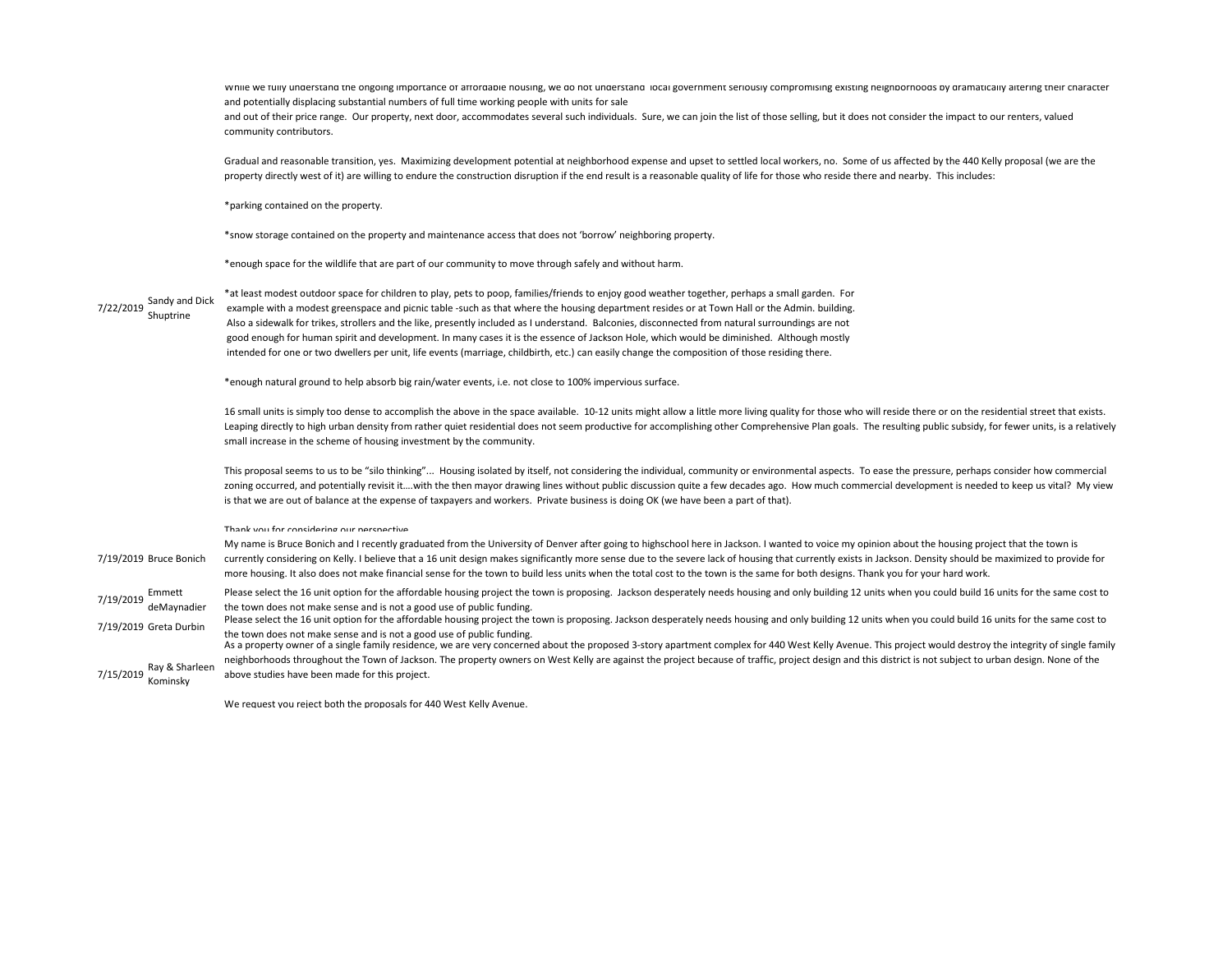I am writing IN SUPPORT OF 2-story multi-family housing in Jackson, with enough parking for two cars per household.

There are many 2-story homes in the Town of Jackson now, and the scale fits with the height of our cottonwoods, pines and aspens. There is still room for light to shine on the yards and streets.

We have always had a shortage of housing, especially affordable housing, because Jackson is such a special and desirable place to live. And, we will always have more people who want to live here than can live here.

At some point, Jackson will be full, whether we allow 2-story OR 3-story housing.

## 7/12/2019 Lee Riddell

So while we still have so much community character, let's fill in with 2-story homes as our older stock becomes available, and when that capacity has been reached, let's say no more growth.

If it is a problem for businesses to find workers, then the number or kind of businesses that can be sustainable might be at their max. I am not arguing for a static town. Particular businesses come and go, people move away or pass away, so there is always opportunity.

If large new hotels want to build within the Town of Jackson limits, please just say no. Our roads are overcrowded, and we are at risk of losing what we have that people come here to experience.

Thank you for listening and for the work you do for us.

## Don Opatrny,

## Laurie Andrews,

7/10/2019 Faupel, Jeff Larry Thal, Matt The Board has reviewed all material submitted regarding this potential development, including original submissions by developers, responses to questions, public comment and various potential revisions, Collins, Laura Bonich, Dennis Callaghan including 12 unit and 16 unit alternatives. Based on all regulations, code and the stated mission of the Affordable Housing Supply Board, we wish to inform you that we unanimously recommend pursuit of the 16 unit alternative, noting that this proposal does not absolutely maximize what might be built on this site and provides appropriate return on the public funds invested.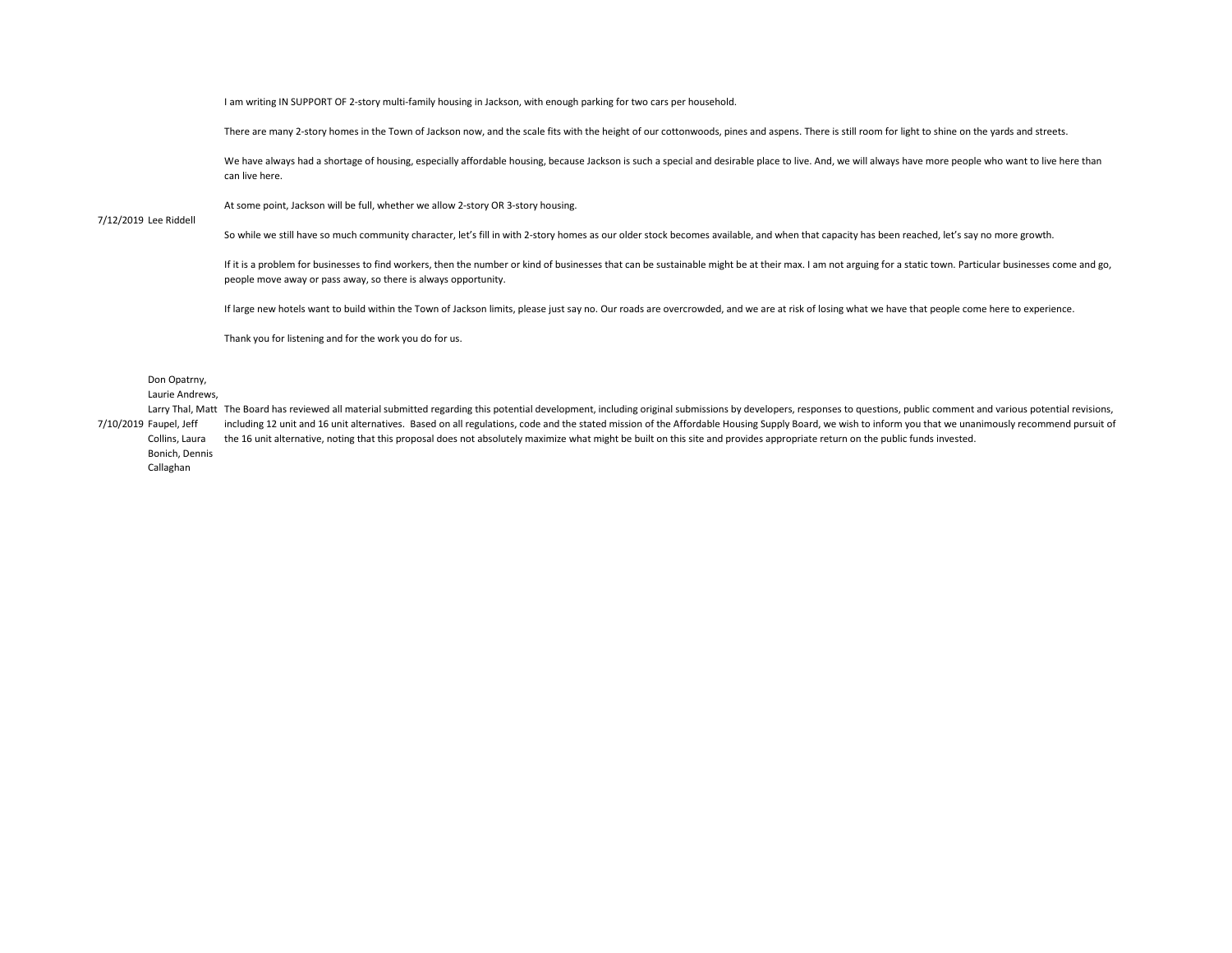Sorry to send such a lengthy email, but I think I'll miss the next public meeting on 440 West Kelly and I wanted to make my voice heard.

I was disappointed to see that the Town Council and County Commissioners are considering scaling back the number of units to be built at 440 West Kelly. In order to build inherently affordable housing, we have to allow significant increases in density so that we can increase the housing supply as much as possible given our limited land available for development. The denser you make this particular development, the lower the public subsidy per unit, and the more public money you'll have available to build more housing elsewhere. It's really that simple. We have too few housing units in this valley, and we need to build more. You spent 1.7 million to buy this parcel, so be efficient about it. This neighborhood is walkable to downtown workplaces and START bus stops, and it's exactly the type of location that should have dense housing.

Some of the current Town Council members understood the importance of density when they helped Joe Rice get around onerous restrictions to build more units in his proposed apartment building on West Broadway. (and on that note, I think you need to research ways to give significant density bonuses to private developers of rental housing, and we need to accept 4-6 story buildings in the right places). You understood the importance of density when you upzoned the West Kelly area and proposed this project in the first place. Don't get cold feet now. Stand up for housing.

6/7/2019 Adam Blatt Unfortunately, incumbent homeowners are the most likely to email you and to show up at meetings to complain about change. But you should focus less on complaints from incumbent homeowners and focus more on removing roadblocks to housing development. Ultimately, the neighbors' lives will be just fine no matter how many units you build. They may not be happy about it initially, but really, life goes on and they'll get used to it and continue to lead happy fulfilling lives. Don't be scared of them. They have a house in a great location, and many of them likely purchased when inflation-adjusted housing prices weren't as ridiculous as they've gotten today. They can sell out one day having realized a massive gain in valuation, and in the meantime they'll have spent a lot of time skiing and hiking and walking to farmers markets and JH Live concerts. If a new building causes them lasting distress, that's on them, not on you. I don't mean to imply that neighboring homeowners are not hard workers or that they're undeserving or anything negative about their character, but I'm just saying, if they have to deal with a bunch of cars parked on the street and have to deal with looking at a big building, it's just a small problem in the grand scheme of things. Their personal preference can't hold up progress for the rest of the community.

> There are plenty of hard-working members of the community who could afford \$600,000 for a deed-restricted 3-bedroom, if only there were any for sale. I'm not currently one of them, but if those wellpaid members of the community had more options to buy, it might free up rentals for workers lower on the totem pole and reduce price pressure on the older private condos/townhomes that occasionally come up for sale. The more housing we build in Jackson, the less competition there will be for even more affordable options in Victor or Alpine, too. Those areas have been seeing crazy price increases too as well-compensated professionals find that there are essentially no options to buy in Jackson Hole.

> I don't buy the argument that we have to tread lightly on this development to avoid backlash. There will always be backlash from neighbors who don't want change. It's a constant. Even neighbors who agree with the idea of more density are going to complain if you build it on their quiet street. If you cave on this development, you'll face pressure to cave on every development. Make a bold statement that density is coming and that we all have to live with it. Maybe then, when you build 16 units and the sky doesn't fall, we can talk about additional increases in density in the right places. Don't just pay lip service to housing. Build more housing, and give private developers density incentives to develop inherently affordable housing.

Thank you for your time.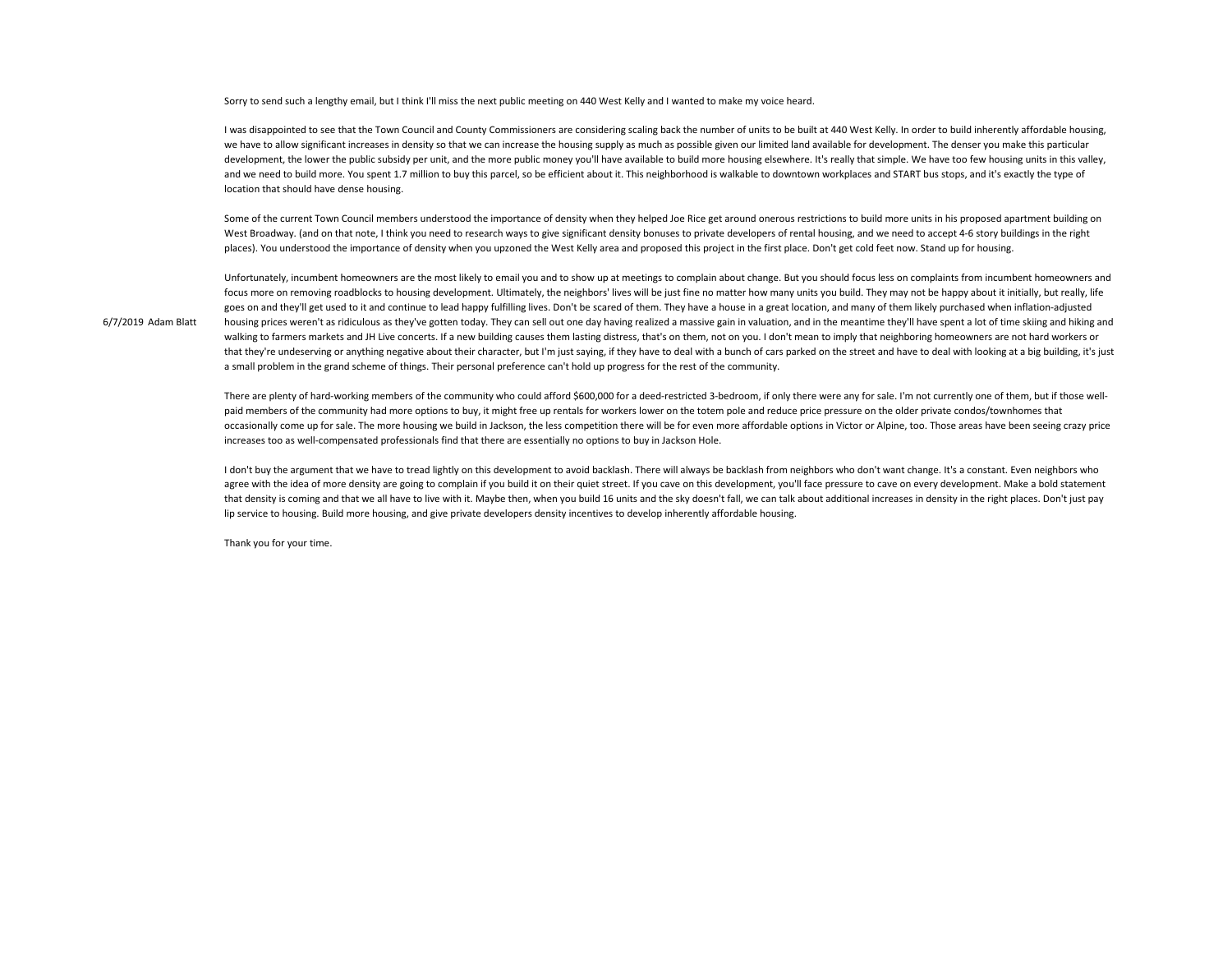I'm writing with concern regarding the proposed Kelly project.

Please note, I have been on THA list for several years. I am among those who need housing. (I'm quickly typing on my phone. As such, excuse any errors).

Agreed, the need for housing is crucial. Lets step back and make measured plans that consider the day to day livability that, I feel, is quite frankly worsening at present. Kelly is horrible location for more than 2-3 units in the proposed spot!

I'm compelled to speak out as this location is absolutely not suited for new density. Our parking and traffic situation need not worsen with these "creative" solutions that lack long term vision and are fatally flawed in unrealistic expectations that of 1 car households.

The surrounding streets already present driving flow issues. I use Kelly as an artery to bypass the stop-and-go and constant people darting out into traffic jaywalking or being on vacation in the middle of the road. It's cute, I get it, this is a tourist town. We all benefit from tourism in this service based economy.

However, I can't imagine the bottleneck that will be created with this Kelly debacle. What a disaster! Imagine in winter. Off-street parking, yeah right?

THA as it is is a bit of a broken system but that is a much longer letter.

Larry Huhn has presented a viable plan that allows for density in a space that could accommodate it. He has funding, land, a track record of success.

A private citizen is stepping in and (again) providing vital infrastructure to Teton County. Why not let him solve yet another problem? No need to pay a consultant to do it. Factor Mr. Huhn's rental pricing vs. Hidden Hollow. Yes its steep, but its not a barrier to entry that is Hidden Hollow or the new normal of rents that will continue to climb.

### 6/5/2019 Megan Rumsey

To say that Hog Island neighborhood would lose rural character is an idea rooted in a past nostalgia, not based in reality.

Drive out, take a look. What do you see? A trailer park. And it WORKS. You see high-density housing and many happy families (many of which have likely resided long term). Larry's Old West Cabins. are an attractive development that has been a solution for many individuals and families. I lived there and loved the beautiful view and smartly situated individual dwellings. Here Larry considers things like storage, parking, flow of traffic, and he even has a laundry facility and low maintenance landscaping. He is a detail guy and if he benefits financially for being one, let's let him. He pays taxes.

I fear these things are not always/often considered in THA. Some of the units do not even allow for outside enjoyment at the place of residence. It is unrealistic to cut parking and say that there are more pedestrians -it is just NOT the case. The parking situation is tragic. Let's not add to chaos.

The area near Munger houses a gravel pit, a construction district, and offices for property management, the DMV. It's a hodgepodge of new and old that happens to have a school. Huge bonus for families.

To say adding a nice density development would worsen the character is laughable. Fact is, many would embrace moving out of town proper.

Maybe there aren't as many Nimbys on Hog Island?

Look Jackson is Jackson. Its always been expensive. Most of us were priced out long ago. Town looks better without all the factory outlets that were once the square. At worst, it is quickly turning into a luxury "western" disney-esque facade will encompass the whole town in perfectly burnished barnwood. At best town is growing up and touts all you could ever want and then some.

Now let's consider, this gentrification directly detracts from a long term community feel. I've heard locals say they have exit strategies in place "Jackson is circling the drain." Its possible to put the brakes They housing proposal at 440 W Kelly mocks the sacrifice and achievement of the rest of the neighborhood. To many of these people, their house is more than their home, it is their nest egg. Please reconsider the ripple effect of massive density on these good people.

5/22/2019 Justin Adams Also, please consider the futility of solving the 'housing problem' in Jackson Hole. Suppose ten thousand worker units came onto the market today. Would they sell out by the first snow? Maybe. And that is the point, there is infinite demand for the JH product and Asian buyers have not shown up yet in a significant way. The more units you build, the more you need because the people moving into the theoretical ten thousand units coming onto the market today will also demand services that immediately calls for more density. We cannot build our way out of this problem. Ironically, more housing makes the problem worse because it demands even more and more housing.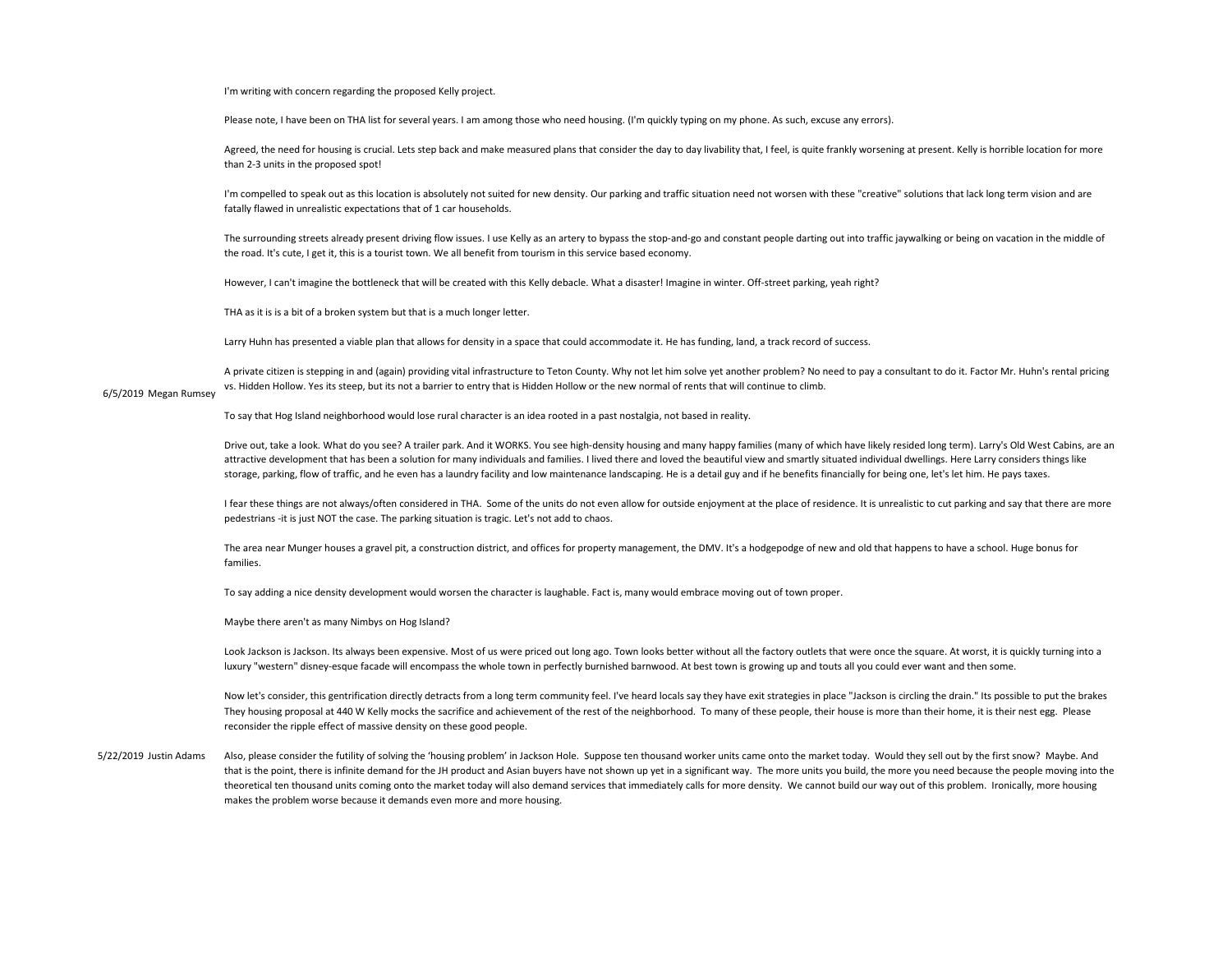| 5/16/2019 Richard Greig          | At your 5/13/19 joint meeting, Mayor Muldoon chided some neighbors for not having discussions on developments in the 440 West Kelly neighborhood during the formulation of the Comprehensive Plan<br>and the Land Development Regulations (LDR's). I agree with him at least with regard to my earlier participation.<br>So, how does the proposed development at 440 West Kelly stack up with the current Comp Plan, LDR's, and Housing Program Specific Requirements?<br>Section 3.2 Core Residential of the Comp Plan applies to the neighborhood of 440 West Kelly. It states: " Multifamily structures will be predominantly found on larger residential lots along mixed use<br>corridors. The size and scale of multifamily structures will be predominantly two stories with three stories considered in specific cases with proper design." and "For these larger structures,  and be<br>broken into multiple smaller buildings when possible." 440 West Kelly is centered in a stable, single family residential neighborhood, not "along a mixed use corridor". The development model proposed<br>by the Housing Department for 440 West Kelly and resulting with a three story building is not specific to that property. Contrary to the Comp Plan, the development model will be used and result with<br>three story buildings throughout both of the two transition zones.<br>NH-1: LDR's (2.2.9) state: "Individual Building (max. gross floor area): 10,000 sf". Neither the Deed Restricted Housing Exemption nor the Workforce Housing Floor Area Bonus exempt this restriction. Just<br>the "habitable area" of the 16 unit Roller/Tack proposal exceeds this maximum requirement.<br>A "Specific Requirement" of the Housing Program RFP is " and a minimum of 1,500 sf of habitable space on the ground floor with street facing entries is required." to "enhance livability and promote<br>placemaking within the neighborhood." The Roller/Tack 16 unit proposal does not satisfy this minimum requirement.<br>I urge you to send this proposed development back to the Housing Program with instructions to modify the development model used for 440 West Kelly so it is consistent with our Comp Plan, LDR's, and<br>their RFP. Otherwise, we need a community conversation about changing the vision of our Comprehensive Plan, our LDR's, and define a workforce housing development model that the community can<br>support.<br>A question/comment for all of you. |
|----------------------------------|---------------------------------------------------------------------------------------------------------------------------------------------------------------------------------------------------------------------------------------------------------------------------------------------------------------------------------------------------------------------------------------------------------------------------------------------------------------------------------------------------------------------------------------------------------------------------------------------------------------------------------------------------------------------------------------------------------------------------------------------------------------------------------------------------------------------------------------------------------------------------------------------------------------------------------------------------------------------------------------------------------------------------------------------------------------------------------------------------------------------------------------------------------------------------------------------------------------------------------------------------------------------------------------------------------------------------------------------------------------------------------------------------------------------------------------------------------------------------------------------------------------------------------------------------------------------------------------------------------------------------------------------------------------------------------------------------------------------------------------------------------------------------------------------------------------------------------------------------------------------------------------------------------------------------------------------------------------------------------------------------------------------------------------------------------------------------------------------------------------------------------------------------------------------------------------------------------------------------------------------------------------------------------------------------------------------------------------------------------------------------------------------------------------------------------------------------------------------------------------------------|
| 5/15/2019 Tessa Johnson          | If an individual filed for a building permit on Kelly Street for a three story building or even a two story building for a good number of units, would you look at it the same way the housing authority is being<br>looked at? I truly do not think so.                                                                                                                                                                                                                                                                                                                                                                                                                                                                                                                                                                                                                                                                                                                                                                                                                                                                                                                                                                                                                                                                                                                                                                                                                                                                                                                                                                                                                                                                                                                                                                                                                                                                                                                                                                                                                                                                                                                                                                                                                                                                                                                                                                                                                                          |
| 5/13/2019 Dan Peterson           | Private citizens and the Housing Authority should be treated the same.<br>Looking at the throwing in this morning s paper, i think the benent of the cown naving gotten this rarm win a concrete proposaris it puts what had been<br>something more concrete, something we can actually picture and discuss.                                                                                                                                                                                                                                                                                                                                                                                                                                                                                                                                                                                                                                                                                                                                                                                                                                                                                                                                                                                                                                                                                                                                                                                                                                                                                                                                                                                                                                                                                                                                                                                                                                                                                                                                                                                                                                                                                                                                                                                                                                                                                                                                                                                      |
|                                  | My major concern is that I can't see where this is going. Is the town going to facilitate one or two or maybe a dozen of these tumors sprouting up in our neighborhood, before losing interest in the project,<br>perhaps because of negative feedback from the town more broadly, or because it's just too expensive, or because there aren't enough people with that much spending power who will spend that much<br>for that little of place?                                                                                                                                                                                                                                                                                                                                                                                                                                                                                                                                                                                                                                                                                                                                                                                                                                                                                                                                                                                                                                                                                                                                                                                                                                                                                                                                                                                                                                                                                                                                                                                                                                                                                                                                                                                                                                                                                                                                                                                                                                                  |
|                                  | Or are they really going to use maybe \$200M of tax revenue to buy the land for 100 of these things and turn Jackson into some kind of model community housing experiment - rather like we saw in the<br>1960s? And if it's going to be the latter, that needs a lot more thought, about what kind of recreation and amenities and greenspace we need in Jackson for town to be anything like the Jackson we now<br>know - once it has all that density.                                                                                                                                                                                                                                                                                                                                                                                                                                                                                                                                                                                                                                                                                                                                                                                                                                                                                                                                                                                                                                                                                                                                                                                                                                                                                                                                                                                                                                                                                                                                                                                                                                                                                                                                                                                                                                                                                                                                                                                                                                          |
| 5/13/2019 Karen Parent           | Collective del devenir de de del de constante e de destructura de la constanciación de la desde de communitación de la texta de constance de la textura de constanción de la texta de de la texta de constanción de la texta d<br>As an architect and a 14 year member of the Town's Design Review Committee, I want to share my concerns regarding the bulk and scale of the Housing Department's proposed project at 440 W. Kelly.<br>While I have been a longtime advocate of density and housing (and own a TCHA home myself), I believe that the proposed building's prototype - a 3 story attached unit building - is the wrong template<br>for this part of Jackson. As strange as it is to imagine the proposed building surrounded by single story ranches, an entire street with this building form replicated over and over again would be equally<br>bleak.                                                                                                                                                                                                                                                                                                                                                                                                                                                                                                                                                                                                                                                                                                                                                                                                                                                                                                                                                                                                                                                                                                                                                                                                                                                                                                                                                                                                                                                                                                                                                                                                                           |
|                                  | I understand that cost efficiency is a priority, but I wonder why the housing department could not propose a duplex, triplex or attached townhouse style project? These kinds of buildings would be a much<br>better fit for the current and future W. Kelly Ave. As certain as housing is a priority, so is the creation of great and compatible neighborhoods. Getting the bulk and scale correct is absolutely critical, and I<br>strongly urge you to scrutinize this project and consider whether there are other possible layouts and configurations.                                                                                                                                                                                                                                                                                                                                                                                                                                                                                                                                                                                                                                                                                                                                                                                                                                                                                                                                                                                                                                                                                                                                                                                                                                                                                                                                                                                                                                                                                                                                                                                                                                                                                                                                                                                                                                                                                                                                       |
| Marisa<br>5/13/2019<br>Santacruz | I believe that by now you might be tired of hearing from people who live in West Kelly. I think it is very commendable the work you are doing trying to provide housing for the workforce; for people like<br>me (a single professional), who have not been able to buy anything in town but need to continue working in it.<br>I have read the News and Guide article about the two design proposals for the 440 West lots. The design by J. Roller looks nicer but still has and incompatible level of height mass and density to quote<br>Perri Stern. Tack developer has an incredible area of windows facing north. I can't imagine what will the cost of maintaining those units warm in winter will be. Unfortunately, none of the developers put<br>those building in context with other homes in the neighborhood except a little portion we can see of the house on the East side of the development proposed by J. Roller. I am also still shocked by the<br>price that one bedroom unit, \$300,000.00! will cost. As I mentioned before, I have worked as a professional here in Jackson for 16 years and I am still wondering what is the workforce you are targeting<br>with those prices. I have been living in West Kelly, renting an apartment, for 16 years (which I will have to leave because the rent is going up too much, next year) because I could not even afford to buy<br>anything "affordable" here in town a couple years ago. Can you imagine how people who work for the town of Jackson (police officers, star bus drivers, maintenance and snow removal crews) moreover<br>the ones working for hotels, restaurants, or any store here in Jackson can afford to buy one of those units? Please, really put yourselves in the shoes of the workforce and come up with more creative and                                                                                                                                                                                                                                                                                                                                                                                                                                                                                                                                                                                                                                                                          |

affordable ideas that respect the character and scale of the neighborhoods around town.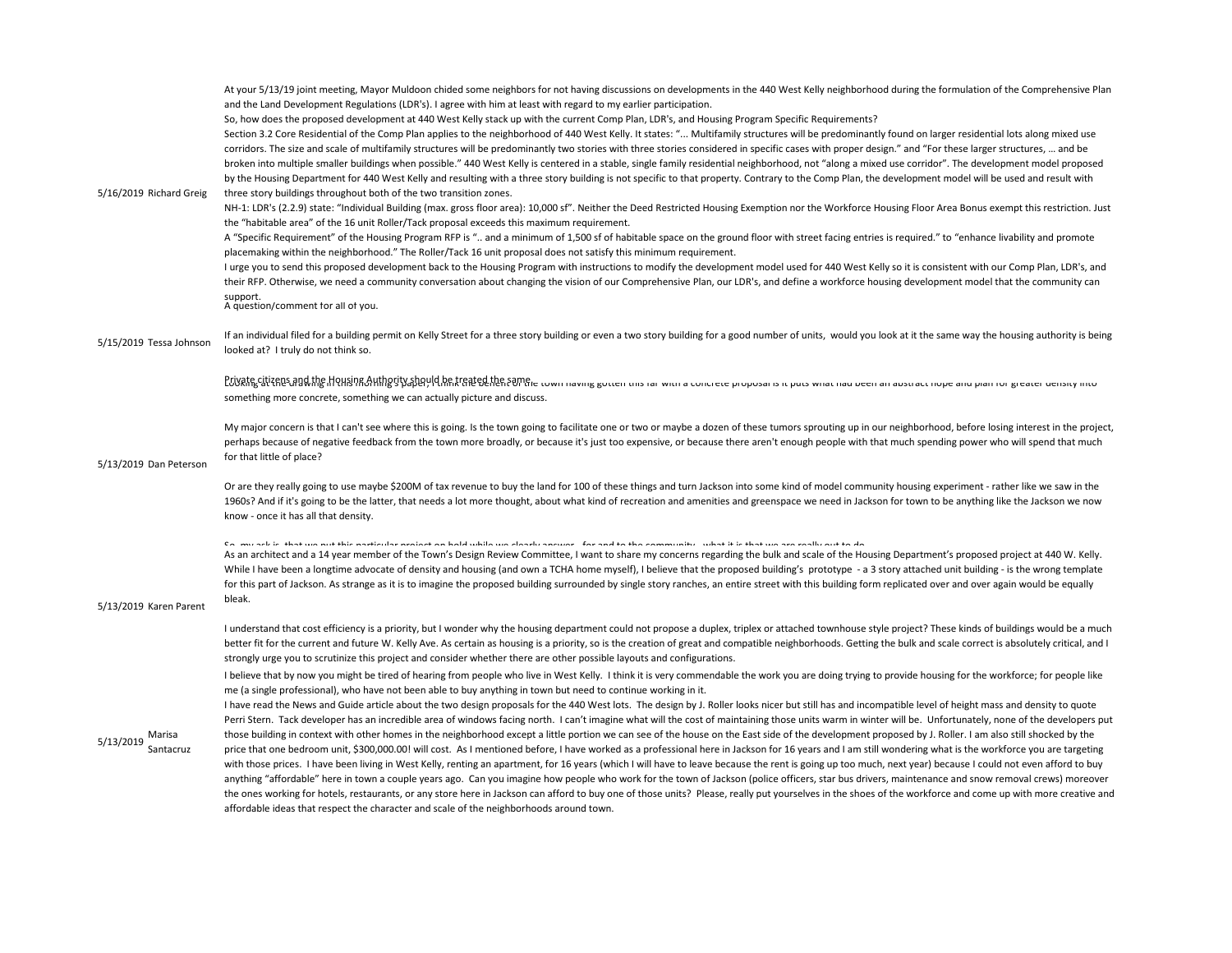Although we would like another opportunity to speak, we are not sure if public comment will be permitted at today's meeting.

5/13/2019 Perri Stern

Prominent architects, urban designers, members of the JH Design Review Commission, city planners, former elected officials, neighbors, non-neighbors, people who have lived in the neighborhood for 1 year and 50+ years, current renters, current owners, people whose family built this town--

We have all spoken up and asked you to reconsider this project.

#### Are you listening?

A few thoughts before you continue your discussion....I do not know what the ideal number of units is, but I ask you to consider some outside space for all the 440 residents, particularly children and pets. Or will they be restricted? Please include sidewalk, perhaps a picnic table and dog run in the back of the property, as well. Spaces that are a part of everyday life and do not require mounting an expedition with kids or pets to interact with the outdoors.

5/13/2019 Sandy Shuptrine displaced should this stable neighborhood be stimulated to intensive redevelopment by governmental actions? Our housing challenges are not unique, but we still have the opportunity to respond with My question is what kind of environment is being created for people in our western town. Is a bed the overriding consideration? Have you been keeping up with the news of the last week, regarding human impacts on the essential components of our planet? I hope you will choose being truly 'sustainable' over trying to accommodate every humans' need/want. How many affordable places will be multiple priorities in mind.

> Dick Greig's comment last week about the number of jobs being created vs. the community's ability to keep up rang true. While we wish to do well by our workforce, I question whether it should be the sacrifice of quality of life and community character. This may be a case of needing to anticipate unintended consequences and resisting going there. Good site planning can help.

Thank you for your consideration.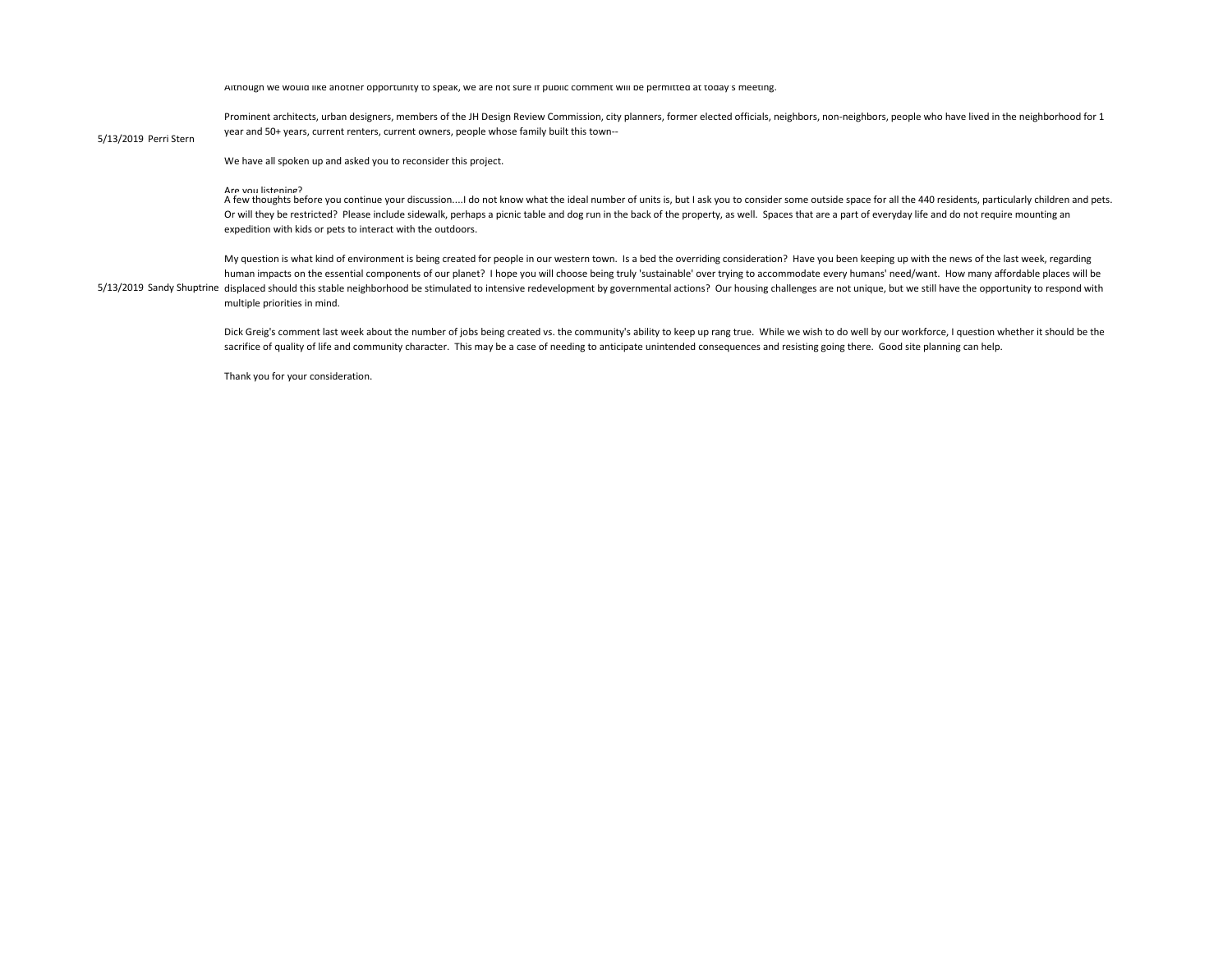Thank you for your time. I am hoping these emails are reaching you, and even if they are not this has been important to me for my own sake. In the last week I have had some more conversations with neighbors, as well as some folks from other neighborhoods, and just wanted to share the takeaways as this (particular project) heads toward a decision. As always I only speak on behalf of myself, but do feel increasingly that my opinions are shared in many cases.

Everybody appreciates the difficulty of the situation for all involved: The TOJ, the Elected's, the Planning Department, the Housing Authority, the people who need housing, and the people who need thousing, and the people live here! Everybody is in a pickle of some sort, and there is no silver-bullet solution.

From what I have gleaned nobody questions the need for more housing, particularly "affordable", nobody seems to dispute the need for increasing density in the town (neighborhoods like ours). What is being questioned is the strategy/planning and or lack thereof, subsequent execution. The planning department is under-staffed and overwhelmed. Although there are many tangents, you (Elected's) are not planners in this role. It seems you are essentially being asked to serve as planners due to the lack of strategic planning at large. This feels wrong. Please recognize that the lack of a viable plan does not excuse the need for one!

In this case it has led to a situation where a development is unnecessarily being pushed forward that does not fit, when it easily could. The size of the structure, the look of the structure, the structure, the streetscape parking, etc. are the problem, not how many people can live there. It doesn't have to be that way, and I do think there are places where similar structures can and do work. (Grove, etc.) This has more to do with the where than the what.

5/12/2019 Bridger Call This project, give or take 6, 8, 10 units is not going solve anything in of itself, job growth and the need for housing will continue to out pace the ability to generate "affordable" housing. So as we risk diminishing the quality of life in this and other neighborhoods (debatable of course) with developments like this we aren't actually solving anything. If anything we are just pushing out the more stable long time residents and families in favor of a (often) more mobile/transient population (speaking in generalities obviously), when both are needed. This project is also not singularly going to ruin Jackson, but it can do harm, and set a harmful precedent in it's execution.

> With this in mind I am going to call this the Hippocratic Oath of Housing... In medicine the imperative is to do no harm. However, through deliberate practice we know that sometimes a treatment must cause harm in order to create cure (surgery, Chemo, etc.). But never should these decisions be rushed into and generally serve as a last resort when other options have been examined, explored and exhausted. The same is true here. Hard decisions need to be made, but should be only through deliberate practice, while unnecessary harm can and should be avoided.

This leads me to my last thought...

This problem is not unique to Jackson, virtually all resort towns, or other expensive zip codes, face this issue, and have people commuting for work. Park City, Vail, Aspen, Manhattan, etc. the list is long. The problem is common and the solution is elusive in a capitalist society. So similar to above we can attempt to "transform" the housing stock in Jackson with projects like this, but won't really be solving the problem. And we can't significantly change the demographic needs and ratios as the population increases. Meanwhile we risk degrading the quality of life for all Jackson residents as the population increases because affordable housing stock is not the only resource/infrastructure under stress and/or not capable of supporting more people. Roads, services, public safety, etc.

Planning that includes good public transportation to the bedroom communities is more likely to help the problem while maintaining character than haphazard redevelopment. (I am sure that many people would disagree this statement!)

Again, more dense development models must be explored, but we also must be deliberate, strategic, and measured in the approach and execution.

I know you have heard a lot of comments that either of the applications you are considering for 440 West Kelly are too large and dense. I concur particularly when I consider what you have approved for Hidden Hollow and the Sagebursh Apartments, both zoned NH-1 as is 440 West Kelly.

Per the Housing Supply Plan FY 19/20 and the Greenwoodmap app., Hidden Hollow has 74 affordable/workforce units on 6 acres and Sagebrush has 32 workforce units on 2 acres. These result with affordable/workforce unit densities of 12.3 and 16 units/acre respectively and average 13.4 units/acre.

5/11/2019 Richard Greig It seems only fair that this average unit density be applied to 440 West Kelly's 0.31 acres resulting with 5 units (4.154 units rounded up). I realize 13.4 affordable/workforce units/acre is below the minimum required density of 17.4 units/acre for NH-1 but you found this appropriate for the Hidden Hollow or Sagebrush Apartments developments. It is unreasonable that you are considering allowing 2.5 times this minimum required density for 440 West Kelly. I hope you do not select either of these proposals and reissue a RFP using 6-8 units, around the minimum number, for 440 West Kelly.

I appreciate your consideration.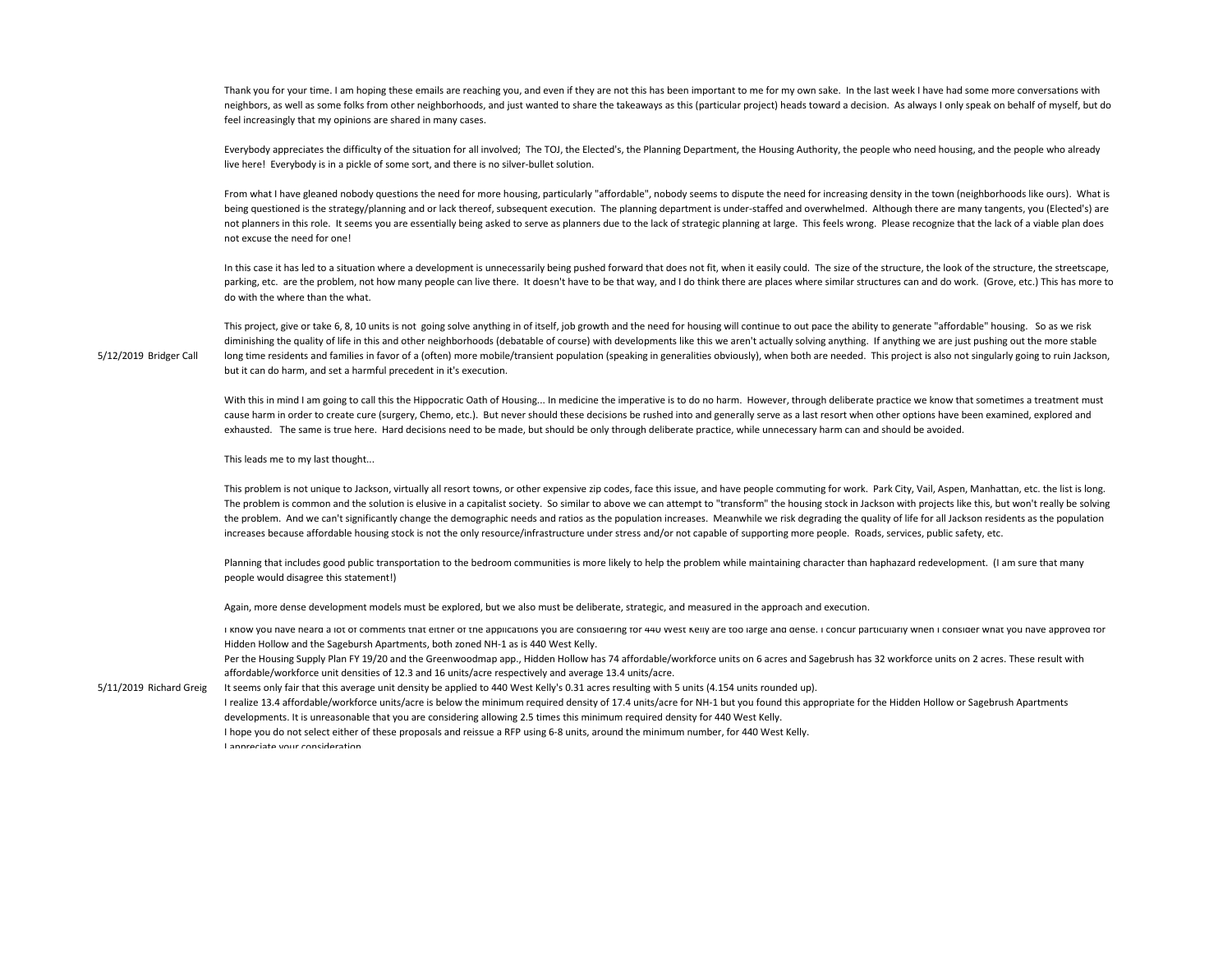I will get to the point. I am astounded that you would ever consider a three story, 16 unit, 30+ foot high, townhouse project as being appropriate for 440 West Kelly Avenue. Those two blocks of West Kelly Avenue have been an established neighborhood for a long time and this building will have a devastating impact on their quality of life, not to mention their property values.

Is this the precedent you want to establish? What possibly could be next? This effort in other areas of the Town of Jackson could substantially, in time, alter the quality of life as we know it today.

Affordable workforce housing is the number one challenge in Jackson. I support the need for additional density but this is a very poor example of how to meet that challenge. There are other locations that the bulk and scale of this effort is more appropriate. I know that Pete Karns has a 4 acre plus piece of land on West Broadway that he would like to develop. Call Pete.

5/9/2019 Bruce Hawtin I mentioned at the public comment period that the property that Carolynn and I owned on Nelson Drive was proposed to be the same zoning as 440 West Kelly Avenue. When we realized how devastating this zoning would have had on the neighborhood, we asked for, and were given the right, to down zone two zones. That meant less units at two story's. The impact on the neighborhood was much more important to us than the lower sale price.

Wouldn't you have done the same thing? Knowing you all as well as I do, I think the answer would be yes!

The property on West Kelly is a good location for affordable housing. How about two buildings, at two story's, with 5 units each, or something at that scale.

Please do not approve this project as proposed.

I will get to the point. I am astounded that you would ever consider a three story, 16 unit, 30+ foot high, townhouse project as being appropriate for 440 West Kelly Avenue. Those two blocks of West Kelly Avenue have been an established neighborhood for a long time and this building will have a devastating impact on their quality of life, not to mention their property values.

Is this the precedent you want to establish? What possibly could be next? This effort in other areas of the Town of Jackson could substantially, in time, alter the quality of life as we know it today.

Affordable workforce housing is the number one challenge in Jackson. I support the need for additional density but this is a very poor example of how to meet that challenge. There are other locations that the bulk and scale of this effort is more appropriate. I know that Pete Karns has a 4 acre plus piece of land on West Broadway that he would like to develop. Call Pete.

5/9/2019 Bruce Hawtin I mentioned at the public comment period that the property that Carolynn and I owned on Nelson Drive was proposed to be the same zoning as 440 West Kelly Avenue. When we realized how devastating this zoning would have had on the neighborhood, we asked for, and were given the right, to down zone two zones. That meant less units at two story's. The impact on the neighborhood was much more important to us than the lower sale price.

Wouldn't you have done the same thing? Knowing you all as well as I do, I think the answer would be yes!

The property on West Kelly is a good location for affordable housing. How about two buildings, at two story's, with 5 units each, or something at that scale.

Please do not approve this project as proposed.

It is my nope that each or you will have an opportunity to drive west Kelly Avenue before your next meeting on Monday, May 13. I would hope that you would also stop to study the lot and envision the two or three story units proposed for workforce housing. Please view the lot from both Kelly Avenue and Karns Avenue.

5/8/2019 Judy Greig The Housing Supply Board places emphasis on the "streetscape". Please also keep in mind 16 individuals/families, one or two cars per family, perhaps young children with a lack of a place to play outside (keeping in mind the heavy traffic on Kelly Avenue) and the lack of parking.

It was interesting to me to hear Bruce Hawtin, a local architect, comment at the May 6 meeting that this project is wrong for this site and this neighborhood.

I annreciate your time in further accecoment of this project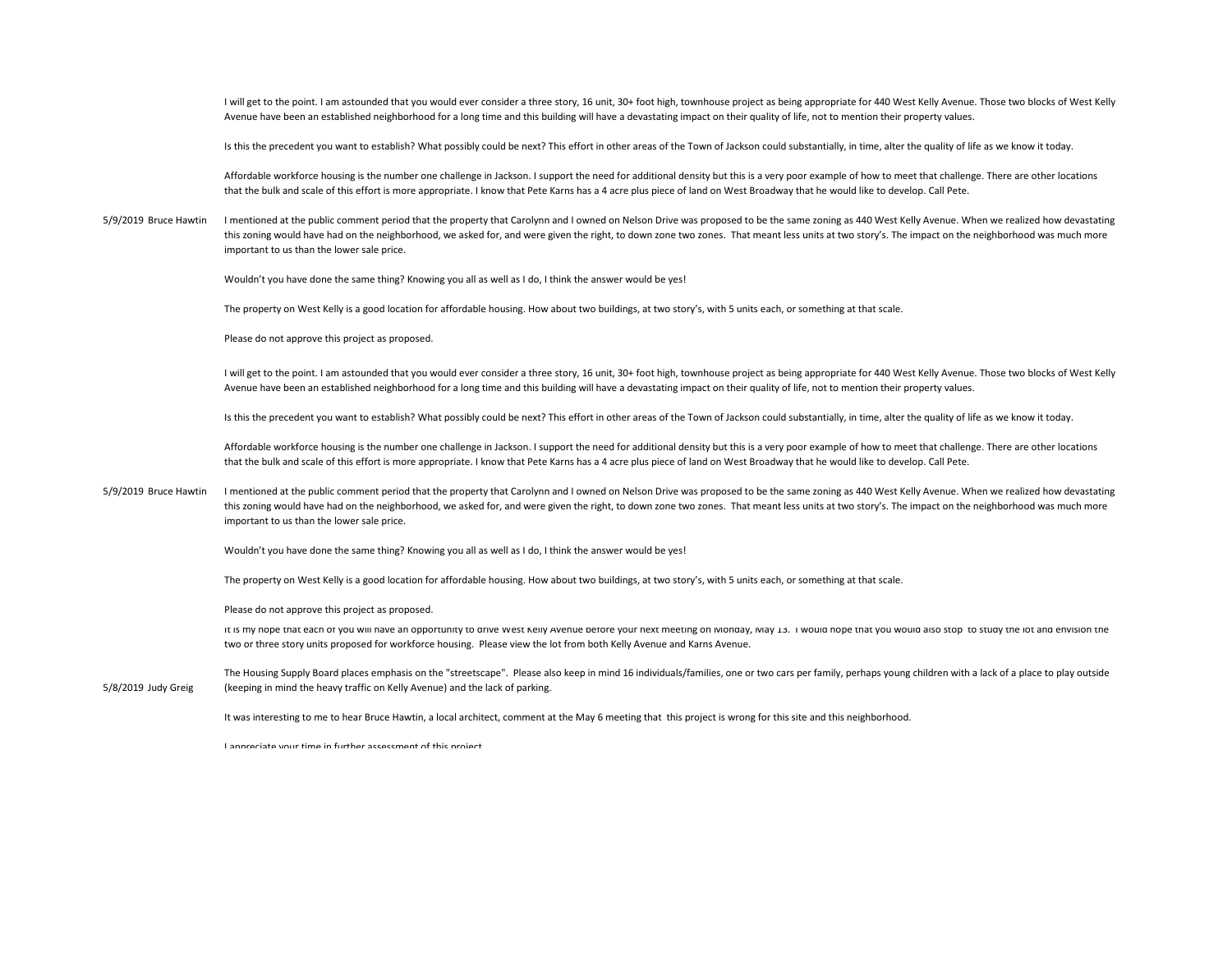Thank you for your time and consideration.

I am sorry I was unable to stay at the meeting yesterday long enough to speak, as I had to go pick up my kids. I did however watch the presentations and comments online. I am writing to reiterate what I see as the key points as you consider this difficult matter.

The 440 W. Kelly project can and should move forward, but should do so sensibly. It would not be hard to greatly increase the density of this neighborhood with developments that enhance the existing. In this case a well-designed structure of say 6-10 units at a height of 2 stories would be a huge increase in density, and probably be well-received. I know there are more considerations; timing, finances, etc. but obstacles can be overcome for the right development.

We worked our way into home ownership in Jackson, and this neighborhood is where we ended up. We don't want to "cash out", we want to live here. I have two kids 3 1/2 and 5 years old, I love the idea of families like ours living in our neighborhood... a neighborhood that is a great place for families in many ways. The narrative is that we need more small units for service industry workers, etc. And while this is true in aggregate it is not the whole story, we also need housing for families that is affordable (whatever that means anymore). And as we continue down the unsustainable path of growth we are on without some clear plans and/or direction, building hotels of bartenders (sorry, couldn't help it) feels like a self-fulfilling prophecy.

I support densification. My education, former work, and experience (Masters degree in Urban Panning University of Utah 2006, ex- Associate planner @ Bear West) all tell me this. And this is not a case of NIMBYism, because I do think this neighborhood (my neighborhood) should be redeveloped at higher density than it currently is. However, I believe this should remain a family neighborhood (albeit more dense), so not the single bed units, with the (needed) highest density structures more strategically and sensibly located than this.

What seems to be missing here is the planning. The Comp Plan is a start, and I do appreciate the work that goes into that, I know it's not easy, I used to be a planner. But the Comp plan as it stands is debate-able, constantly becoming obsolete, and does not answer specific questions, nor does it offer guidance in the nuance of each project. When it comes to this project everything that is being offered

5/7/2019 Bridger Call

in terms of information has been engineered retroactively. The January staff report on the project and the April Housing Department report do include useful information, but they do little more than rationalize decisions that have already been made. There was and still is no indication of strategic planning and implementation taking place. It feels like general statements and random implementation. The exploration of alternatives should be at the heart of any planning process.

Just the matter of parking for the proposed development is fairly ridiculous given the winter parking laws. Maybe if we found 15 celibate service worker monks to live here there would be enough parking... And what about the larger town infrastructure? Can we really absorb a 15+ fold increase in density in this area?! The traffic, the parking, the services, the everything... This is just one, relatively small project, but it does set the tone for the neighborhood, for better or worse.

Why was this lot selected for this development? Why did the RFP rule out two story options by keeping such a high minimum unit requirement? I read the meeting notes, but they are not satisfying. Again. the planning process, specifically the exploration of alternatives, was diverted.

Meanwhile other projects that could actually move the needle in terms of housing supply are out there (Munger, etc.). Seems like a good time to step back and do a little planning.

The housing authority wants to make an impact, this is good, but decisions are seemingly being made based on superlatives and general themes rather than ground-truthed wisdom and an actual plan. This thing is being rushed through and it feels very forced. You are our checks and balances in the equation! The model that is being created is not a desirable one, not a sustainable one. And is not one that enhances our town and/or neighborhood, seems more like the fast track to where we don't want to be.

The intent to create more housing is good, but as the saying goes, the road to hell is paved with good intentions. Unless the plan is to curb the need for more housing in Jackson by rapidly making it less desirable to live here... In which case, I think the plan and the implementation is genius!

It's not too late to make a good decision. Pick a design firm/builder now if you must, but look at alternatives. I was more impressed by the sensibilities of the UDS representative than that of Shaw/Roller Tack. But it was obvious that the information and direction that the designer/developers were given on this project was incomplete, rushed, and inconclusive. They both (the developers) seemed to be saying that they can make this project what we want it to be, if we can figure out what that is...

This thing is not ready to build, there is a lot of work that needs to be done, and there is still time to get it right. Again, thank you for your time and consideration.

Please find attached my comments regarding the development proposal, which will be submitted for your approval by Jackson/Teton County Affordable Housing at your Joint Information Meeting next Monday, May 6.

As my comments point out, this RFP process has done our community a valuable service by revealing some of the serious flaws in the application of the Housing Supply Plan and the current Town zoning as it is applied to our neighborhoods.

## 5/1/2019 Michael Stern

I urge you to pause at this critical juncture and seriously consider how this project will set future precedent for town development. You need to reformulate how this project will be executed.

Everyone in our community understands the critical need to develop affordable housing, but how that is done is even more important.

Thank you for your commitment to our community.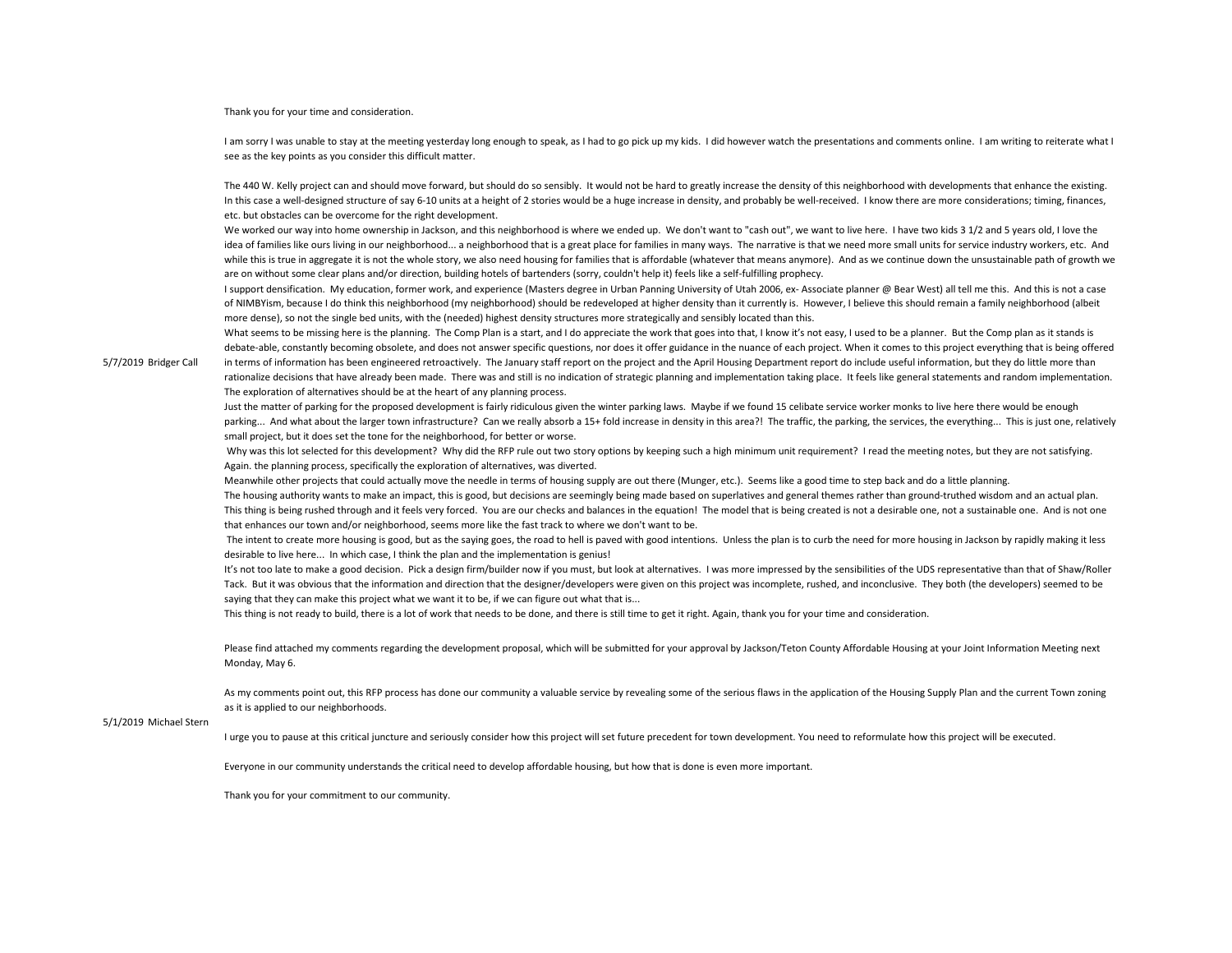The April 17, 2019 JHN&G article "2 firms vie to develop housing on West Kelly" describes a Development Model used to develop workforce housing at 440 West Kelly. It also states this model, which I'll call DM440, was also used to develop 174 N. King Street. DM440 is currently before you to pick a developer allowing this project to proceed.

I submit DM440 was never part of the community conversation in the development of the 2012 Comprehensive Plan nor the 2018 Town zoning ordinance as applied to "Transitional" Core Residential NH-1 and NM-2 zones. Transitional is defined as "Subareas where most of the community would agree that development/redevelopment or a change in character would be beneficial ...".

I believe that just implementing DM440 at 440 West Kelly, 100% of the community would agree the character of these zones has been changed. Therefore, before doing so, an honest community conversation is required to answer at least the following questions:

1. Does the community support title transfer from privately owned to community owned land required by DM440?

CONSIDER: NH-1 and NM-2 are the only zones defined as transitional. At DM440 minimum density of 15 units on 0.31 acres, 1800 units would require 37.2 acres. Currently 182 lots, covering 38.4 acres, in these zones are developed as Single Family Residential (SFR) lots . Therefore, 1800 workforce units would require 120 "440 West Kelly developments" and 97% of current SFR area.

4/28/2019 Richard Greig

2. How does the community finance an DM440 transition from an essentially stable neighborhood to mostly workforce housing?

CONSIDER: The community purchased the 440 West Kelly property, 0.31 acres, for \$1.7 million dollars or \$5.5 million dollars per acre. Using the acreage required for 1800 workforce housing units from #1 above, the community cost will be \$204 million dollars. The history of using SPET taxes for workforce housing is mixed as two applications in 2017 were turned down. There is no guarantee that SPET will finance a DM440 transition.

3. How do current residents leaving the changed character of their neighborhood receive a fair market value for their property?

CONSIDER: If 440 West Kelly is developed per DM440, the fair market value of adjacent property will decrease. DM440 is an exercise of eminent domain which requires "just" compensation to all original owners in these zones.

I appreciate your consideration.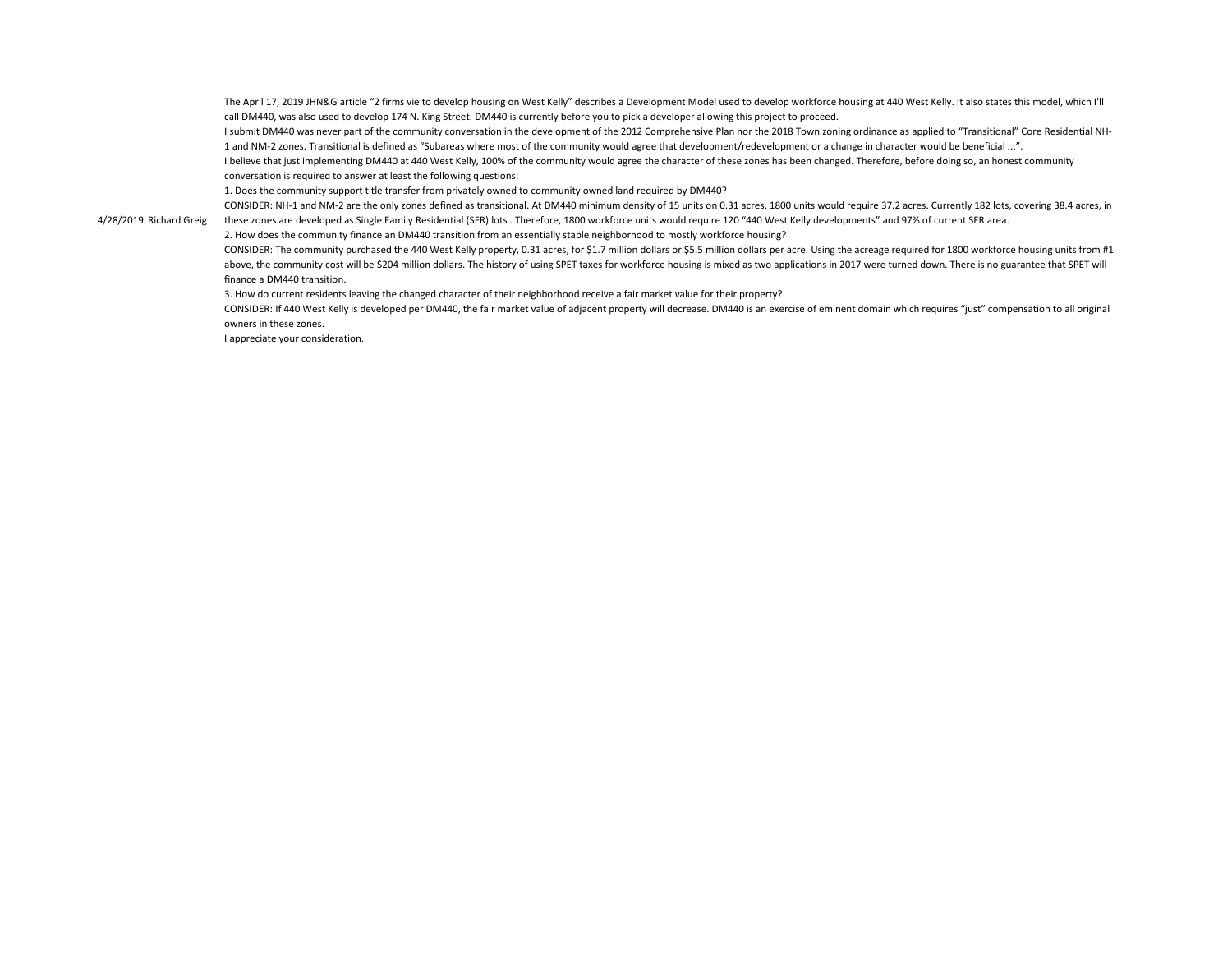I write to you as lifetime adult planning volunteer and public official charged with planning decisions and recommendations, as well as a co-owner of 460 West Kelly, adjacent on the west to 440 West Kelly-a proposal before you.

I'll begin at the end...although trying valiantly, designers are simply unable to provide quality of life for prospective residents as well as consideration for existing neighborhood character within guidelines of our own Comprehensive Plan (Plan) at the current density proposed. A density respecting what the Plan calls for would be more compatible for initiating a reasonable transition to higher density. The current proposal is more than 2.5 times as dense as required, I understand. I believe plan numbers of 6-8 units, or slightly more, on the .3 acre parcel could work, however. There is a 10' utility easement at the back of the property, but no alley for access or onsite mobility.

### Now, into the weeds.

My family (the other co-owners) and I have only been aware of the meeting schedule of the project for less than a week. Apparently, there were flyers put in doors during spring break that never got to us. We are scrambling to gather information and have some distance yet to cover, but were able to listen to this week's presentations by the two current development team finalists.

While appreciating attempts to meet various considerations, many concerns and questions arise. Such as underground parking. At first blush this seemed a swell idea, but the reality of our always challenging and ever more erratic climate crept into my thinking.

I can envision tenants' worldly possessions and vehicles floating around or frozen into their extremely tight storage closets. Sump pumps are not always perfect...a lesson from our former White Glove business. Screened, covered parking at ground level may be more appropriate, conducive to building resident interaction and better for air quality.

4/24/2019 Sandy Shuptrine Snow shedding and removal would be tough. In one case, the 10' side setback from our property line is already depicted for pathway access and stairways, creating unsafe and conflicting uses for tenants if snow lands there.

> You probably can guess that I would like the green roof idea, but after personal experience with the former roof at the Visitor's Center (then maintained by White Glove) we know it is easier said than done. Reasonable safe access and maintenance must be considered.

In my pre-adult life, I spent 4 years familiar with downtown Chicago. This proposal resembles some residential buildings there, although row houses offer more living space. We are inching toward the Hong Kong model. I am well aware of the desire to provide 1800 deed restricted, worker housing units within town, but not at the expense of the dignity of those residing in it or nearby. Meanwhile, the driving force behind that goal has been seriously compromised by the Wyoming Legislature. The vision may need rechecking, especially an assumption that most workforce housing will be in recently designated NM-2 and NH-1. Other in-town opportunities exist.

Nor has the 1800 unit goal been identified as overriding to our whole Comprehensive Plan which calls for ecosystem wholeness first with social and economic issues to be figured in. In the eyes of a longtime resident (me), the emphasis has swung to accommodating businesses and individuals, threatening the golden goose, our natural resources, we value and rely upon. This situation will always be an ongoing challenge. Our natural resources (97+% public land, majestic scenery, abundant wildlife and endless outdoor pursuits) are our treasure and economic engine, but cannot be maintained if turned into a cancer of unlimited growth which damages our community character and chokes our water and air quality, while removing any sense of rural WY character.

The cart is before the horse if housing overrides the natural resource considerations that have been put on hold. Totally exempting town from natural resource considerations is not reasonable as it is the site of pre-development habitat and the wintering location for wildlife in the region. For the most part, they have not read the Comp. Plan. We are the ones who have aspired to be stewards.

We, as co-owners of 460 W Kelly, will continue to research the proposal and ask you to do the same. This is not just about numbers, but rather the community's ongoing effort to address issues which arise, without irreparable harm to what we value, rely upon, and strive to achieve as a whole.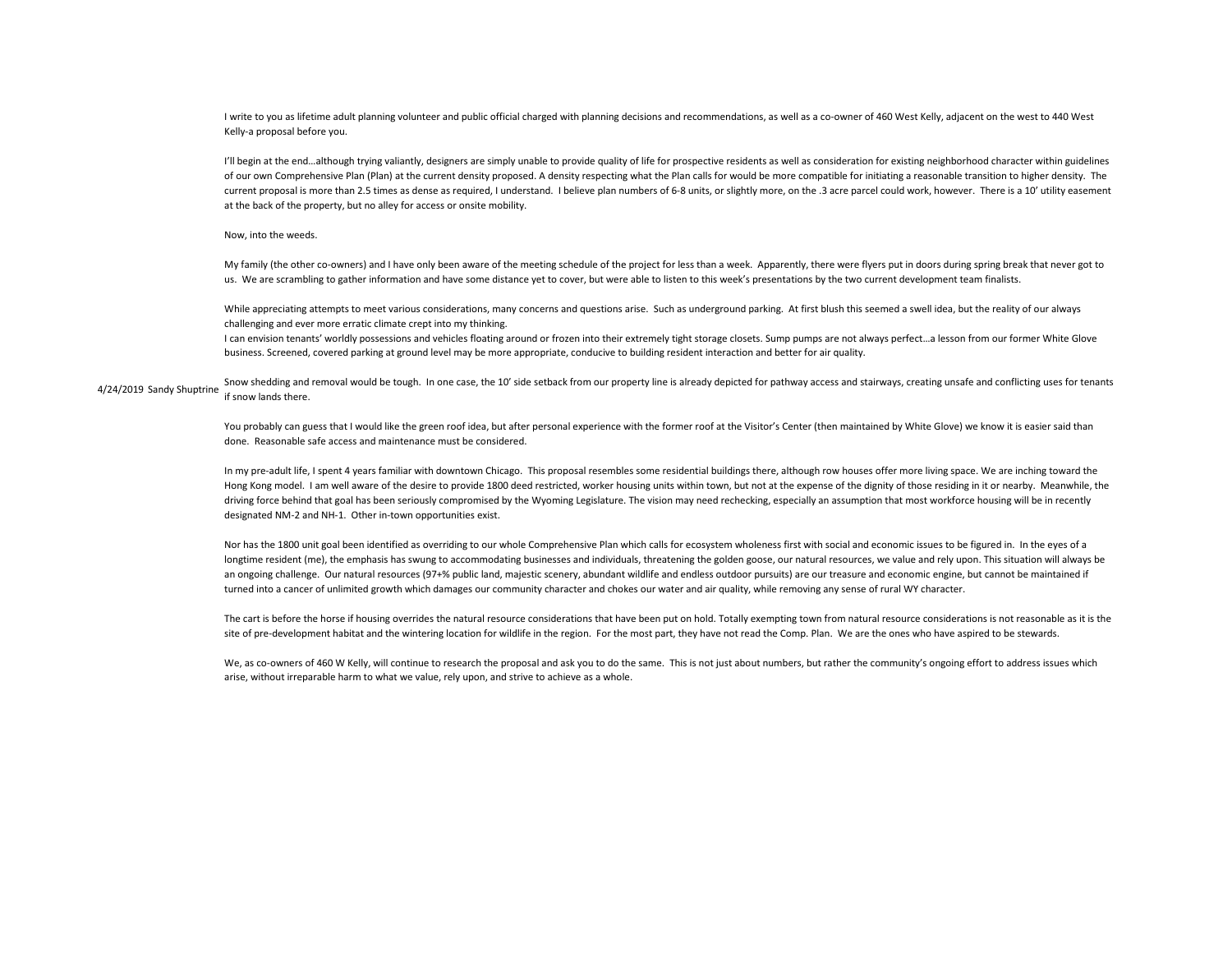I was at the joint Town and County meeting this afternoon but did not get a chance to provide public comment. I live at 365 West Kelly Avenue and like many others in our neighborhood, I am very concerned about the planned density for the parcel at 440 West Kelly. Moreover, I am increasingly dismayed at conversations that focus on developing workforce housing, which sounds more like workforce warehousing, rather than creating homes in neighborhoods where people will want to live for a long time.

Three proposals have been received in response to the RFP. Each presents a version of a "Motel 6"-like box that is completely out of scale, character and context with our neighborhood. A neighborhood meeting was held at my home on March 20. More than 15 families attended. Following is a summary of what was discussed:

## CONCERNS:

• The development of 440 West Kelly Ave. sets an important precedent for future development in our neighborhood. Several other properties in our neighborhood are either for sale or appear to be vacant and primed for development.

• We are not opposed to increasing density but it must be done in a "smart", thoughtful, planned way that enhances our neighborhood and doesn't remake it. We need to build neighborhoods, not just build (ware)housing.

- The planned density places an incompatible level of height, mass, and density into an otherwise one and two story, single family area. It does not "sustain Jackson's unique character as a development reflecting that community character", to paraphrase the Town Council's Statement of Strategic Intent.
- The proposed density puts unreasonable and unrealistic stress on traffic, parking, wildlife. There are no sidewalks on the street.

## 4/8/2019 Perri Stern

- As much planning as the Town and County do, it is not neighborhood based.
- Why is the Housing Department, (which is a Town/County entity) sponsoring a project that is not compatible with our neighborhood?
- The RFP calls for a basic schematic so this means we don't know what we're getting in terms of design.
- The planned units are not family oriented. Family oriented housing would enhance the existing neighborhood and help respond to the issues facing our Latino community.

### WE PROPOSE:

• The neighbors recognize the need for and importance of affordable housing and increased density in Jackson. However, the planned development of this parcel is not at all in line with the scale and character of the neighborhood.

• We believe that 6 attached townhouse units on the site would be consistent with the neighborhood scale and character. 6 smaller attached townhouses on that site would be much more compatible with the surrounding area, and likely more financially feasible as well. If you put 6 townhouses on a site that previously had 1 single family home, you have added 5 housing units. This could be replicated on other lots.

- Bring down the height requirement to 2 stories
- Include a design review process that allows for neighborhood input on any proposal.

Thank you for your consideration.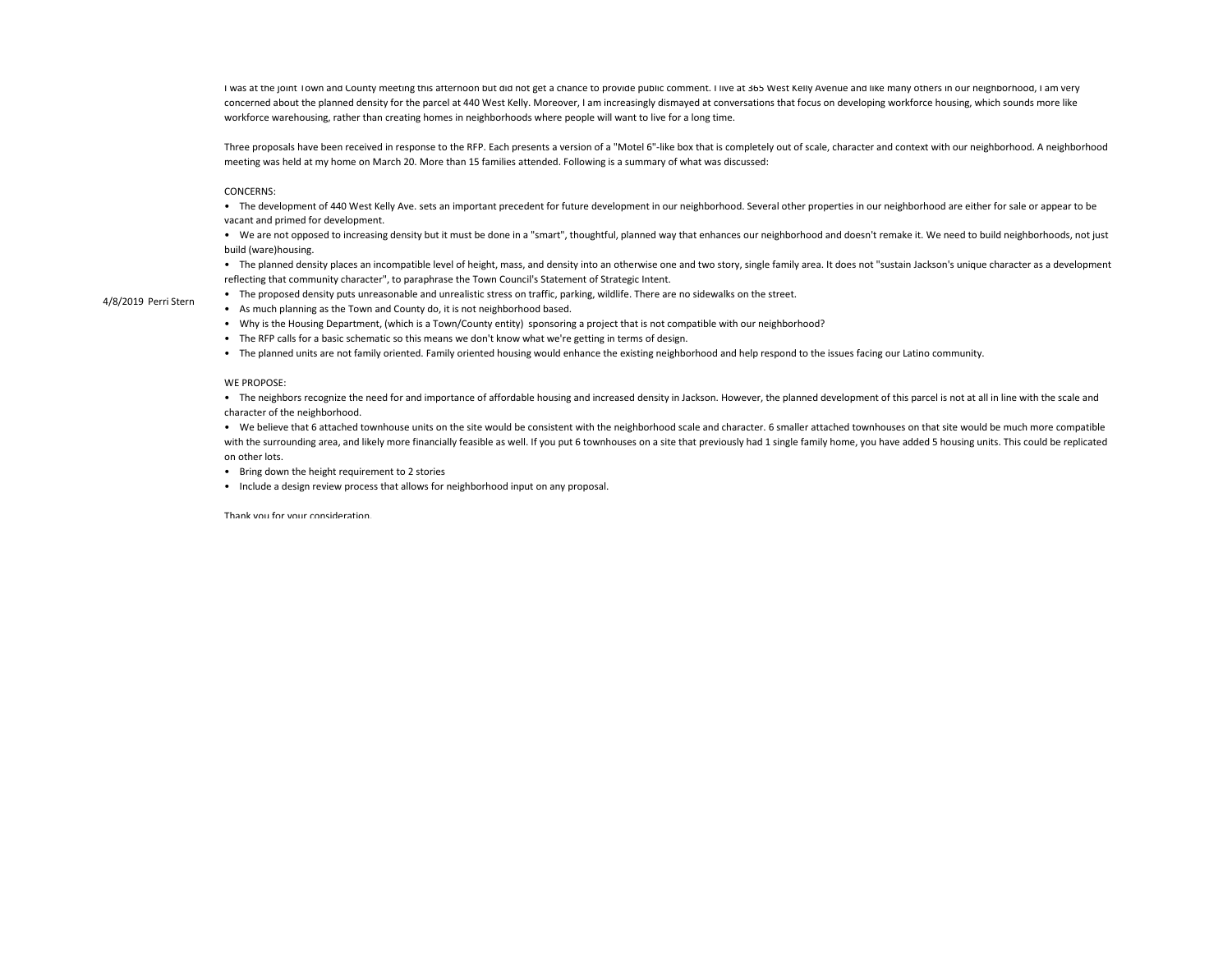Due to age related conditions we will not be able to attend the open meeting in regard to the development proposal for 440 West Kelly Ave. However, we hope you will consider our comments. The neighbors' of this area have proposed the following considerations for the present proposed development.

Having resided in Jackson for nearly 50 years at 330 West Hansen St. we have seen a number of changes that have left the town of Jackson less than the welcoming western community this city wanted to project in order to attract the masses. We have a number of friends from Alaska, Oregon, California, Colorado and Texas who no longer come to Jackson to enjoy the community, outdoor activities and environmental displays that they used to enjoy. As they tell us, they can buy a t-shirt anyplace. This is not Vail, no matter how much you change the community....the very changes you have undertaken actually detract from the "small western nature" of the area for the increased numbers of visitors, and their money that you wish to attract. Will you open you minds to consider the subject at hand and future of the overall community. Many in this community consider most of your actions and proposals are already set in stone before the very hearings you wish to get input from.

For example; Mr Baron, in one of your last council meetings as mayor, as reported in the Jackson Hole Guide, you said you would only approve the renewal of the Rodeo permit if they lowered the sound levels....this never occurred.

Mr. Jorgenson, as our conversations re. your parents leaving the area, we agreed with them in their perception that living in Jackson changed so much that perhaps a different area might be best for them.

Mr. Muldoon, as we chatted during your brief stop prior to the election...we said you indeed had our vote, and we wanted you to help maintain the present Jackson community integrity and check into Baron's Rodeo application renewal.

4/3/2019 John and Loyola Kiefling

Housing Director April Norton recently was quoted in the Guide; "The Housing Department's mission is preserving community character and and providing a spectrum of options for affordable housing..... Preserving community character hardly means the construction of a 3-story housing unit, such as the height of the new housing units being constructed behind the Forest Service Office, in the proposed location on Kelley. Have any of the officials looked at the new ongoing construction units and tried to see or perceive such a 3-story structure in the Kelly Street location? Is that really preserving community character?

Yes, skepticism aside, Jackson residents do pay attention your community activities and politics.

To reiterate the West Kelly neighbors suggestions and proposals:

1. The neighbors recognize the need for and importance of affordable housing and increased density in Jackson. However, the planned development of this parcel is not at all in line with the scale and character of the neighborhood.

2. We believe that 4-6 attached townhouse units on the site would be consistent with the neighborhood scale and character. Six small attached townhouses on that site would be much more compatible with the surrounding area, and likely more financially feasible as well. If you put 6 townhouse on a site that previously had 1 single family home, you have added 5 housing units. This could be replicated on other lots.

3. Bring down the height requirement to TWO stories.

4. Include a design review process that allows neighborhood input on any proposal.

The new development being proposed for a large no of units is not compatible to our neighborhood of one or two story houses. We bought in this neighborhood because of the small family oriented area. We love the undeveloped Karns meadow for the wild life viewing. We know many of our neighbors, and if high density building project is introduced here, the area will change forever. The reason why people like Jackson so much, is the small town feel..not the Aspen 's or the Vail "s of Colorado. And most of the commissioners ran on this platform. But if building in family residential area, the town will lose this important aspect of being a small town.

4/3/2019 Nancy StClair & Loren Nelson

I understand the need for more housing here in Jackson, but the only way you are going to be able to house 60% of workforce is stop the commercial business here in town, and we know that is not going to happen. We do not have the land available for enough low income housing to be built here. So, to keep the small town feel a more reasonable solution is 4-6 units on those lots. You now have 4-5 more homes without increasing parking, traffic and impact on neighborhood. The units could be larger so families could be able to buy there.

Every time a new development goes up in Jackson more concessions are being given to the builders to build these larger complexes. It needs to stop somewhere and the sooner it does, we will not have the large mountain city that we all say we we do not want.

Please consider the wishes of our neighborhood moving forward.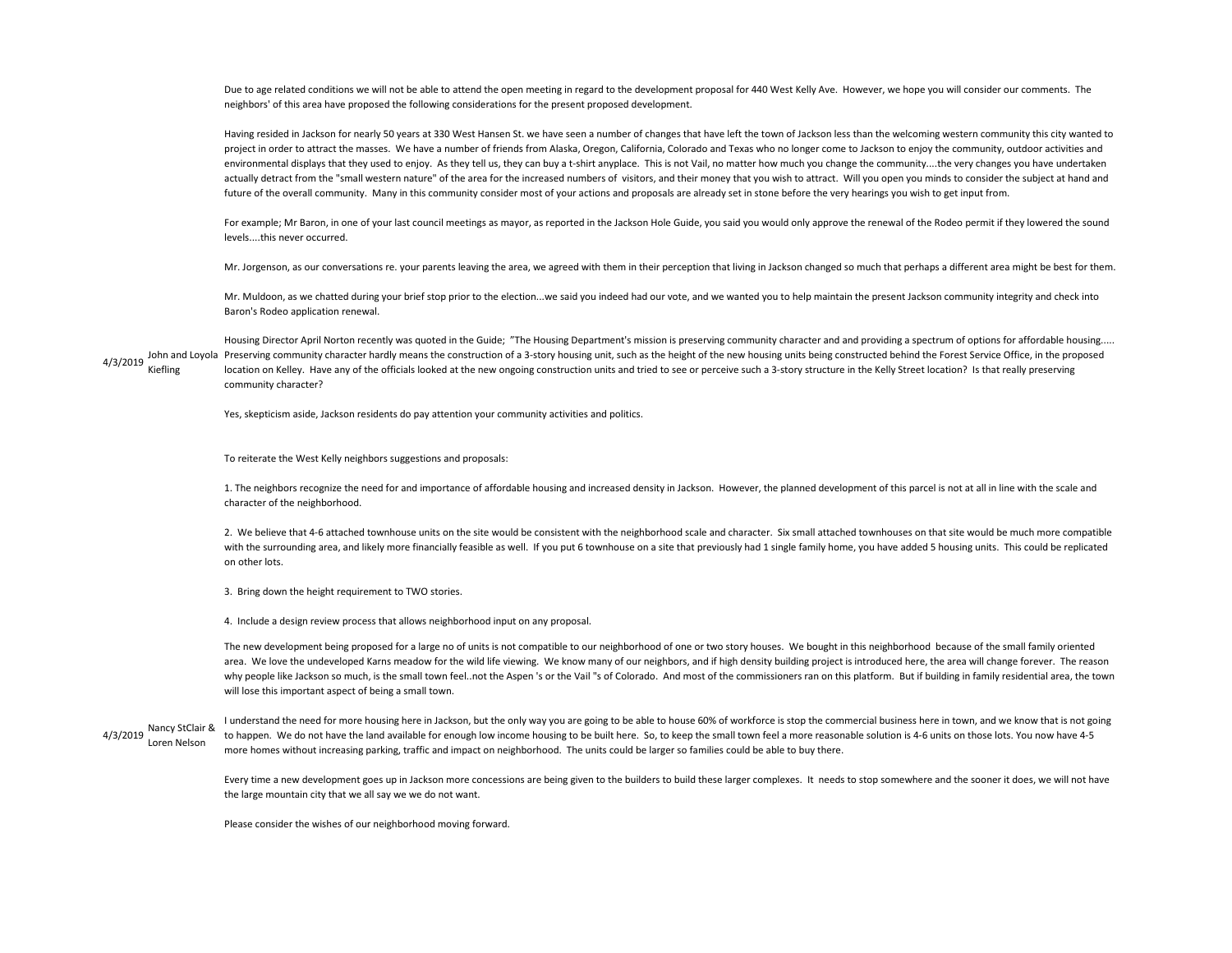3/25/2019 Johanna Rob and Holbrook Good afternoon commissioners, my name is Rob Holbrook and I live in the new NH-1 zoning here in town. My neighbors have taken up arms it seems to shut down a well needed housing development here in the neighborhood. I feel there reasons for not wanting the development are not good enough to out weigh the overwhelming need for housing. I am the paving Forman for Evan's Construction and a Lift Operations Supervisor in the winter for JHMR. Both of those companies are in dire need of more workers and housing people is always the biggest obstacle. Mostly just wanted to make sure you guys got a positive email towards the development in our neighborhood. Thanks for your time.

I have just seen and read the minutes of January 29, 2019. WOW, this is something. You took it upon yourselves to purchase a piece of property without consulting the people who live in the Town of Jackson. I can't find anywhere that states that it was even a consideration to purchase the above mentioned property. Perhaps we, the residents of the Town of Jackson, don't have any say in the purchasing of property by the Town? If I am incorrect please advise me.

Also, reading the minutes of February 4th and the 5-0 vote to initiate plans to build a 15 Unit-3 story housing complex. When was a notice of this meeting put in the paper? I can't understand how you all could vote on something so "quickly" and without input from the residents who live on West Kelly as well as residents on West Karns. I am baffled that all this took place in such a very short period of time (days). The fact that you are intending to build a structure right in the middle of the block makes no sense at all. Where would the "tenants" of this complex park?? There is very little parking on that

2/8/2019 Carolyn Douglas street, so I am interested in what you all have discussed with regard to parking as well as more traffic? While reading the minutes I noticed that most of you didn't seem to be in favor of the plan complex and then to my surprise reading further you all "voted" for it. Please help me understand why this project was voted unanimously on so quickly to move forward.

> I should mention that my home is directly behind the planned structure and I certainly am not in favor of having neighbors that would be able to look directly down on my property. I know my neighbors to the right and left would not like it either. Would you? Also have you given any consideration for the owners of properties on West Kelly and West Karns as to how much the 3 story-15 unit housing structure could de-value our properties?

Thank you for your attention to this email.